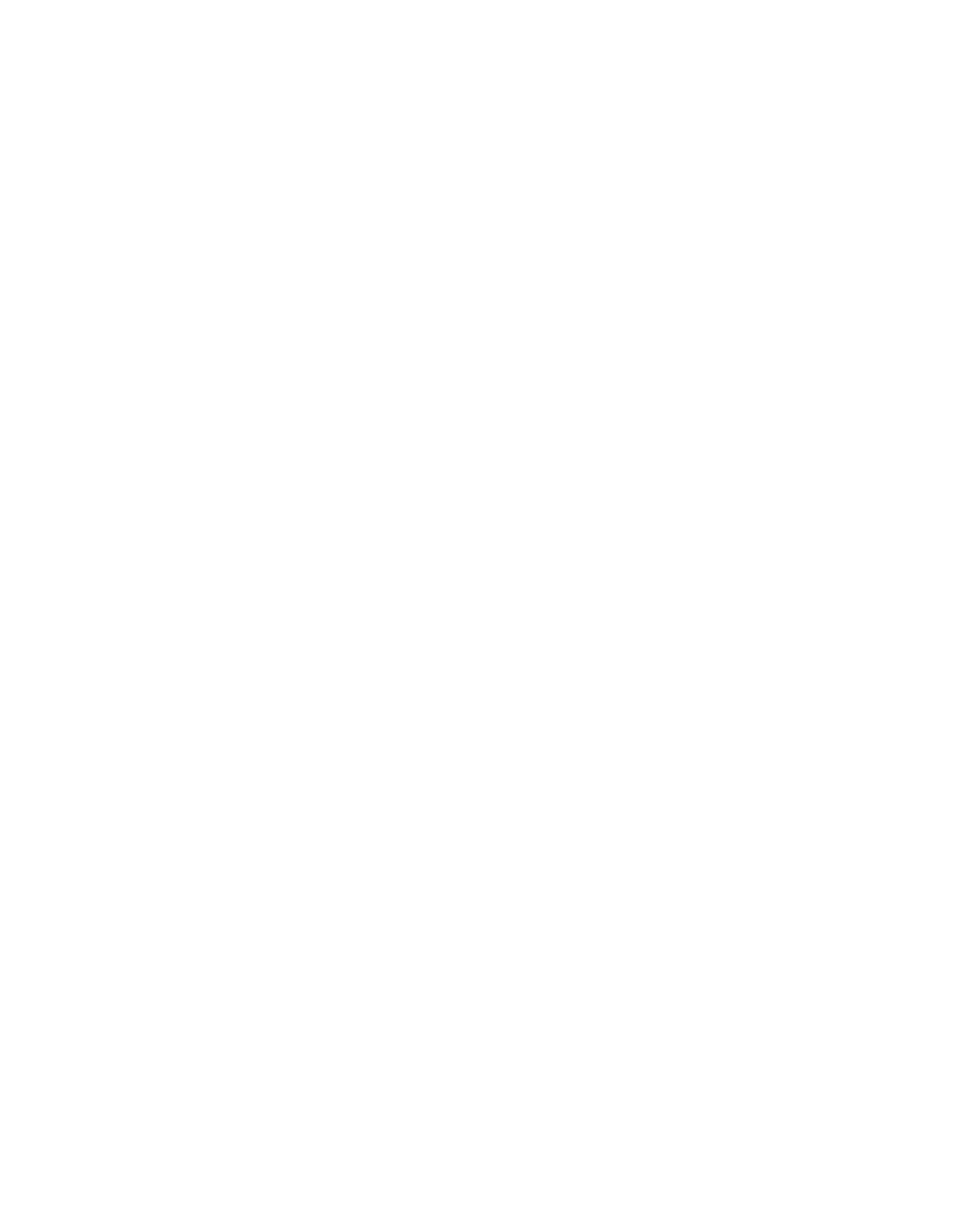# Human Rights and Bilateral Investment Treaties

**Mapping the role of human rights law within investor-state arbitration**

By Luke Eric Peterson

**Luke Eric Peterson** is a free-lance writer and consultant who has published widely on the international legal regime governing foreign direct investment. He is the editor of an electronic reporting service dedicated to international investment law, *Investment Arbitration Reporter* (www.iareporter.com). He can be contacted at editor@iareporter.com.



Rights & Democracy

International Centre for Human Rights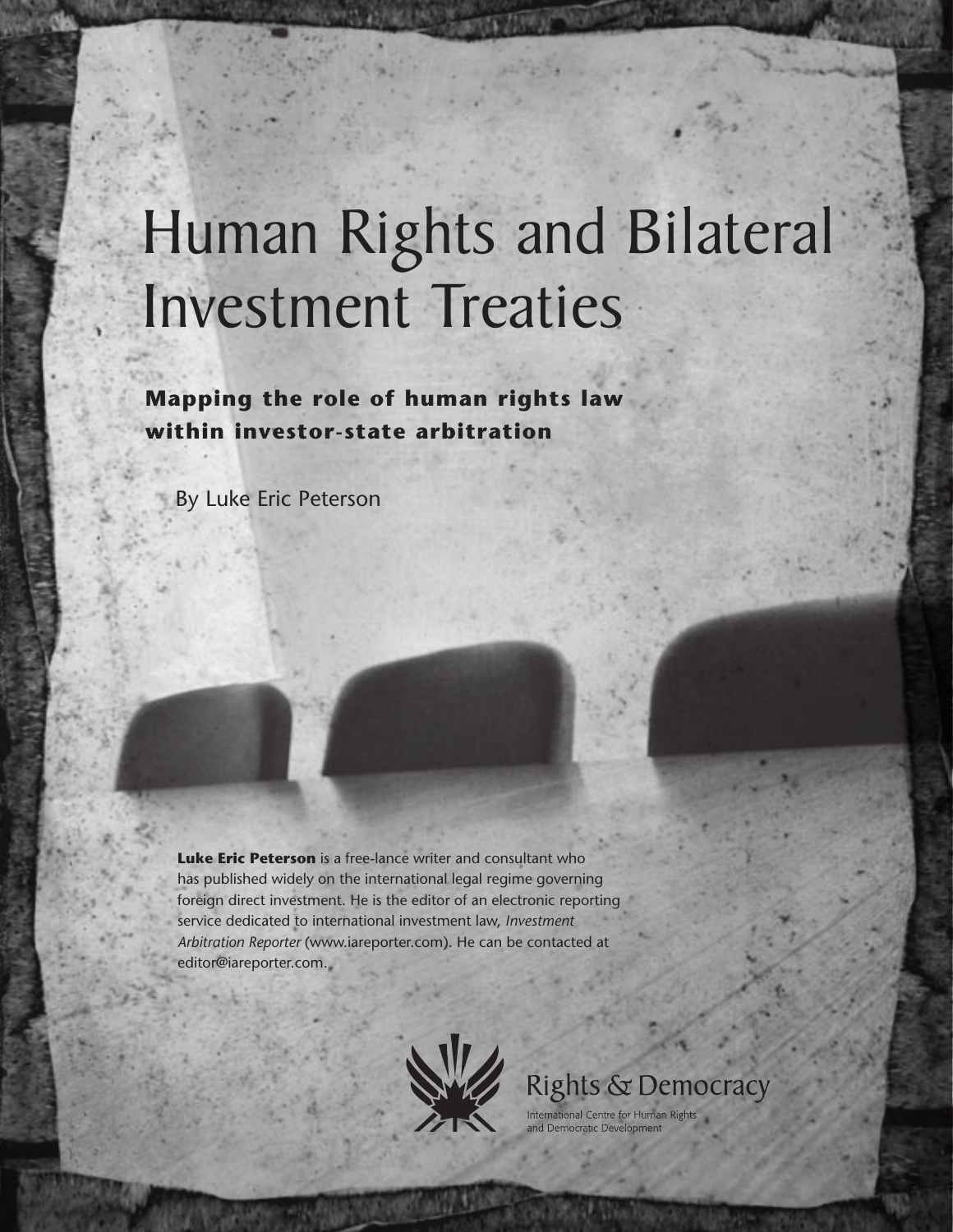#### **Rights & Democracy**

1001 De Maisonneuve Blvd. East, Suite 1100 Montreal, Quebec Canada H2L 4P9 Tel.: 514 283-6073 / Fax: 514 283-3792 E-mail: publications@dd-rd.ca Web site: www.dd-rd.ca

Rights & Democracy is a non-partisan, independent Canadian institution created by an Act of Parliament in 1988 to promote democratic development and to advocate for and defend human rights set out in the International Bill of Human Rights. In cooperation with civil society and governments in Canada and abroad, Rights & Democracy initiates and supports programmes to strengthen laws and democratic institutions, principally in developing countries.

© Rights & Democracy (International Centre for Human Rights and Democratic Development), 2009.

This report may be freely excerpted, provided credit is given to Rights & Democracy.

This report is also available in French and Spanish. Also available online at www.dd-rd.ca.

**Translation:** Claudine Vivier, Maria C. Corro, Adriana Chamorro. **Project coordination:** Carole Samdup, Senior Advisor, Economic and Social Rights, Rights & Democracy. **Design:** Green Communication Design inc. www.greencom.ca. **Production:** Lise Lortie, Publications Assistant, and Marie Malo, Publications Officer, Rights & Democracy.

ISBN: 978-2-923539-31-7. Printed in Canada. Legal Deposit: Bibliothèque et Archives nationales du Québec, 2009. National Library of Canada, 2009.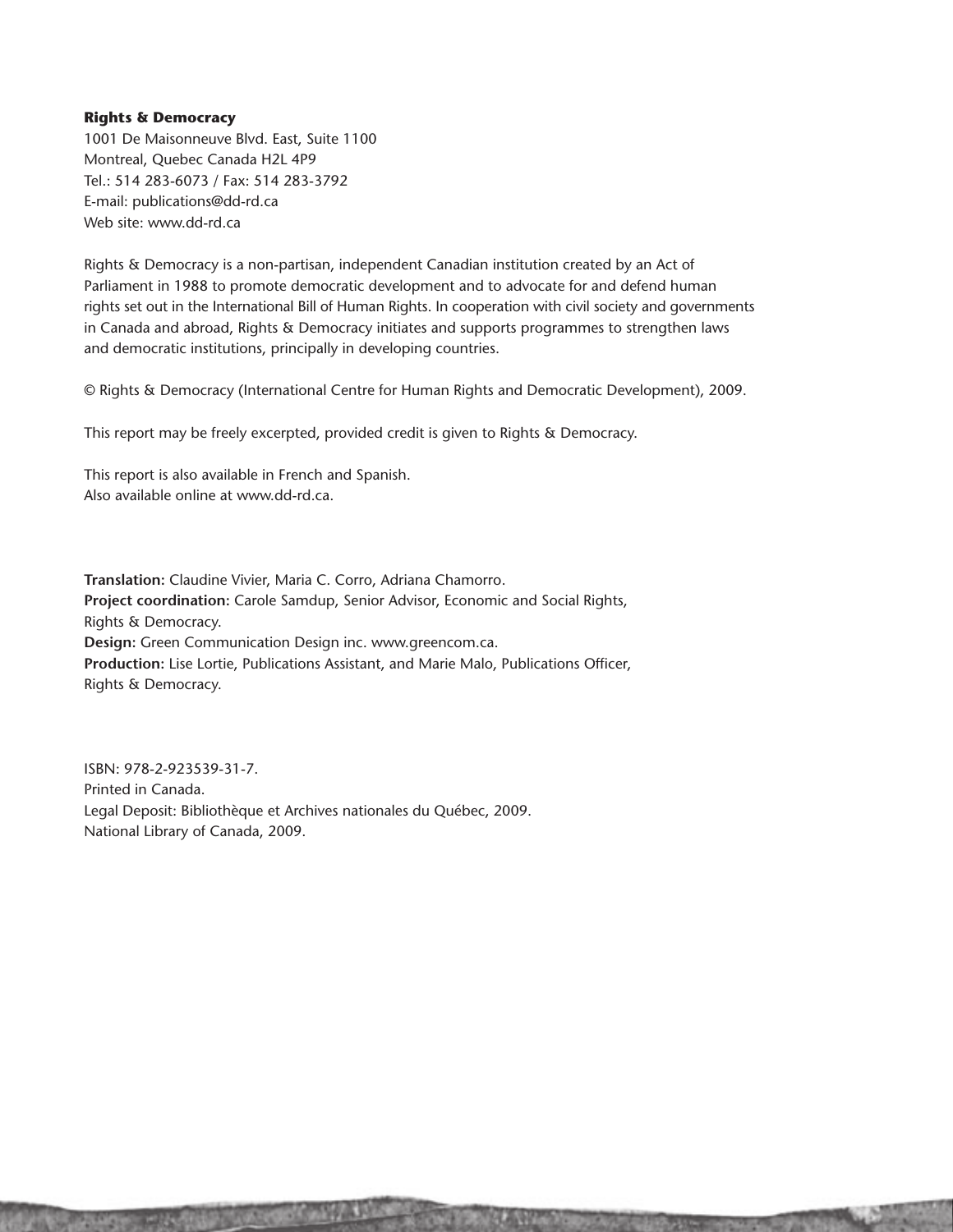## Table of Contents

| Acknowledgements                                                                                |                |  |
|-------------------------------------------------------------------------------------------------|----------------|--|
| Acronyms                                                                                        | 6              |  |
| <b>Executive Summary</b>                                                                        | $\overline{7}$ |  |
| Chapter $1$ : Introduction                                                                      | 9              |  |
| Background to the international investment protection regime                                    | 10             |  |
| Provisions of bilateral investment treaties                                                     | 12             |  |
| Fair and equitable treatment                                                                    | 13             |  |
| Expropriation                                                                                   | 14             |  |
| Limited investor responsibilities                                                               | 14             |  |
| Dispute settlement provisions of bilateral investment treaties                                  | 15             |  |
| Uses of BITs in investor lawsuits with host-governments                                         | 17             |  |
| Regulatory authority and state sovereignty                                                      | 20             |  |
| Chapter $2$ : Exploring the relationship between human rights and investment treaties           | 21             |  |
| Human rights and international law                                                              | 21             |  |
| Is human rights law being raised in investment treaty lawsuits?                                 | 22             |  |
| Human rights analogies used to define protections owed to investors                             | 23             |  |
| Relevance of a state's human rights obligations towards non-investors                           | 26             |  |
| The human right to water                                                                        | 26             |  |
| Human rights to assembly and free expression                                                    | 32             |  |
| The human rights of indigenous peoples                                                          | 35             |  |
| Land reform and compensation                                                                    | 37             |  |
| Policies targeting disadvantaged persons or groups                                              | 39             |  |
| Issues of transparency and the right to receive information                                     | 41             |  |
| Chapter $\mathsf{3}$ : Reflections and recommendations                                          | 43             |  |
| Monitoring                                                                                      | 43             |  |
| Study and analysis of how similar issues are resolved in the two regimes                        | 44             |  |
| Study and analysis of how human rights law is interpreted and applied by investment arbitrators | 44             |  |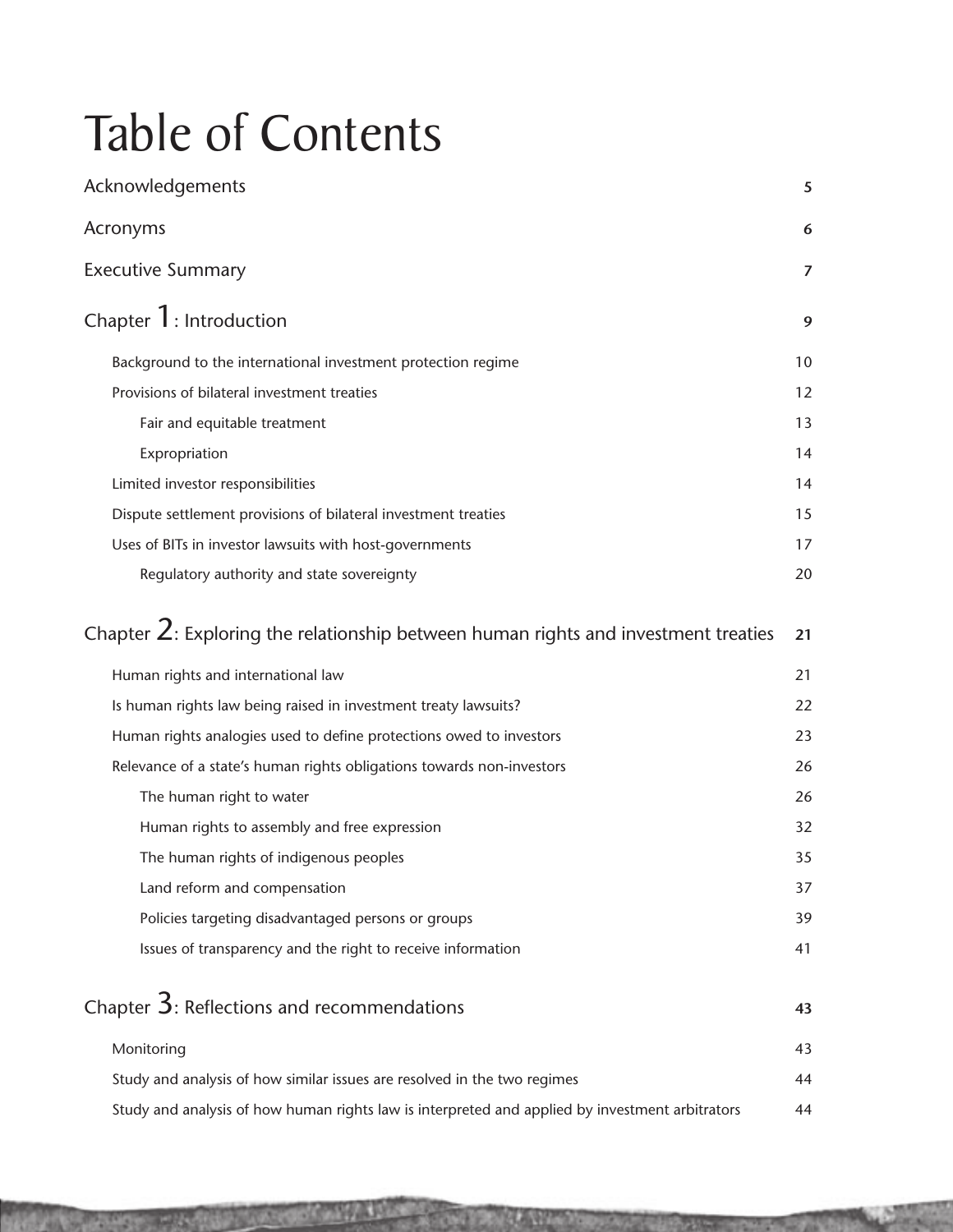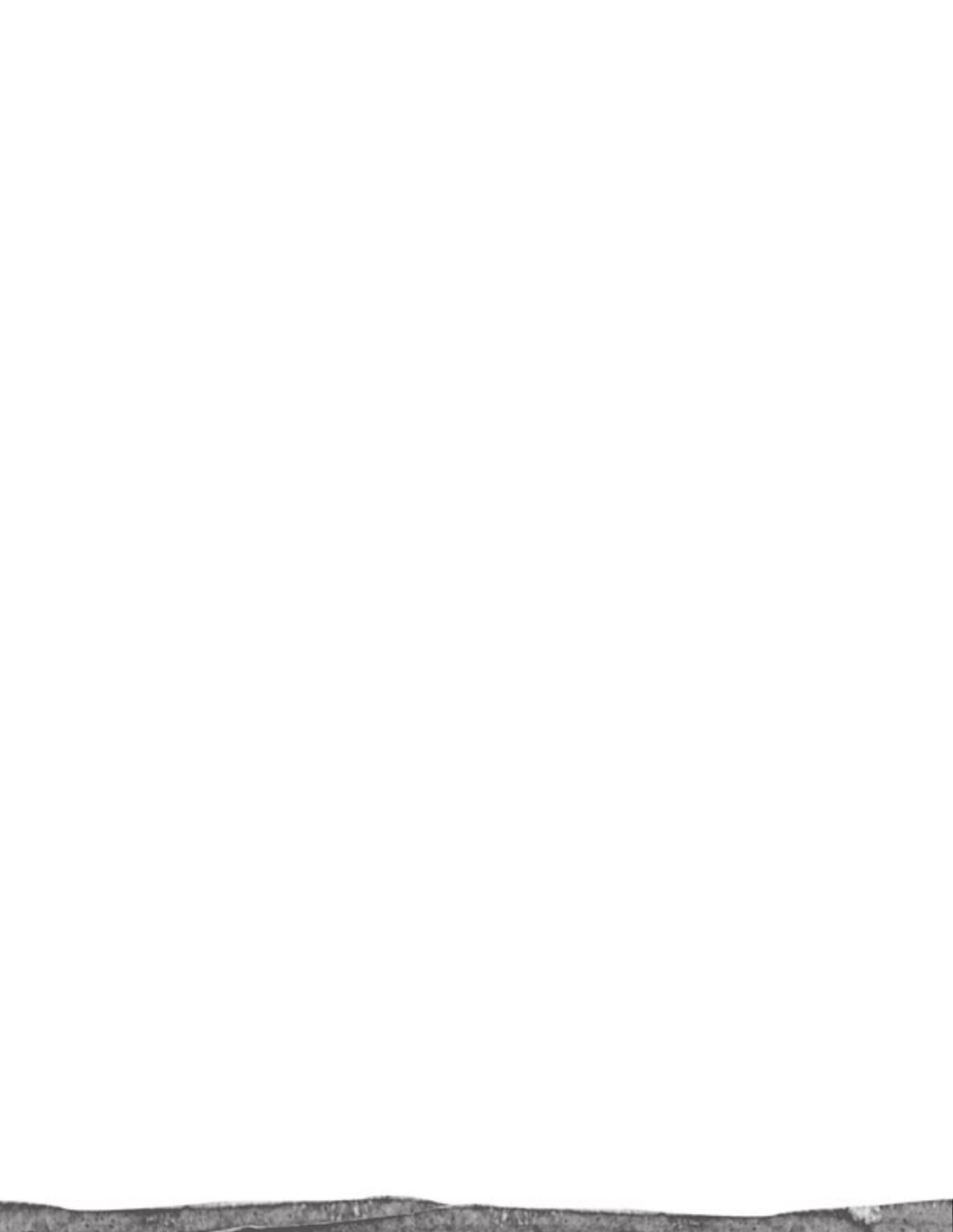# Acknowledgements

The author would like to thank Carole Samdup at Rights & Democracy, members of the project's reference group, as well as several outside reviewers who provided valuable feedback on various drafts of the paper.

## **Reference Group**

### **Peter Frankental**

Director of the Economic Relations Program Amnesty International, United Kingdom

### **Chris Jochnick**

Director of Private Sector Team Oxfam America, United States

**Lucie Lamarche** Professor of Law and G.F. Henderson Chair in Human Rights University of Ottawa, Canada

**Malcolm Langford** Director of the Human Rights and Development Research Group Norwegian Centre on Human Rights, University of Oslo, Norway

**Michelle Leighton** Director, Human Rights Programs Center for Law and Global Justice, University of San Francisco, United States

**Bruce Porter** Director Social Rights Advocacy Centre, Canada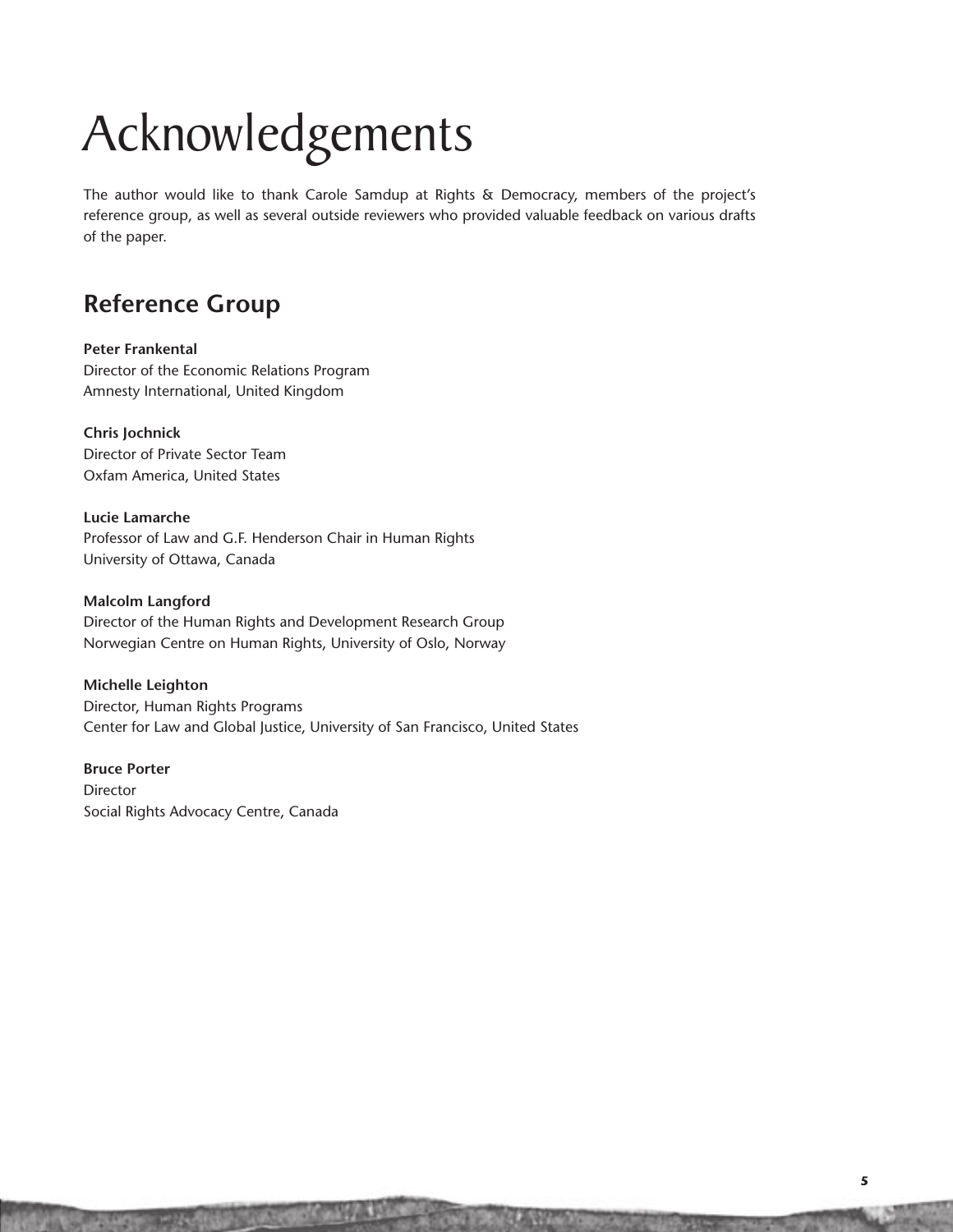## Acronyms

| <b>ACIJ</b>     | Asociación Civil por la Igualdad y la Justicia             |  |
|-----------------|------------------------------------------------------------|--|
| <b>BEE</b>      | <b>Black Economic Empowerment</b>                          |  |
| <b>BIT</b>      | <b>Bilateral Investment Treaty</b>                         |  |
| <b>CAFTA</b>    | US-Central America Free Trade Agreement                    |  |
| <b>CELS</b>     | Centro de Estudios Legales y Sociales                      |  |
| <b>CIEL</b>     | Center for International Environmental Law                 |  |
| <b>FDI</b>      | Foreign Direct Investment                                  |  |
| <b>FIAN</b>     | Foodfirst Information & Action Network                     |  |
| <b>FTAA</b>     | Free Trade Area of the Americas                            |  |
| <b>GATT</b>     | General Agreement on Tariffs and Trade                     |  |
| <b>HDSA</b>     | Historically Disadvantaged South Africans                  |  |
| <b>ICC</b>      | International Chamber of Commerce                          |  |
| <b>ICSID</b>    | International Centre for Settlement of Investment Disputes |  |
| <b>IIA</b>      | International Investment Agreements                        |  |
| <b>ILO</b>      | International Labour Organization                          |  |
| <b>MAI</b>      | Multilateral Agreement on Investment                       |  |
| <b>MFN</b>      | <b>Most Favored Nation</b>                                 |  |
| <b>NAFTA</b>    | North American Free Trade Agreement                        |  |
| <b>NGO</b>      | Non-governmental organization                              |  |
| <b>OECD</b>     | Organization for Economic Cooperation and Development      |  |
| <b>SCC</b>      | Stockholm Chamber of Commerce                              |  |
| <b>UN</b>       | <b>United Nations</b>                                      |  |
| <b>UNCITRAL</b> | United Nations Commission on International Trade Law       |  |
| <b>UNCTAD</b>   | United Nations Conference on Trade and Development         |  |
| <b>UNESCO</b>   | UN Educational, Scientific and Cultural Organization       |  |
| <b>WTO</b>      | World Trade Organization                                   |  |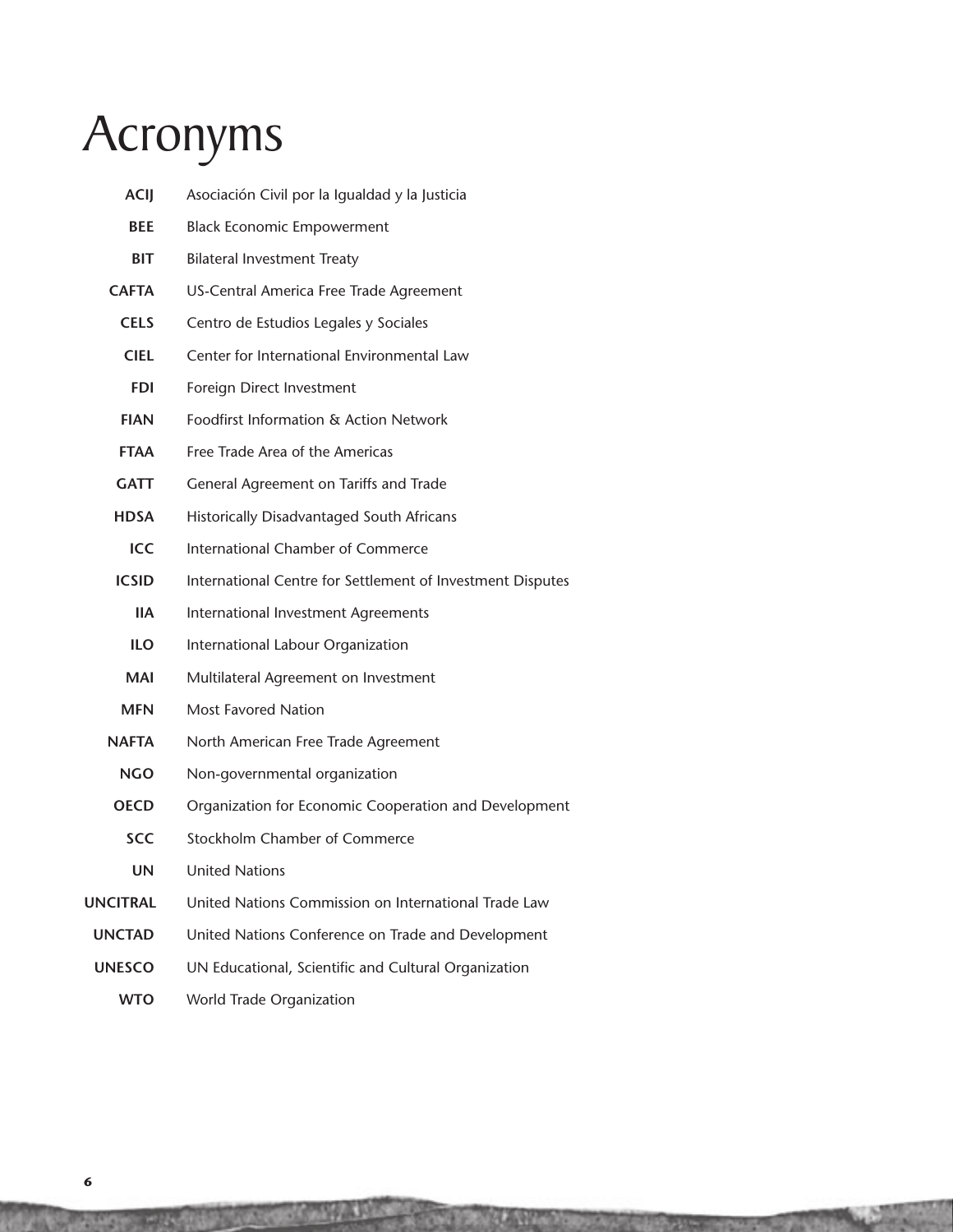## Executive Summary

The last half-century has seen the expansion of two distinctive areas of international law: one protecting human rights and the other protecting foreign direct investment. The human rights system may be more familiar—consisting of certain international law principles binding upon all states, as well as a range of regional and UN treaties. However, foreign investment also enjoys a vast network of investment treaties and free trade agreements that have taken on key importance in recent years. The latter regime protects foreign investors (both corporations and individuals) from arbitrary treatment at the hands of host governments, including cases of expropriation or nationalization of investments.

Sometimes these two regimes meet. International arbitration tribunals tasked with assessing the compliance of states with their obligations to foreign investors are occasionally confronted with human rights questions, including the relevance of human rights law to the resolution of disputes between foreign investors and states.

This paper introduces the foreign investment protection regime, so that human rights actors and experts can understand the basic features of the system—and its key legal and policy implications. The paper then profiles a series of lawsuits that have arisen between foreign investors and their host states—where state compliance with investment treaty obligations is at issue, and where human rights issues have also arisen. Human rights considerations are arising in several distinctive ways in these arbitrations. In a number of instances, adjudicators of treaty disputes have invoked human rights law as a guide or an analogy when interpreting the legal protections owed to foreign investors. For example, human rights norms related to due process or property rights are studied by adjudicators in order to help interpret and elucidate the investment treaty protections owed to foreign investors.

Meanwhile, in other contexts, arbitrators are being asked by host-governments or outside interests (e.g. civil society groups) to consider the human rights interests of community members. Where governments are accused of breaching protections owed to foreign investors, they are sometimes seeking to justify such actions on the grounds that a valid human rights obligation compelled the government to act in a given situation. For example, in an international arbitration between the Republic of Argentina and a bloc of foreign water companies, the government has sought to defend alleged investment treaty breaches by invoking the human right to water.

It remains to be seen to what extent governments are genuinely torn by their different international law obligations, or whether these are reconcilable. What is clear is that adjudicators of investment treaty arbitrations are on the front lines, making such determinations. In currently pending international law proceedings between investors and governments, arbitrators are being asked to weigh whether human rights considerations should limit or preclude the liability of states for breaching investment treaty obligations.

**7**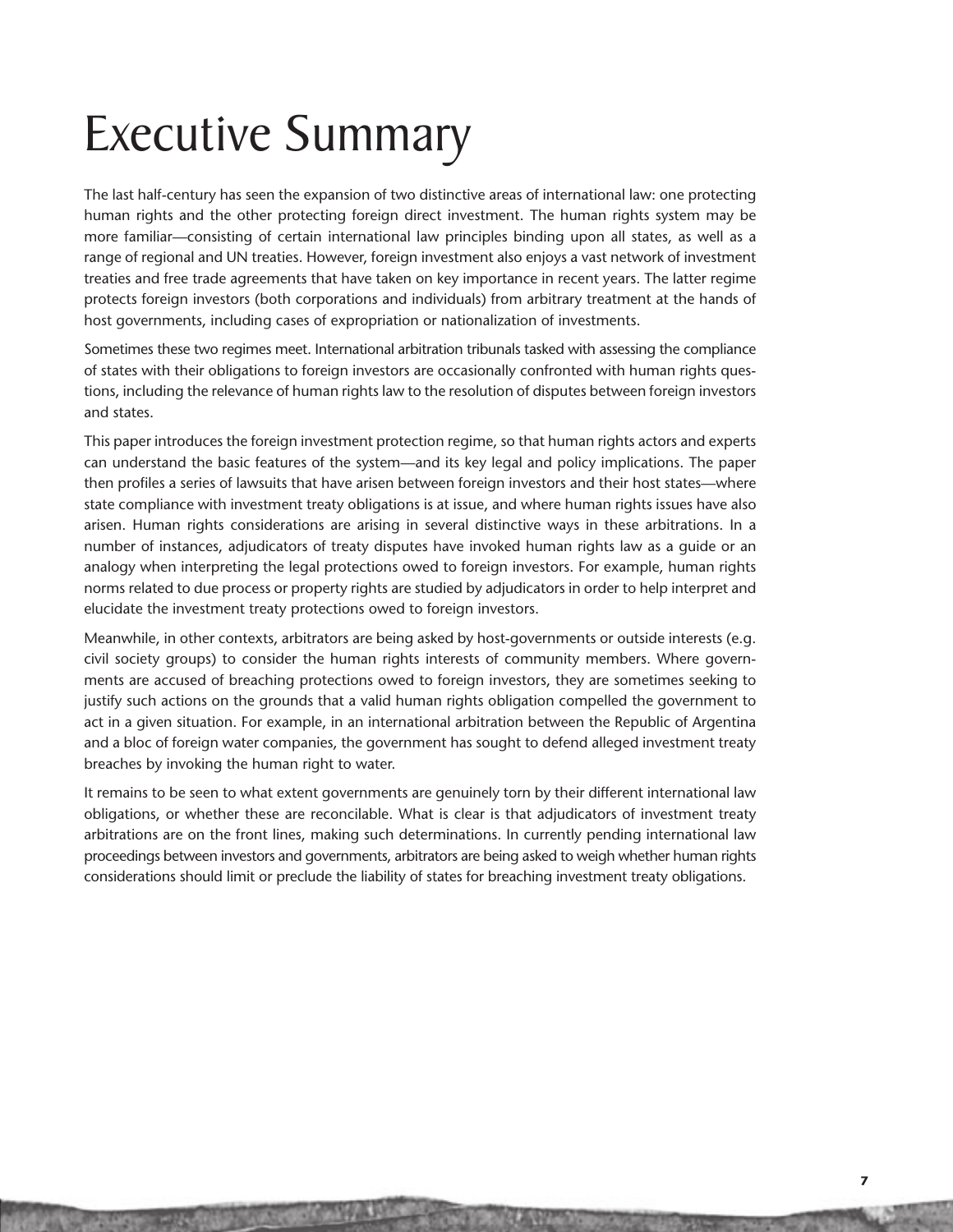Yet, arbitrators have little guidance, apart from general rules of treaty interpretation, when it comes to reading and grappling with the human rights obligations of governments. Investment treaties and free trade agreements offer few instructions as to how such agreements should be reconciled with human rights obligations of the state. Governments could opt, in future, to introduce explicit human rights language into treaties. This would make explicit the requirement of arbitrators to consider the relevance of human rights law to the matters in dispute. However, this leads inevitably to broader questions as to the capacity of arbitrators to handle the human rights law dimensions of such disputes.

At times, investment arbitration tribunals and regional human rights courts may be functionally interchangeable—with prospective claimants able to decide whether to frame government interferences as a potential breach of an investment agreement or of a human rights convention. However, there is a potential for these two different legal regimes to generate different substantive outcomes—with varying policy and financial consequences for governments. Consequently, there is a need for human rights actors and policy-makers to compare and assess how these two parallel regimes may resolves differently certain basic types of disputes, including property expropriations, denial of justice or due process claims, and the claims for moral damages arising out of physical or intangible harms inflicted by governments.

More generally, it will be imperative to monitor more closely developments under the foreign investment regime, in an effort to understand how human rights issues are resolved when they arise.

This publication is volume 3 of a three-volume series, *Investing in Human Rights*.

- • Volume 1: *Human Rights Impacts for Foreign Investment Projects: Learning from community experiences in the Philippines, Tibet, the Democratic Republic of Congo, Argentina, and Peru*, Rights & Democracy, 2007.
- • Volume 2: *Getting it Right: A step by step guide to assess the impact of foreign investments on human rights*, Right & Democracy, 2008.

Available at www.dd-rd.ca.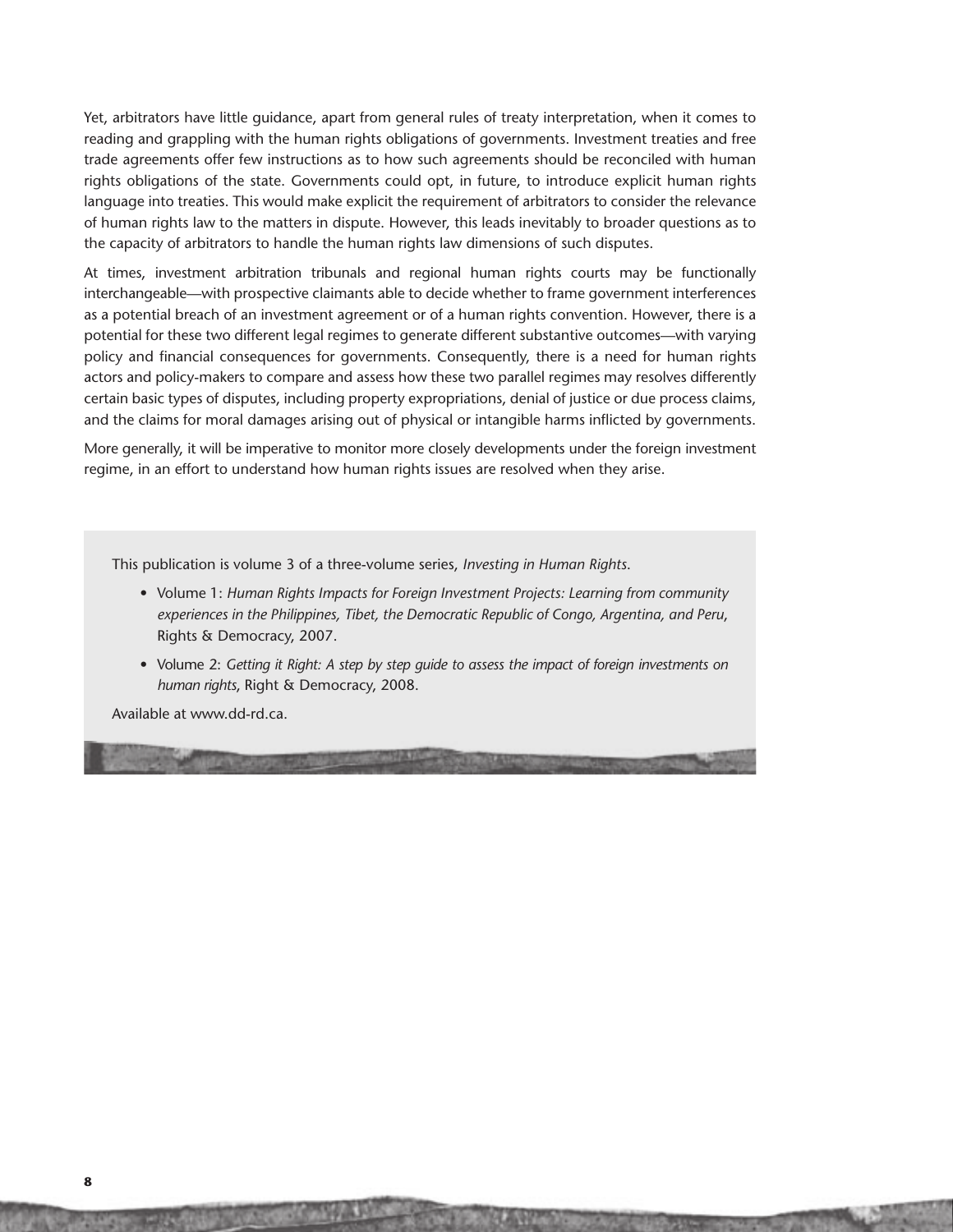## Chapter 1: Introduction

In surveying the disjointed development of two different areas of international law—those which provide protection for foreign investment on one hand, and human rights on the other—one thing becomes abundantly clear: the global village could use a good town planner. For decades, these two areas of international law have evolved largely aloof from one another, even if they share some distant roots in their respective efforts to limit state sovereignty.<sup>1</sup> In recent years, there has been growing speculation that the two regimes may come into occasional friction—or even collision—in certain instances.<sup>2</sup> Governments might pursue policies or measures in furtherance of human rights obligations, only to encounter allegations that such initiatives run afoul of parallel international obligations to protect foreign investors and their activities.

A recent series of human rights impact assessments of foreign investment projects initiated by Rights & Democracy highlighted considerable gaps in knowledge within the human rights community as to the international legal framework governing and protecting foreign investment, and the human rights impacts of that legal framework. The following paper was commissioned in an effort to capture and describe the rapidly-expanding international treaty regime which governs and protects foreign direct investment, and

to highlight to what extent human rights issues are indeed arising in the context of legal disputes between foreign investors and their host governments.

As will be seen below, international treaties providing legal protection for foreign investment provide investors with the ability to sue governments in international arbitration in the event that the treaty protections are alleged to have been breached. In a small but growing number of these investor-state arbitrations, human rights law arguments have arisen. Typically, however, human rights law has been referenced by international arbitrators in contexts where human rights related to property or due process provide some insight or assistance into how investment treaty obligations might be construed. In other words, it is those human rights which sometimes protect business or economic actors that have been cross-referenced as interpretative aides in the investment treaty context.

At least to date, arbitrators have not grappled to the same extent with a very different use for human rights law: to highlight a host state's legal obligations to non-parties to the arbitration (e.g. those living within a given host state) and to use those obligations as a lens for interpreting and determining the boundaries of any parallel obligations owed to foreign investors. Nonetheless, arbitrators are

Dinah Shelton has written of how the law of state responsibility for injury to aliens (foreigners) "can be viewed as a precursor to international human rights law." Indeed, she notes that many of the nineteenth century cases dealing with injuries by states to aliens "concern what today would constitute violations of international human rights law." See Dinah Shelton, *Remedies in International Human Rights Law*, Oxford University Press, Second Edition, 2005, par. 59-62; on the so-called fragmentation of international law more generally, see Martti Koskenniemi, "Fragmentation of International Law, Difficulties Arising from the Diversification and Expansion of International Law," Report for the International Law Commission, April 4, 2006, available on-line at: untreaty.un.org/ilc/guide/1\_9.htm.

<sup>2</sup> In 2003, Rights & Democracy hosted a "think-tank" discussion which raised the potential for investment treaty disputes to touch upon human rights. Subsequent research has continued to focus on the potential for governments to be pulled between their treaty obligations to foreign investors and their human rights obligations. See for example, Luke Eric Peterson and Kevin R. Gray, "International Human Rights in Bilateral Investment Treaties and in Investment Treaty Arbitration," International Institute for Sustainable Development, Briefing Paper 2003, www.iisd.org/pdf/2003/investment\_int\_human\_rights\_bits.pdf ; "Human Rights, Trade and Investment," Report of the UN High Commissioner for Human Rights, 2003, E/CN.4/Sub.2/2003/9; Rémi Bachand and Stéphanie Rousseau, "International Investment and Human Rights: Political and Legal Issues," Rights & Democracy, 2003, available at www.dd-rd.ca/site/\_PDF/publications/globalization/bachandRousseauEng.pdf; Lahra Liberti, "Investissements et droits de l'homme," in Philippe Kahn and Thomas Walde, eds, *New Aspects of International Investment Law* (Hague: Hague Academy of International Law, 2007).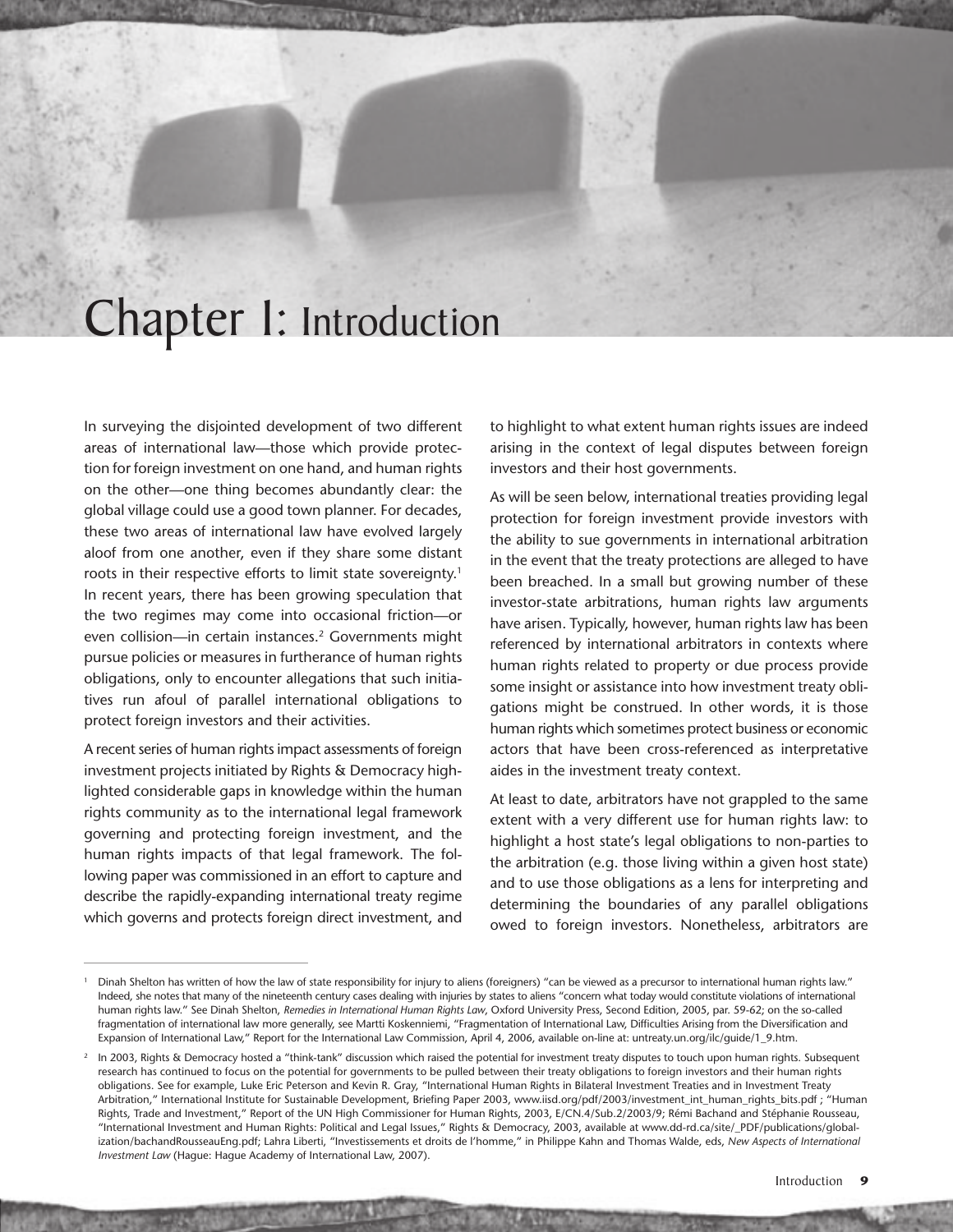starting to encounter scenarios where the human rights of non-parties to arbitrations are being raised by governments or outside interest groups. As later sections of this paper make clear, in some pending international arbitrations between foreign investors and their host countries, investors are accusing their host governments of violating legal protections owed to them, at the same time as governments are countering with references to broader human rights obligations owed to citizens and others living under the government's jurisdiction.

In one arbitration case highlighted in detail below, a review of the legal pleadings of the arbitrating parties—a group of international water companies and the Republic of Argentina—demonstrates that governments are raising detailed and sophisticated human rights law arguments in the context of investment treaty disputes. In lay terms, states are beginning to demand that arbitrators not interpret international economic treaties in a vacuum—and that human rights law obligations are not ignored or marginalized.

While such developments may discomfort those who distrust the capacity of "commercial" adjudicative processes to interpret or review human rights norms, the reality, as made clear in the subsequent pages, is that arbitrators are today confronted with cases that have human rights impacts and externalities. Arbitrators will either ignore or engage with these human rights norms, but there is little prospect that the genie can be stuffed back into the bottle. This may help to explain why some governments and nongovernmental organizations have recognized the stakes involved in these investor-state arbitrations and have pushed to ensure that economic treaties are read in light of human rights obligations.

Some of the disputes highlighted in the subsequent pages may provide an important testing-ground for the degree to which international legal protections owed by states to foreign investors will be read by adjudicators in light of, and in harmony with, a government's parallel human rights obligations to its own citizens. Accordingly, human rights actors and advocates should monitor the evolving foreign investment protection regime, so as to understand

*"…foreign investment is governed by an unwieldy and highly-decentralized patchwork of bilateral investment treaties (BITs)."* 

how tribunals are responding when confronted with human rights arguments arising in the context of legal disputes between foreign investors and their host governments.

## **Background to the international investment protection regime**

The protection of foreigners, or aliens, is a long-standing preoccupation of international law. Long before the advent of modern international investment treaties, some minimum standards of protection have been owed by all states as a matter of customary international law—even if the extent of these obligations has been a matter of much controversy and debate. Notably, the international law governing the treatment of aliens encompasses not only business actors, but also ordinary citizens. Thus, many claims lodged against foreign states in the nineteenth century and the early part of the twentieth century for mistreatment of aliens, involved situations where foreign states were accused of having mistreated or abused what might be characterized as the civil rights of foreigners.<sup>3</sup> Examples include cases of unlawful arrest or detention; police brutality; prisoners being held incommunicado; or foreign citizens victimized by mob violence.<sup>4</sup> What's more, treaties negotiated to confirm or supplement these slender customary obligations, sometimes provided not only for economic and property protections, but also civil rights and religious liberties.<sup>5</sup> Indeed, a major negotiating objective of several governments, including the United States (US) and the United Kingdom (UK), with other countries, was to secure religious liberty guarantees—or at least freedom of conscience guarantees—for the protection of aliens.<sup>6</sup>

In the second half of the twentieth century, international claims arising out of the personal injury or death of aliens have tended to be pursued by individual victims via human rights channels as these became available, while claims

See discussion of civil rights-type protections in Edwin Borchard, *The Diplomatic Protection of Citizens Abroad or the Law of International Claims* (The Banks Law Publishing Co, 1916) pp. 69-77; for a flavor of claims between the US and Mexico involving civil rights, see A.H. Feller, *The Mexican Claims Commission: A Study in the Law and Procedure of International Tribunals*, 1923-1934, New York , Macmillan Company, 1935, pp. 132-146.

<sup>4</sup> Borchard, pp. 98-99; and Feller, *ibid*.

<sup>&</sup>lt;sup>5</sup> Thus, for example, Art. XII of the 1851 US-Costa Rica treaty of friendship, commerce, and navigation, includes not only guarantees for "houses, persons and properties," but also guarantees of religious liberty and tolerance.

See the extensive discussion of the UK-Mexico, US-Colombia, and US-Mexico negotiations conducted in the first decades of the nineteenth century in Wilkins B. Winn, "The Efforts of the United States to Secure Religious Liberty in a Commercial Treaty with Mexico, 1825-1831," *The Americas*, vol. 28, no. 3, January 1972, 311-332.

**<sup>10</sup>** Human Rights and Bilateral Investment Treaties: Mapping the role of human rights law within investor-state arbitration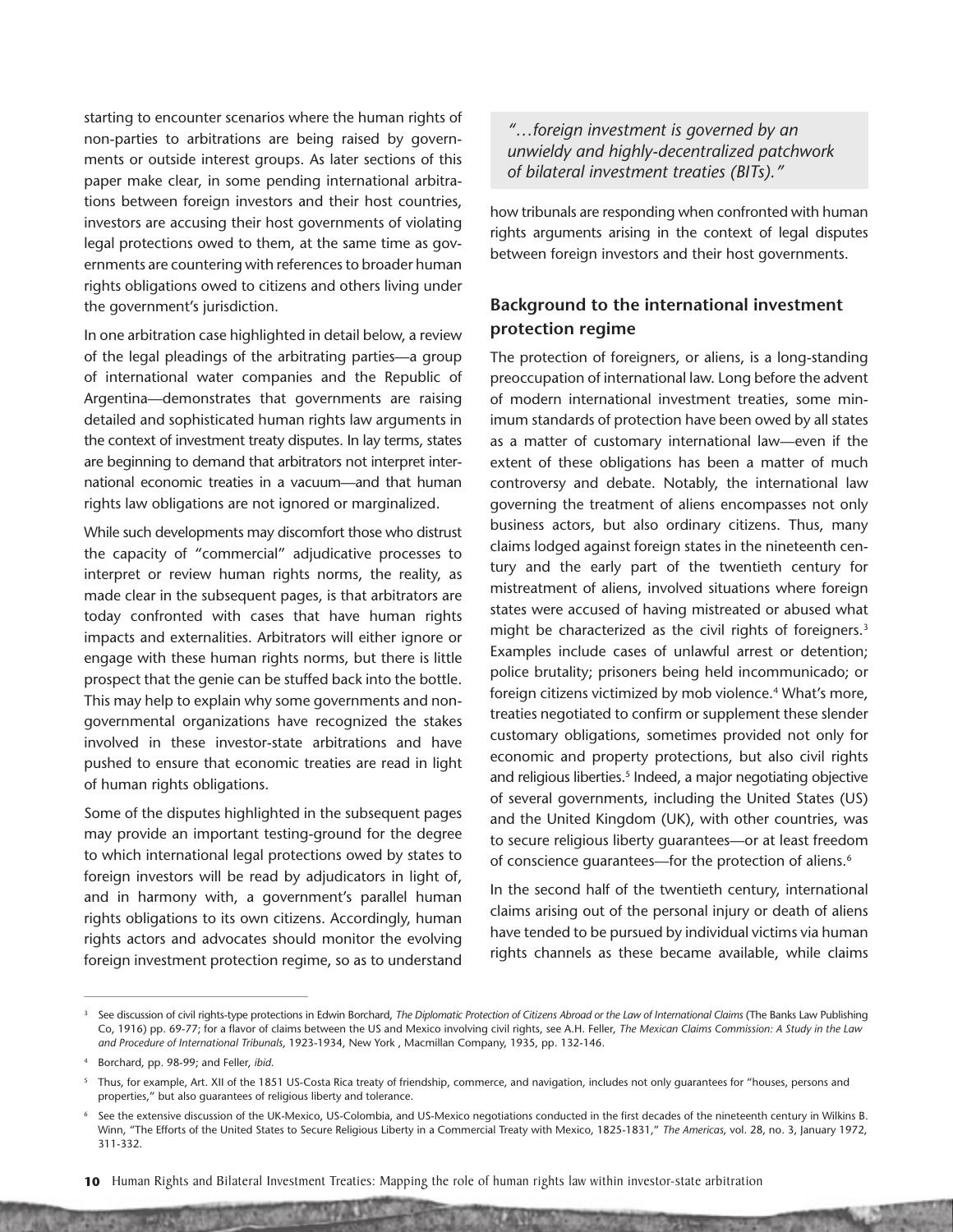brought by one government against another government for the mistreatment of aliens have tended to arise out of *economic* injuries to foreigners.7 In a similar vein, the negotiation of wide-ranging treaties protecting the broad range of rights owed to aliens—civil and economic—appears to have fallen out of fashion. Rather, there has been a steady growth over the last half-century in narrowly-tailored agreements for the protection of one category of aliens: foreign investors, and their investments. These binding international treaties protect both corporations and individuals, but in the context of their owning foreign investments not in a more generalized sense of protecting the health and well-being of such actors from all forms of interference.<sup>8</sup> It is these investment treaties, and their application and uses, that are the primary focus of this study.

With the dramatic growth in flows of foreign direct investment (FDI) worldwide, this framework of international investment treaties has quietly grown to govern the billions of dollars devoted to cross-border investment activity. In contrast with the system used to govern world trade—whose locus has long been at the World Trade Organization (WTO), and before that the General Agreement on Tariffs and Trade (GATT). Foreign investment is governed by an unwieldy and highly-decentralized patchwork of bilateral investment treaties (BITs). Indeed, efforts to develop a single multilateral agreement on investment have failed consistently, often in the face of concerted opposition from civil society groups suspicious of the motives underlying such initiatives. Human rights non-governmental organizations (NGOs) were in the vanguard of opposition to the proposed Multilateral Agreement on Investment (MAI) being negotiated by the Organization for Economic Cooperation and Development (OECD), as well as a later initiative by WTO member-governments. At the regional level, human rights NGOs also led opposition to a proposed Free Trade Area of the Americas (FTAA), which might have included an investment chapter modeled after bilateral investment treaties.

At the root of the opposition from human rights NGOs has been a concern that a MAI or a FTAA would extend powerful legal protections to property and assets, perhaps chilling the ability of governments to regulate economic activity for broader objectives such as the promotion and protection of human rights—or obliging states to compensate foreign investors when human rights policies impact negatively upon them.<sup>9</sup>

Notwithstanding such concerns about the multi-lateralization of investment protection rules, governments have negotiated countless *bilateral* (and some regional) treaties on the model of the MAI or FTAA, typically with a fraction of the publicity devoted to the latter. Indeed, the number of such agreements quintupled: from 385 to 1,857 during the 1990s. As of mid-2008, there were more than 2600 bilateral investment treaties with similar BIT-like provisions also written into a growing number of broader free-trade agreements (FTA).10 The upshot of this trend has been that many of the objectives sought by proponents of a multilateral or regional agreement—including high levels of property protection—have been obtained through other means. While the current patchwork of BITs (and FTAs) is not universal in its coverage, it has proven highly-serviceable – with international law firms advising foreign investors to structure any FDI projects or transactions so that they fall under the protective umbrella of one of these agreements.11 For example, a US investor might incorporate a Dutch vehicle so that any onward investments are covered by a Dutch treaty with the intended host country.

Broadly speaking, the foreign investors who draw upon this legal framework may be corporate enterprises (private or public), as well as individual businesspeople making investments in another country. However, given the loose drafting of many investment treaties, there is broad scope

*"As of mid-2008, there were more than 2600 bilateral investment treaties with similar BIT-like provisions also written into a growing number of broader free-trade agreements (FTA)."* 

11 See Table 4 below.

<sup>7</sup> Dinah Shelton, *op.cit*., pp. 56-57.

<sup>8</sup> Notwithstanding the narrow remit of these investment treaties, there is an argument that certain categories of non-profit activity (for example certain developmental or charity activities which promote economic development in a host country) might enjoy protection under these treaties. See Luke Eric Peterson and Nick Gallus, "International Investment Treaty Protection of Not-for-Profit Organizations," International Center of Not-for-Profit Law Working Paper, May 2008, available on-line at www.icnl.org/knowledge/pubs/BITNPOProtection2.pdf.

<sup>9</sup> See for example, Rick Rowden and Vicki Gass, "Investor Rights or Human Rights? The Impacts of the FTAA," Action Aid USA Briefing Paper, Nov. 2003, on file with author.

<sup>&</sup>lt;sup>10</sup> UNCTAD, Recent Developments in International Investment Agreements 2007- June 2008, IIA Monitor, no. 2, 2008, available on-line at www.unctad.org/en/docs/webdiaeia20081\_en.pdf.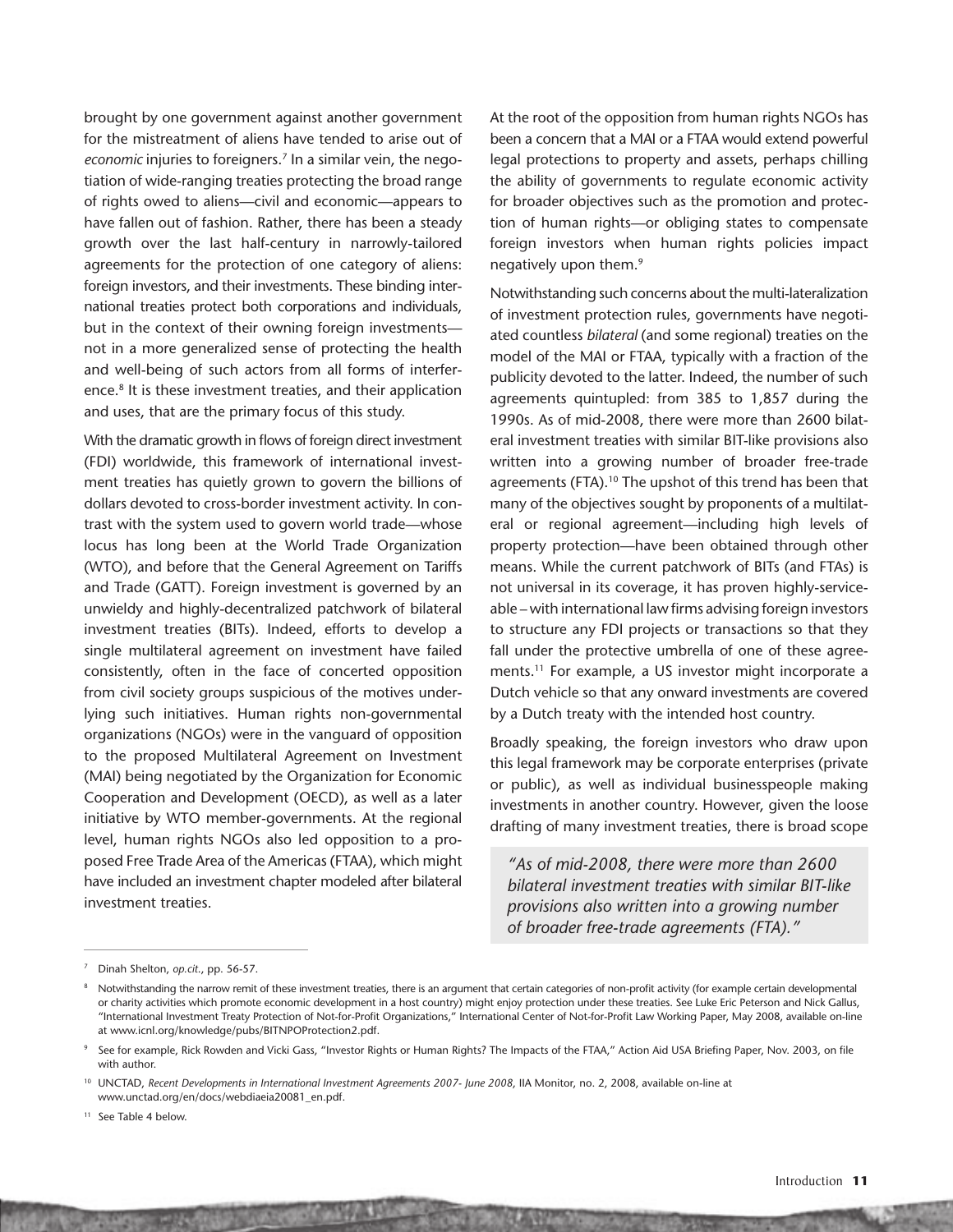under many of these agreements for companies or individuals to wield such treaty protections against their *own* government simply by structuring their business activities so that they are owned by foreign entities eligible for protection under an international treaty.<sup>12</sup>

Thus, given that cross-border investment flows increasingly travel under the protective passport of one or another of these international agreements, it is important to understand the protections offered by such instruments and, later, to examine the impact of such agreements upon human rights.

### **Provisions of bilateral investment treaties**

Bilateral investment treaties trace their origins to the late 1950s, and were developed in an effort to supplement the slender protections afforded by customary international law to aliens. While there were some minimal protections guaranteed to foreign investors who might find themselves suffering abuse at the hands of a host country, there was also continuing disagreement as to more specific forms of treatment that should be extended by host governments. For example, at the United Nations, governments from developed and developing countries clashed sharply over whether governments could nationalize foreign investment in the natural resources sector without paying *full* compensation to foreign investors.<sup>13</sup>

Against such a backdrop, bilateral investment treaties were hoped to provide (in theory) greater certainty and clarity as to the legal rules which would apply, at least with respect to the investments flowing between a given set of countries. However, the terms of the treaties still require interpretation and adjudication to determine their concrete application, with most of these treaties permitting investors to file arbitration lawsuits in case of alleged breach by a host government. Germany concluded the

first modern bilateral investment treaty in 1959 with Pakistan, and other European capital-exporting governments would inaugurate their own BIT programs in subsequent years. (Apart from the treaties which are the focus of this paper, an investor or its local representative may also sign contracts, concessions or host-country agreements with the local authorities.) $14$ 

It must be stressed that the vast majority of BITs do not force countries to open their economies to foreign investors. Although some countries demand market access as part of their investment treaties, most existing BITs do not oblige governments to privatize sensitive economic sectors (for example: airlines; banking; insurance) or to open those sectors to foreign ownership. Rather, the treaties extend protection to those foreign investments which are made in conformity with existing rules on foreign ownership in the local economy. Thus, if a state permits a foreigner to acquire a local business or establish a new green-field investment, those investments might be covered by an international treaty which obliges governments to live up to higher standards of protection than are available under local law.15

These investment treaties are generally single-purpose instruments protecting foreign investors and their assets, rather than imposing duties or legal responsibilities on foreign investors. While BITs will differ from case to case, over time, they typically provide for the repatriation of profits and other investment-related funds; protection from being treated less favourably than local investors and/or investors from third-countries (national treatment and most-favored nation treatment respectively); certain absolute standards of protection (eg. "fair and equitable treatment" or "full protection and security"); as well as a promise of compensation in case of nationalization or expropriation. Table 1 (opposite) sets out some of the key protections.

<sup>&</sup>lt;sup>12</sup> See the majority and dissenting opinions in *Tokios Tokeles v. Ukraine*, ICSID Case No. ARB/02/18, Decision on Jurisdiction and Dissenting Opinion of April 29, 2004.

<sup>13</sup> M. Sornarajah, *The International Law on Foreign Investment* (Cambridge University Press), 2004, pp. 22-23.

<sup>&</sup>lt;sup>14</sup> These agreements may set forth specific rights and responsibilities of the two parties, and provide for some mode of dispute settlement (for e.g. the local courts or some form of arbitration). While these contracts or agreements may provide an additional layer of legal protection for FDI projects, such instruments will differ widely from project to project and are beyond the scope of this paper. Recently, one aspect of such contractual arrangements has been examined in a study prepared for Prof. John Ruggie, the UN Special Representative on Business and Human Rights. (Andrea Shemberg, "Stabilization clauses and human rights," March 11, 2008). This study examined a series of investor-state contracts, and found that a number of stabilization clauses used for investments outside of the OECD contained stringent wording which might allow a foreign investor to "avoid compliance with, or seek compensation for compliance with, laws designed to promote environmental, social, or human rights goals." (par. 146).

<sup>&</sup>lt;sup>15</sup> Recent treaties pursued by the US, Canada, Japan, Singapore and several other countries do encompass so-called pre-establishment commitments, which may place foreigners on the same footing as locals when it comes to being able to establish new investments or acquire existing ones.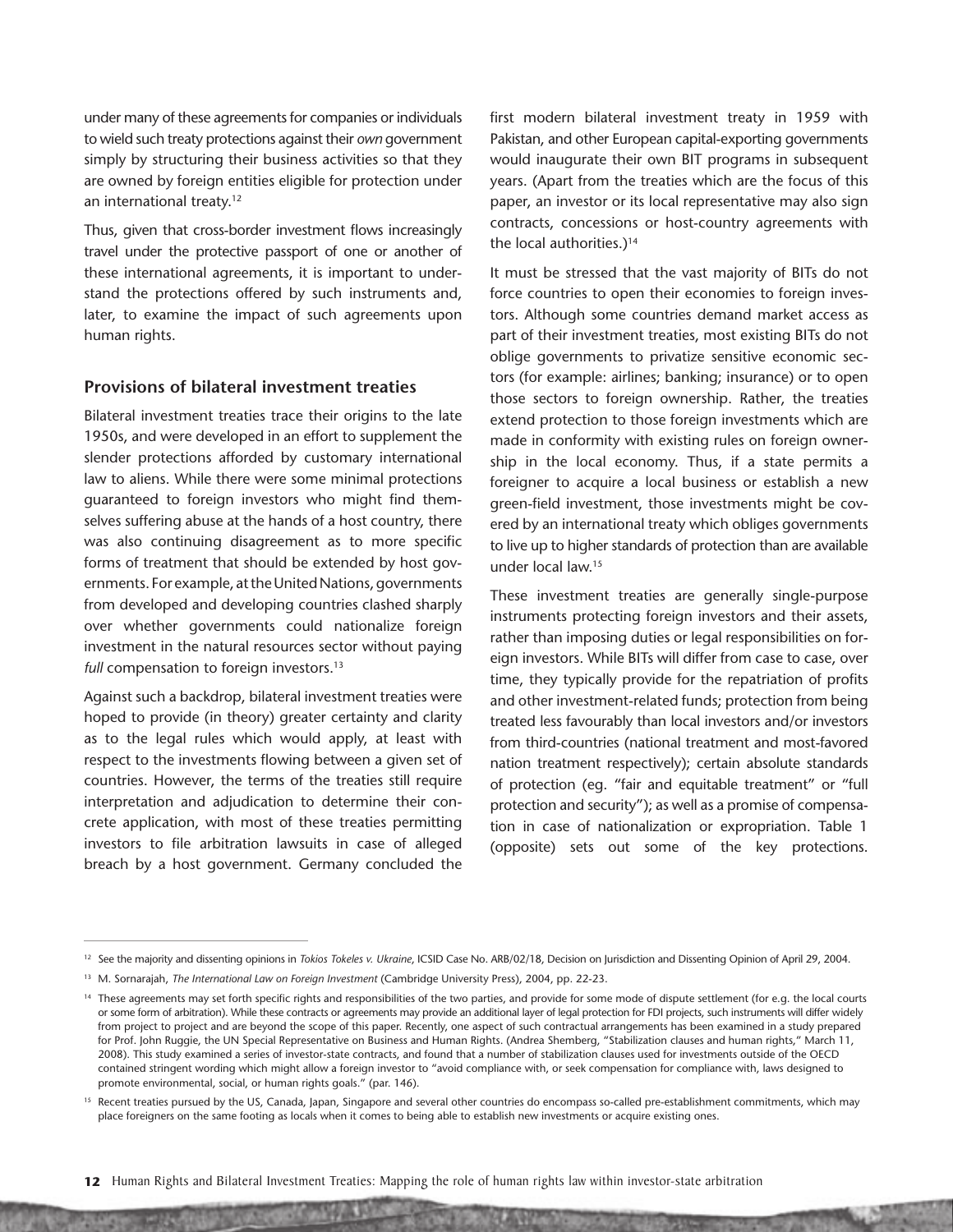## Table 1: Key protections contained in BITs

#### **Fair & Equitable Treatment**

Arbitrators must interpret what constitutes "unfair" or "inequitable" treatment in light of the facts of a dispute. Tribunals have differed as to what this entails in practice. Examples of "unfair" or "inequitable" treatment in the eyes of certain arbitrators have included the denial of justice by local courts, or where administrative authorities have acted in bad faith or subjected investors to harassment or discrimination. Often, arbitrators interpret this obligation to protect an investor's "legitimate expectations" although there is no consensus as to what this concept encompasses.

#### **Full Protection & Security**

Host governments must ensure basic police protection of foreign-owned property.

#### **National Treatment**

National treatment ensures that foreign investors and their investments are treated comparably to the local investors (or investments) of the host state.

#### **Most Favored Nation (MFN) Treatment**

MFN treatment ensures that foreign investors and their investments are treated comparably to foreign investors (or investments) from third states.

#### **Restrictions on Expropriation and Indirect Expropriation**

Treaties generally protect against direct or indirect expropriation, by obliging the host state to pay full compensation for any investment subjected to such treatment.

#### **Free Transfer of Funds**

Foreign investors are guaranteed the right to repatriate investment-related funds (profits, interest, fees, and other earnings).



Perhaps the most important protection provided in investment treaties is that which offers "fair and equitable treatment." The meaning of this obligation continues to evolve, and there are disagreements as to whether the standard is uniform across countries regardless of their level of development.<sup>16</sup> At a minimum the standard is designed to protect against "denials of justice," however states may also run afoul of its terms where they treat foreign investors in bad faith, or with an absence of due process. In some cases, arbitrators have taken the view that the protection safeguards the "legitimate expectations" of investors—for example, where certain promises or representations were made by government officials or agencies and then subsequently reneged upon. For example, a state

might fail to issue permits which were promised to a foreign investor or neglect to follow through with the sale of (previously offered) shares in a state-owned company. However, there is no consensus as to what, exactly, investors should expect from their host countries—whether it be a stable business environment, transparency in dealings with state officials, or certain standards of administrative efficiency and due process.

In one arbitration ruling, which has proven particularly contentious, a tribunal took the sweeping view that "fair and equitable treatment" includes an obligation "for the host state to act in a consistent manner, free from ambiguity, and totally transparently in its relations with the foreign investor, so that it may know beforehand any and all rules and regulations that will govern its investments, as well as the goals of the

<sup>&</sup>lt;sup>16</sup> Nick Gallus, "The influence of the host state's level of development on international investment treaty standards of protection," 6(5) *Journal of World Investment and Trade* 711 (October, 2005).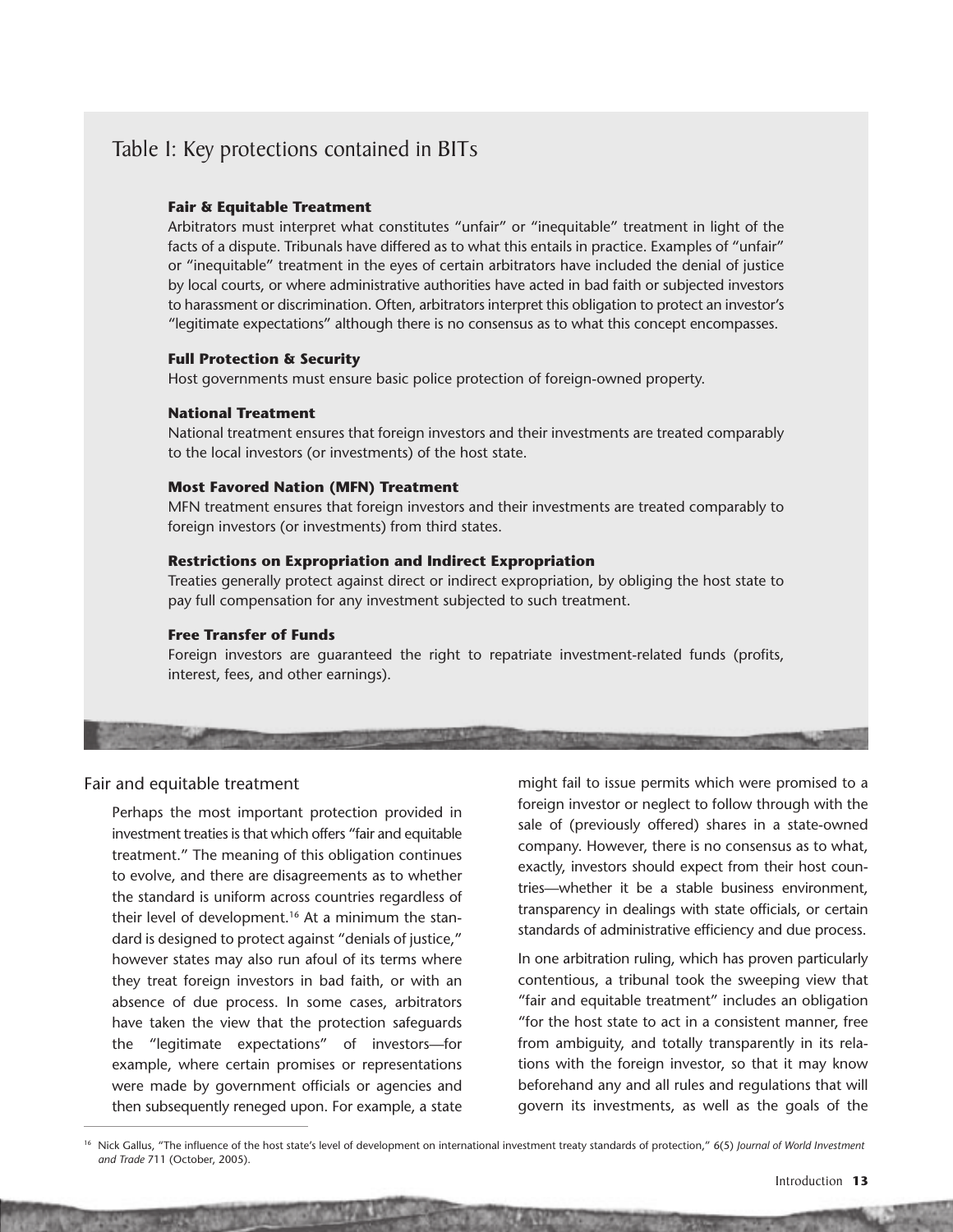*"While investment treaties impose certain limits on how governments may treat foreign investors or foreign-owned businesses, they place few countervailing limits or obligations on investors."* 

relevant policies and administrative practices or directives, to be able to plan its investments and comply with such regulations."17

Some observers have noted that such a daunting set of duties would bedevil even the government apparatus of the most advanced economies, much less poorer less-developed nations. Lawyers for the Government of Chile famously characterized the above-interpretation, which was quoted approvingly in some subsequent cases, as an "extreme" program of good governance imposed upon governments.18 Failure to meet this heightened reading of the fair and equitable treatment standard might trigger an obligation to pay compensation to investors denied such protection.

#### Expropriation

Another key investment treaty provision is that relating to expropriation. A concern which has emerged in relation to the North American Free Trade Agreement (NAFTA)—which contains provisions similar to those contained in investment treaties—is how to define the concept of "indirect" expropriation. Uncertainty has long swirled in relation to drawing a clear line between those regulatory measures which have some impact upon the profitability of an investment, and those which amount to an "indirect" expropriation of an investment (i.e. a taking or deprivation carried out through indirect or regulatory means.) Continuing uncertainty has prompted some governments to introduce new language into its future investment treaties so as to provide greater clarity that legitimate public interest regulatory measures will rarely be characterized as indirect expropriation under an investment treaty. In the Canadian context, the 2004 model investment treaty declares that:

Except in rare circumstances, such as when a measure or series of measures are so severe in the light of their purpose that they cannot be reasonably viewed as having been adopted and applied in good faith, non-discriminatory measures of a Party that are designed and applied to protect legitimate public welfare objectives, such as health, safety and the environment, do not constitute indirect expropriation.<sup>19</sup>

Most treaties do not contain such language however, thereby leaving greater discretion to arbitrators to draw the line between legitimate regulations (which will not constitute an expropriation) and those actions or measures which amount to an expropriation of an investment.

#### **Limited investor responsibilities**

While investment treaties impose certain limits on how governments may treat foreign investors or foreign-owned businesses, they place few countervailing limits or obligations on investors. A 2001 UN review of investment treaties found few examples of obligations imposed on investors or their home countries.<sup>20</sup> In the intervening period, there have been comparatively few moves to draft treaties with greater investor obligations. Nevertheless, analysts have argued that certain baseline investor responsibilities are implicit in standard investment protection treaties. Professor Peter Muchlinski has argued that the "fair and equitable treatment" protection offered by host governments to foreign investors can be read so as to impose certain duties on those same investors, including the duty to refrain from unconscionable conduct.<sup>21</sup> In other words, an investor could not claim to have suffered unfair or inequitable treatment at the hands of a host-government if they themselves had engaged in "unconscionable" activities—for example misrepresenting to government officials their own activities or business experience.<sup>22</sup> This argument has been borne out in several subsequent arbitration rulings, where tribunals convened to hear investment treaty disputes have ruled that fraudulent misrepresentations and

<sup>17</sup>*Técnicas Medioambientales Tecmed, S.A. v. United Mexican States* (Case no. ARB(AF)/00/2), Award of May 29, 2003.

<sup>&</sup>lt;sup>18</sup> MTD Equity Sdn Bhd and MTD Chile SA v. Republic of Chile, ICSID Case no. ARB/01/7, Decision on Annulment, February 16, 2007, par. 66.

<sup>19</sup> See the draft treaty text at www.international.gc.ca.

<sup>20 &</sup>quot;Social Responsibility," UNCTAD Series on Issues in International Investment Agreements, 2001, p. 17.

<sup>21</sup> Peter Muchlinski, "Caveat Investor'? The Relevance of the Conduct of the Investor Under the Fair and Equitable Treatment Standard," 55 *International and Comparative Law Quarterly*, July 2006, pp. 567-598.

<sup>22</sup> See discussion of *Azinian v. Mexico* case in Muchlinski, pp. 576-77.

**<sup>14</sup>** Human Rights and Bilateral Investment Treaties: Mapping the role of human rights law within investor-state arbitration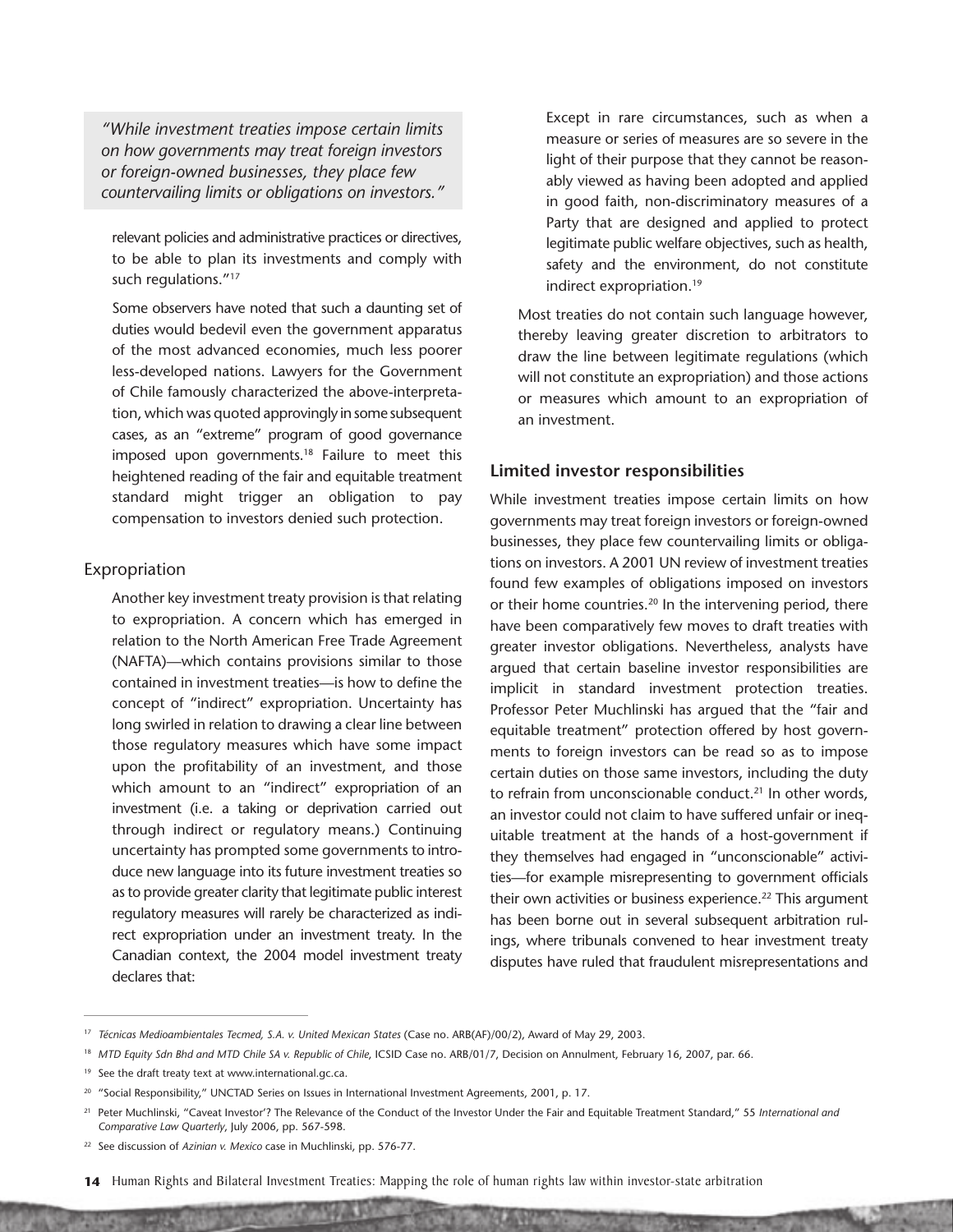certain other forms of investor malfeasance may undermine any investor claims against host governments.<sup>23</sup>

Although most BITs do not contain *explicit* investor responsibilities, there have been various proposals which would introduce such obligations into treaty texts, including the conditioning of legal protections for investors upon various duties including to comply with International Labour Organization (ILO) and the OECD instruments on corporate responsibility and to operate investments so that they do not circumvent international labour and human rights conventions.<sup>24</sup> A draft model investment treaty released for discussion in 2008 by the Government of Norway, makes some efforts to introduce modest investor responsibilities.<sup>25</sup> In particular, the preamble to the Norwegian agreement—which will be relevant whenever arbitrators are called upon by investors to interpret the treaty provisions—makes reference to several objectives including corporate social responsibility, anti-corruption, and the principles of "transparency, accountability and legitimacy" for all participants in the foreign investment process. Furthermore, the draft agreement "encourages" investor compliance with the OECD Guidelines for Multinational Enterprises and the UN Global Compact; however, it does not go so far as to mandate concrete investor obligations. Apart from this, there have been academic proposals which would introduce clauses into investment treaties so as to give citizens the right to bring "counter-claims" against foreign investors for certain human rights violations.<sup>26</sup> However, such proposals have not moved from the drawing board into actual treaties. Indeed, in his 2008 report to the UN Human Rights Council, the UN Special Representative on Business and Human Rights, John Ruggie, lamented that the legal rights of transnational corporations have expanded greatly including through bilateral investment treaties—while the legal framework regulating those same corporations has not expanded in a similar fashion.27

In the absence of a single more-balanced global agreement on investment, there are limits to incremental and piecemeal reforms to bilateral investment treaties. For example,

*"In other words, where an investor believes itself to have been denied "fair and equitable treatment" or some other treaty protection, the investor can sue the host government before an international arbitration tribunal in an effort to collect financial compensation for such treaty breaches."*

if the Norwegian Government negotiates more balanced bilateral treaties with foreign partners, it remains to be seen whether Norwegian investors will elect to make use of such agreements or whether they will instead structure their foreign direct investment (FDI) activities so as to make use of agreements concluded by *other* governments with the intended host-country. Indeed, many bilateral investment treaties define "investor" loosely so as to encompass any corporate entities incorporated pursuant to the putative home country's laws. Thus, for example, investors from a range of countries may—and do—elect to incorporate in the Netherlands, so as to take advantage of that country's BITs with a broad range of developing countries. Indeed, given the patchwork of protection available and the gaps in coverage in the current system, it is perfectly rational for investors to "shop" for treaty protection if their own home country does not have a treaty with a desired host-country. This phenomenon of treaty-shopping could detract from sporadic government efforts to reform or re-balance investment treaties.

## **Dispute settlement provisions of bilateral investment treaties**

The investor protections found in BITs are typically made effective by a powerful international dispute settlement mechanism which permits investors to initiate arbitration claims against their host state in cases of alleged breach of the treaty protections. Typically, the investor will nominate an arbitrator, the state will do likewise, and a third member of the tribunal will be selected by consensus or by some supervising body. Investors may take issue with the full

<sup>23</sup> *Inceysa Vallissoletana v. El Salvador*, Award of August 2, 2006; and *Plama Consortium Limited v. Republic of Bulgaria*, Award of August 27, 2008.

<sup>&</sup>lt;sup>24</sup> For more on IISD's Draft Model Investment Agreement, which was co-drafted by the author of the present briefing paper see www.iisd.org/investment/model\_agreement.asp.

<sup>&</sup>lt;sup>25</sup> For more information see www.regjeringen.no/en/dep/nhd/documents/Consultations/Horingsdokumenter.

<sup>26</sup> See for example, Todd Weiler, "Balancing Human Rights and Investor Protection: A New Approach for a Different Legal Order," 27 *Boston College International and Comparative Law Review* 429, (2004).

<sup>&</sup>lt;sup>27</sup> Report of the SRSG on the issue of human rights and transnational corporations and other business enterprises, April 7, 2008, at par. 12.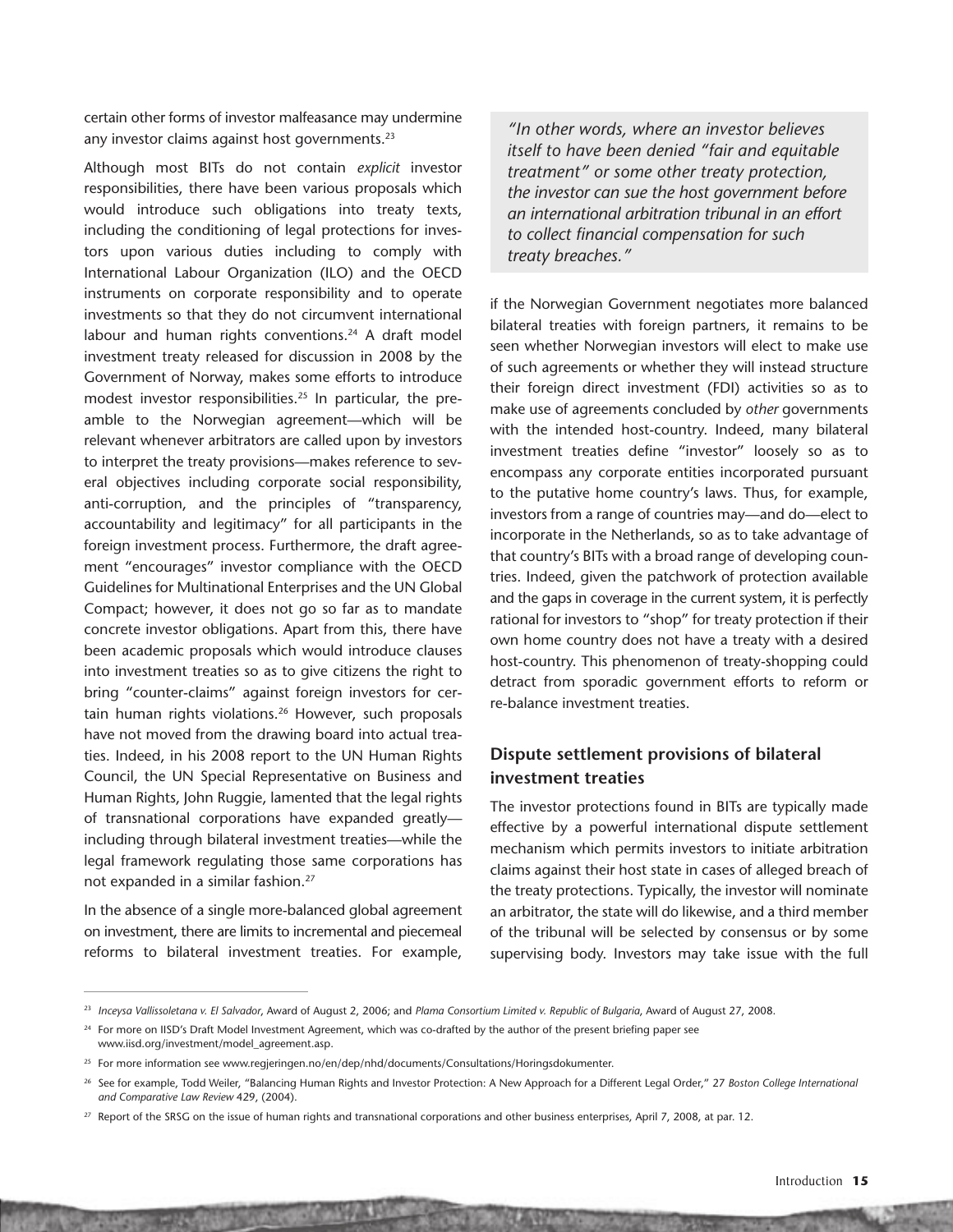range of government measures, including new taxes, administrative decisions, laws, or other forms of state action. Perhaps most important, investors can claim cash damages arising out of treaty breaches.

Although BITs are state-to-state treaties, they pave the way for investor-to-state claims. Thanks to the arbitration mechanism contained in BITs, investors can enforce the treaty terms without relying on their home governments to espouse their claims for them (as is required in the WTO system or under the traditional forms of diplomatic protection used to protect aliens and overseas assets). In other words, where an investor believes itself to have been denied "fair and equitable treatment" or some other treaty

protection, the investor can sue the host government before an international arbitration tribunal in an effort to collect financial compensation for such treaty breaches.

There is no single international court or body which hears such claims; rather they are handled on a case-by-case basis according to a handful of different procedural rules. Most investment treaties make available more than one set of arbitration rules, meaning that the investor can actively choose the arbitration rules. This decision can have important consequences as the procedural rules differ, including in relation to the level of confidentiality surrounding the process. Several of the most common arbitration options are described in Table 2 (below).

## Table 2: Various arbitration options available in BITs

#### **International Centre for Settlement of Investment Disputes (ICSID)**

The World Bank's ICSID is the only purpose-built facility created for settling FDI disputes between investors and governments. For decades, the Centre handled only a trickle of *contract* disputes. However, in the 1990s, ICSID's caseload exploded as investors began to invoke the arbitrationoffers contained in BITs. Of the various arbitration options available for resolving BITs disputes, the ICSID is unique in that it publishes a full list of arbitrations taking place under the Centre's auspices. However, hearings are in-camera unless both parties wish otherwise.

#### **United Nations Commission on International Trade Law (UNCITRAL)**

Unlike the ICSID, the UNCITRAL does not administer or supervise arbitrations; rather the UNCITRAL has drafted procedural rules which can be used by parties wishing to arbitrate their disputes in an "ad-hoc" fashion. Because UNCITRAL arbitrations do not take place under a single roof it is extremely difficult to know the number of such arbitrations actually underway. Nevertheless, the rules are widely offered in BITs, and surveys suggest that a substantial number of investment treaty arbitrations take place under this less visible channel.

#### **Stockholm Chamber of Commerce (SCC)**

While less commonly offered in investment treaties, the SCC rules are found in a minority of BITs, particularly where one or both parties hails from Eastern Europe or the former USSR, as well as the Energy Charter Treaty a powerful multilateral agreement governing trade and investment in the energy sector. The SCC handles a modest number of investment treaty arbitrations – up to several in a given year - as revealed through statistics it publishes. Little information is available about arbitrations taking place under SCC rules unless the disputants desire otherwise.

#### **International Chamber of Commerce (ICC)**

The Paris-based ICC's International Court of Arbitration is a popular venue for resolving private commercial disputes. The ICC also handles a tiny number of investment treaty cases, about which very little is known. The major bottleneck which limits the number of treaty cases arbitrated at the ICC is the fact that most BITs do not offer ICC arbitration as an option.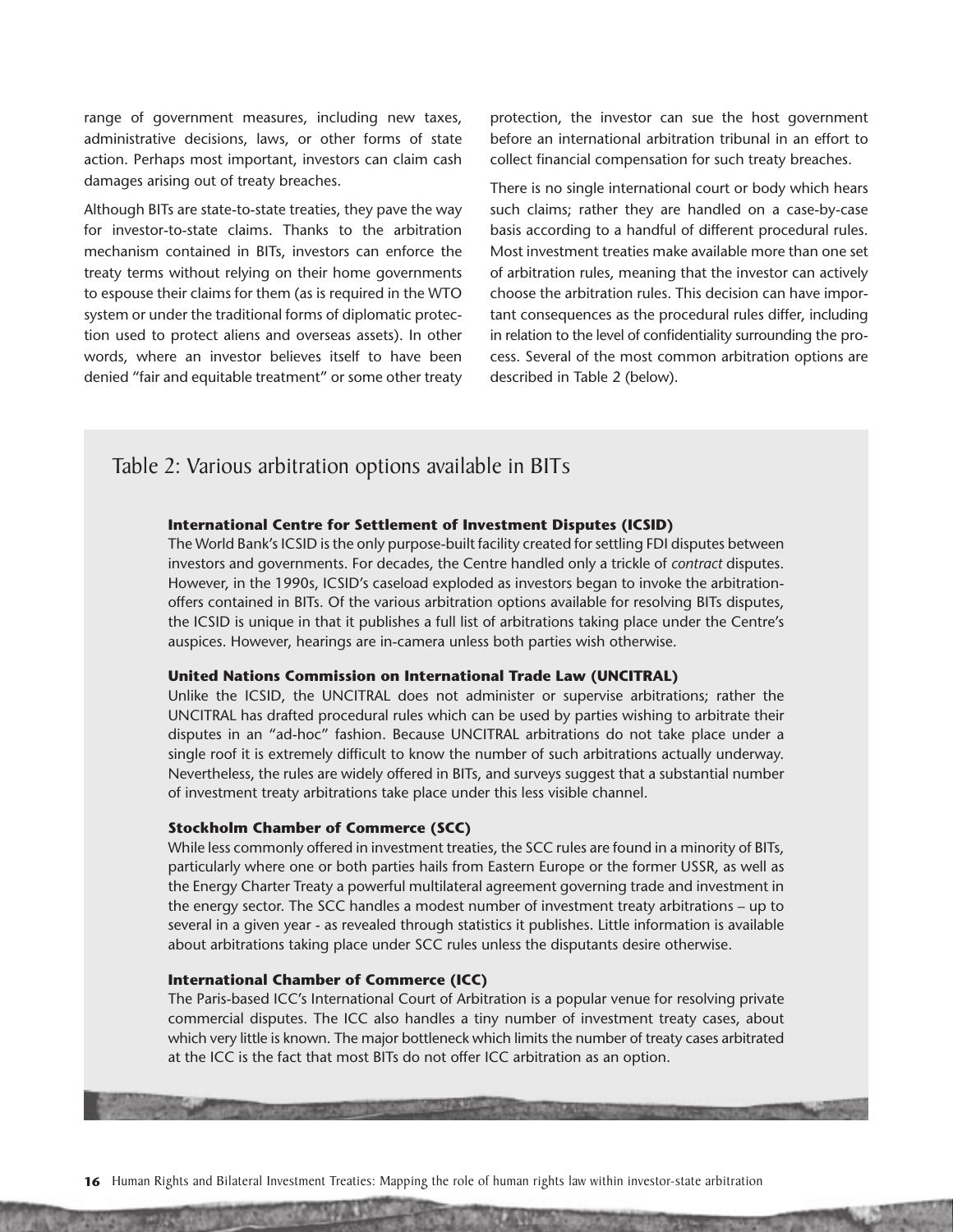Several features of the BIT arbitration process are important to note. First, the process lags significantly in terms of transparency. There are no uniform requirements for arbitration claims to be publicly disclosed. While arbitrations at the World Bank's ICSID are all disclosed on a public register, those taking place under other procedural rules are not subject to the same level of openness.<sup>28</sup> Furthermore, when it comes to the actual unfolding of the arbitration process, some procedural rules impose formidable barriers even if an individual party (either the investor or the government) would like to disclose information about the proceeding. For example, under the often-used UNCITRAL rules, the default for arbitration proceedings is clearly one of confidentiality. The legal pleadings and the oral hearings are typically not a matter of public record.

Oddly, there is no way to know how many claims are filed worldwide against governments, much less the details of such claims and their legal, policy and financial implications. In a few cases discussed here, this information has come to light as a result of research and investigation conducted for this paper. Sometimes parties pro-actively disclose information about their cases; at other times journalists or non-government organizations investigate lawsuits and bring new information to light.<sup>29</sup>

Another notable feature of the arbitration process is the extent to which the parties may choose who will hear the dispute. There is no permanent standing court which hears such cases. Rather they are submitted to purpose-built arbitration tribunals. The ability of individuals to serve as advocates and argue on behalf of investors and governments, as well as arbitrators who will sit in other cases and interpret the meaning of treaties, has generated considerable scrutiny and debate.<sup>30</sup> There have been calls for a permanent court whose members would be full-time and independent judges hearing investment treaty disputes.<sup>31</sup> However, such proposals have yet to lead to any significant alteration in the current case-by-case arbitration model.

It should be stressed that investment treaties have spawned a large volume of *international* law disputes. Investors can often avoid taking disputes to the *national* courts of the host state. Rather, they may initiate an international claim after observing the (typically minimal) waiting periods

*"There has been a groundswell of these BIT arbitrations in recent years, with dozens known to be filed in a given year. A further unknown number of cases are thought to be initiated without any disclosure."*

prescribed in the given investment treaty. Clearly, this stands in contrast with the international human rights system, where access to UN human rights bodies and regional human rights courts requires the exhaustion of domestic remedies as a means of respecting state sovereignty and the principle of subsidiarity (i.e. that conflicts should be resolved at a local level to the extent possible).

As will be profiled in the remainder of this paper, there is clear evidence of human rights issues being raised before investment treaty tribunals. This trend leads to obvious questions as to the capacity of adjudicators to engage satisfactorily with the human rights dimensions of such disputes. Nevertheless, the reality is that human rights are—and will continue to be—raised in investment treaty arbitrations. As such, it is important to understand how these processes operate, including in comparison to human rights adjudication mechanisms. Table 3 (following page) offers a comparison of several of the major features of investment protection and human rights resolution processes, specifically two of the most commonly-used regional human rights courts.

The next section profiles the use of investment treaties by foreign investors to arbitrate against their host governments over alleged treaty breaches. Subsequent sections explore how issues of human rights law are arising in these investor-state arbitrations—and how arbitrators are engaging with the human rights obligations of states.

## **Uses of BITs in investor lawsuits with host-governments**

BITs have become a major feature of the foreign investment regulatory landscape, with many governments facing lawsuits from foreign investors and needing to reconcile their conduct with these international treaty obligations. As was noted earlier, in cases where an investment treaty has not

<sup>28</sup> www.worldbank.org/icsid.

<sup>29</sup> One tool for following developments in the field is the *Investment Arbitration Reporter*, an electronic reporting service published by the author of this briefing paper. (www.iareporter.com).

<sup>30</sup> Michael Goldhaber, "*Are Two Hats Too Many?*," *The American Lawyer Magazine*, vol. 27, no. 6, Focus Europe edition, Summer 2005.

<sup>&</sup>lt;sup>31</sup> Gus Van Harten, *Investment Treaty Arbitration and Public Law*, Oxford University Press, 2007.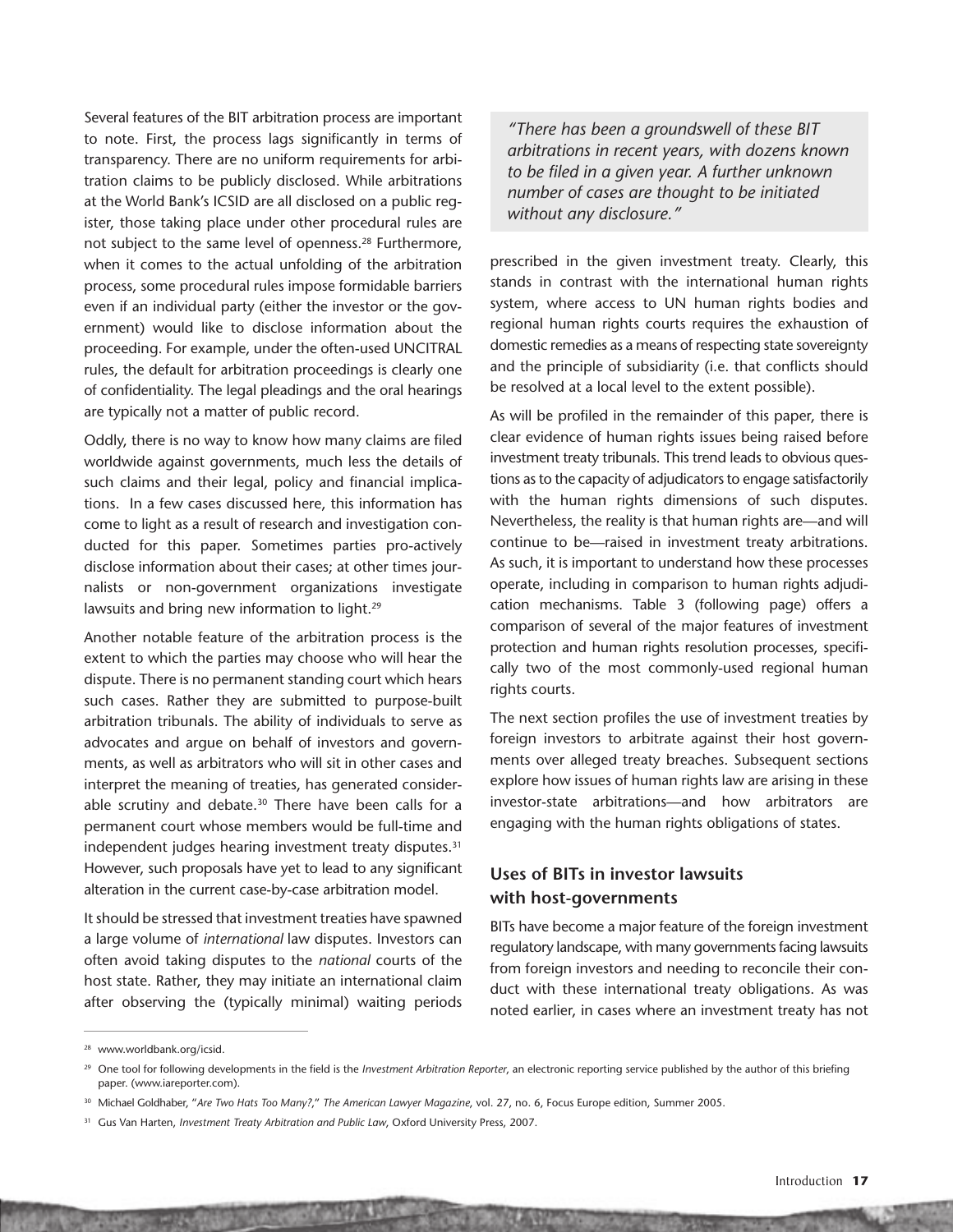| <b>Key questions</b>                                                                  | <b>Regional Human Rights Courts</b><br>(European Court of Human<br><b>Rights or Inter-American</b><br><b>Court of Human Rights)</b> | <b>Investment Treaty Arbitration</b>                                                                                                                                                                                           |
|---------------------------------------------------------------------------------------|-------------------------------------------------------------------------------------------------------------------------------------|--------------------------------------------------------------------------------------------------------------------------------------------------------------------------------------------------------------------------------|
| What is the process by<br>which individuals can bring<br>claims for treaty violation? | Requires exhaustion of domestic<br>legal remedies.                                                                                  | Rarely any exhaustion requirement;<br>there may be a short waiting period<br>prescribed by treaty (e.g. 3-6 months)<br>before claimants can invoke inter-<br>national arbitration, but this is often<br>waived by arbitrators. |
| Who adjudicates?                                                                      | Full-time judges who sit for a set<br>period of time.                                                                               | Arbitrators appointed to hear a single<br>case; often drawn from ranks of law<br>firms, academia, or retired judiciary.                                                                                                        |
| Must claims be<br>publicly disclosed?                                                 | Yes.                                                                                                                                | No. While ICSID claims are disclosed;<br>those proceeding under other rules<br>need not be.                                                                                                                                    |
| Are hearings open to<br>the public?                                                   | Yes, unless specific circumstances<br>call for privacy.                                                                             | No. Only in rare cases will proceedings<br>be opened (i.e. where both parties<br>desire openness).                                                                                                                             |

## Table 3: Comparing key features of regional human rights courts and investment treaty arbitration

been concluded between a would-be investor's home country and the intended host country, it is increasingly commonplace for investors to structure their investments so that they flow through at least one country which has a protective treaty with the intended host state. Thus, even where a treaty is not in place between an investor's home country and its intended destination-country, a foreign investment transaction may still be protected by some treaty. With more than 2600 BITs in existence, it is not always easy to determine which international treaties pertain to a given FDI project. Table 4 (following page) provides some guidance for observers seeking to understand which investment treaties may apply to a given FDI project. However, only investors will know how they have structured their investments and with what treaty implications.

Given that foreign investors increasingly structure their investments so as to be governed by one or more treaties, it may come as no surprise that lawsuits under these treaties are burgeoning. Typically, claims are brought against governments by corporations alleging that their investments have been treated contrary to treaty commitments. However, in a small number of cases, individual businesspersons—rather than corporations—bring claims against governments. While these may involve strictly economic disputes, on occasion they may evoke the more traditional international claims for mistreatment of aliens involving allegations of false imprisonment, harassment, physical abuse, or even torture. For example, a Dutch businessperson, Mr. Trinh Vinh Binh brought a claim against the Vietnamese government pursuant to the Netherlands-Vietnam investment treaty in 2005. Apart from a standard allegation of confiscation of certain business assets, Mr. Trinh also alleged that he had been subjected to illegal pre-trial detention, torture and physical abuse at the hands of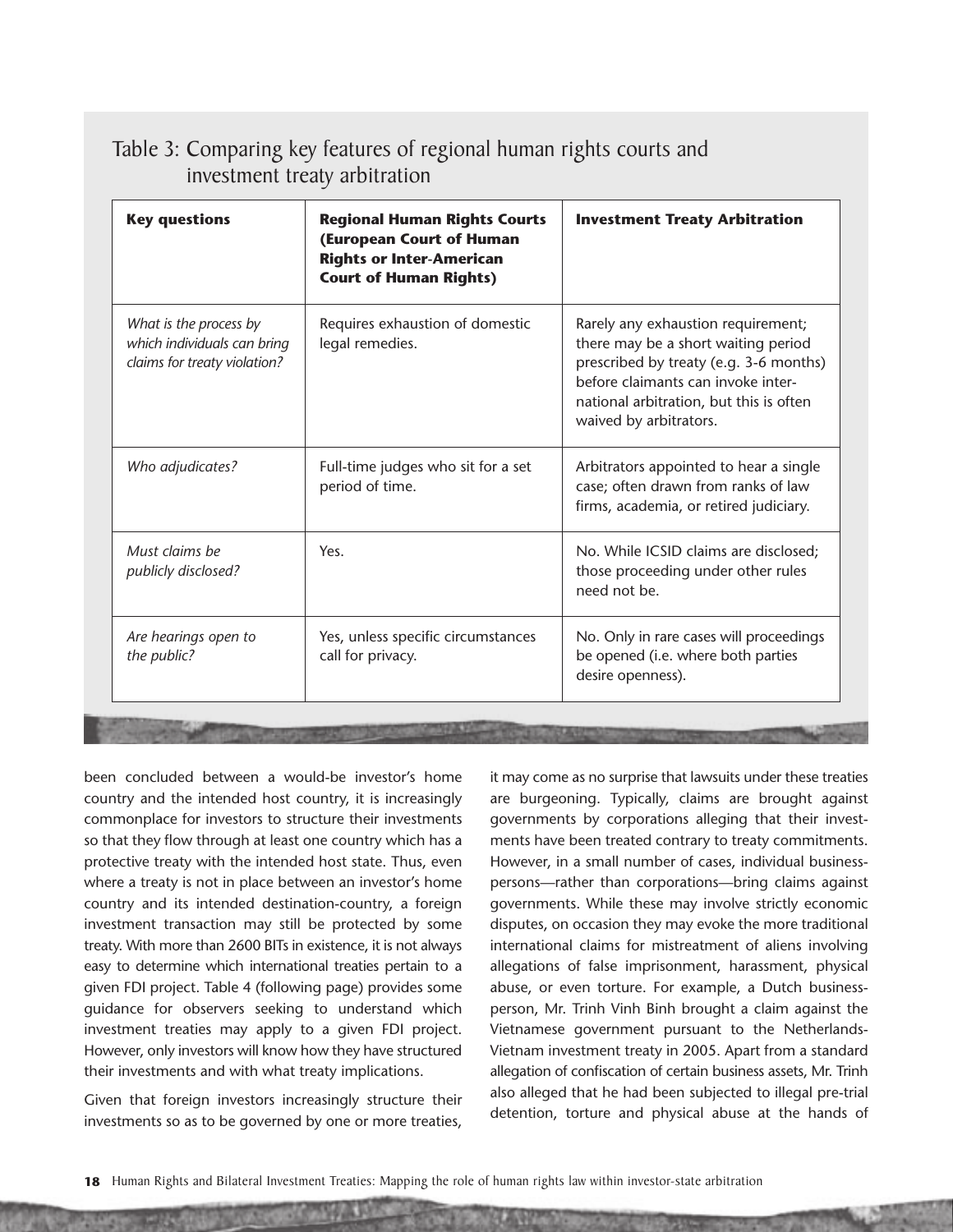## Table 4: Understanding which treaties may apply to a particular investment project

- 1. The home country of the foreign investor may have a BIT with the host country. If there are multiple foreign investors involved in a given project, there may be multiple treaties which apply to a given project.
- 2. Investors can incorporate subsidiaries or holding companies off-shore, which may entitle them to protections contained in treaties that have been signed between such third countries and the host country. Most famously, the US construction conglomerate Bechtel launched an investment treaty arbitration against Bolivia—despite the absence of a US-Bolivia investment treaty—because Bechtel routed its investments into a Bolivian water services concession via the Netherlands. Thanks to this corporate structure, the investments qualified as "Dutch" under the Netherlands-Bolivia BIT. Accordingly, it is critical for host countries and other observers to determine what intermediary companies may have been used in FDI transactions, so as to understand what treaties might be applicable to a given investment.
- 3. Even when an investor's home country has a BIT with a host country, an investor may elect to use the treaty of some other "home" country by structuring its investments in a creative fashion. For example, the Montreal-based Aeroport Development Corporation invoked the Cyprus-Hungary BIT in a dispute with Hungary over the construction and operation of a terminal at Budapest airport. Although Canada had a BIT with Hungary, the investors had invested via Cypriot subsidiaries thus entitling them to invoke the Cyprus-Hungary treaty if any of its provisions were deemed more generous than those of the Canada-Hungary treaty.
- 4. Investors may invoke the MFN clause in a given BIT in an effort to obtain more favorable rights or protections contained in other treaties. For example, a UK-incorporated investor (RosInvest Co UK Ltd) successfully invoked such a clause in a recent arbitration with Russia under the UK-Russia treaty, thus enabling the investor to benefit from more generous arbitration rights contained in the Denmark-Russia treaty. However, not all arbitration tribunals have endorsed such an investor-friendly interpretation of the MFN clause, leading to continuing uncertainty on this point. At a minimum, governments should be aware that investors may try to invoke the MFN provisions of a given BIT in an effort to "bring in" the provisions of other investment treaties.

The United Nations maintains lists of BITs entered into by each country, as well as copies of the texts of many such agreements.\* However, with dozens of treaties under negotiation at any given moment, the international trade or foreign affairs ministries of specific governments should be able to provide the most up-to-date information about the recent treaties of a given country.

\* See www.unctad.org/iia and consult the "IIA databases" for more details.

Vietnamese authorities.<sup>32</sup> This type of claim, while clearly an outlier in the investment treaty context, looks similar to human rights claims in some respects even though asserted under an economic treaty.

Nevertheless, in the modern era, it is unusual for investment treaties to be wielded so as to protect what might be

characterized as the civil rights or physical well-being of individual aliens. The overwhelming proportion of known investment treaty claims are brought by corporate actors, alleging that certain government measures (laws, regulations, administrative rulings), or other state actions (or omissions) have led to a breach of one or more treaty obligations

<sup>&</sup>lt;sup>32</sup> The Binh case proceeded under the UNCITRAL procedural rules, and few details emerged about the case. The arbitration was settled before the arbitrators had an opportunity to rule in the case. Details presented here is based on confidential information obtained by Rights & Democracy.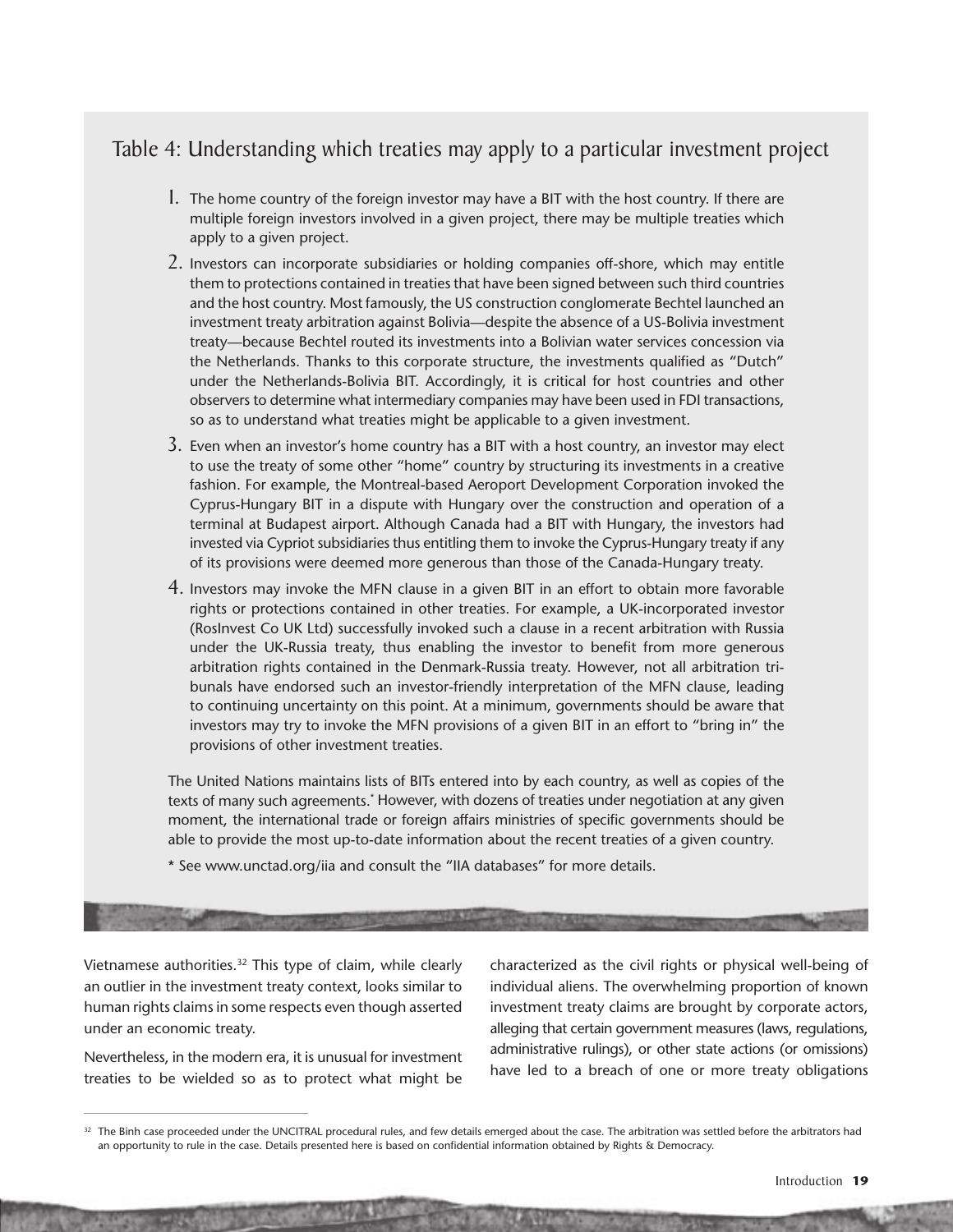owed to foreign investments. Often investors will claim that they have suffered a direct or indirect expropriation, for example where government actions are alleged to have seriously diminished or destroyed the value of an investment. At other times, investors may claim that governments have treated them unfairly, arbitrarily, or in a discriminatory fashion. Claims in this latter vein have included ones which allege foreign investors to have been subjected to less favourable regulatory or licensing treatment than other investments; to domestic administrative or judicial processes which lacked due process or transparency; or to have been harmed by a decision on the part of a new government to reverse earlier privatizations or introduce significant new taxes or royalties on existing investments.

As of this writing, pending arbitrations between investors and states touch upon most economic sectors (energy, mining, telecommunications, water & sewage concessions, manufacturing, financial services, media and entertainment, agriculture and food processing), and raise fundamental questions as to the limits imposed by investment treaties on state sovereignty.<sup>33</sup> While the merits of these different cases may vary sharply, they all raise potential liability for governments. The amounts claimed in damages by investors are not indicative of what will be awarded in the event that a state is held liable for a treaty breach; however, the financial damages awarded in successful BIT claims by foreign investors can run into the tens or hundreds of millions of dollars.

There has been a groundswell of these BIT arbitrations in recent years, with dozens known to be filed in a given year. A further unknown number of cases are thought to be initiated without any disclosure. Such disputes may arise out of truly egregious conduct on the part of the state or government officials including those resulting in destruction of investor property or assets. At other times, BIT lawsuits may arise in an effort to block or challenge efforts by governments to regulate foreign investors for seemingly important public purposes, including health, environmental or cultural policy reasons.

#### Regulatory authority and state sovereignty

Investment treaties have attracted heavy public scrutiny, particularly in North America, when foreign investors have mounted arbitration lawsuits which touch upon sensitive questions of governments' regulatory authority. The BIT-like provisions of the NAFTA earned notoriety in the late 1990s when a series of investor lawsuits targeted sensitive measures such as a California ban on a controversial gasoline additive and a Canadian trade ban on another gasoline additive.<sup>34</sup> More than a decade later, the Government of Canada continues to face BIT-type NAFTA lawsuits which touch on controversial issues such as the environmental impact assessment process for an unpopular quarry site; an effort to phase out the hazardous agro-chemical Lindane; and the proposed use of a mine site for the disposal of non-toxic municipal waste.<sup>35</sup>

Many difficult and thorny questions remain to be resolved when it comes to interpreting and applying investment treaty obligations including: the dividing line where a regulation or state action tips over into a form of "expropriation" for which compensation must be paid to the affected foreign investors; what types of policy differentiation between different business actors will be permissible without breaching the duty to provide National Treatment to foreign investors and investments; and to what extent the absence of certain exception provisions in BITs can be read as an indication that such exceptions are not implicit in the treaty.

Because such a wide range of government actions or policy measures may come under scrutiny in investment treaty disputes, it is not surprising that human rights issues are also starting to arise in this context, as is explored more fully in the next chapter. Before turning to this discussion, the next chapter offers a brief recap of the status of human rights under international law.

<sup>33</sup> For an indication of the arbitrations (largely treaty-based, but some contract-based) handled by the International Centre for Settlement of Investment Disputes, visit their website at www.worldbank.org/icsid.

<sup>34</sup> Howard Mann and Konrad Von Moltke, "NAFTA's Chapter 11 and the Environment," International Institute for Sustainable Development, Working Paper, 1999.

<sup>&</sup>lt;sup>35</sup> Luke Eric Peterson, "Drowning in Chapter 11 Lawsuits," *Embassy: Canada's Foreign Policy Newsweekly*, April 16, 2008, available on-line at www.embassymag.ca/page/view/.2008.april.16.peterson.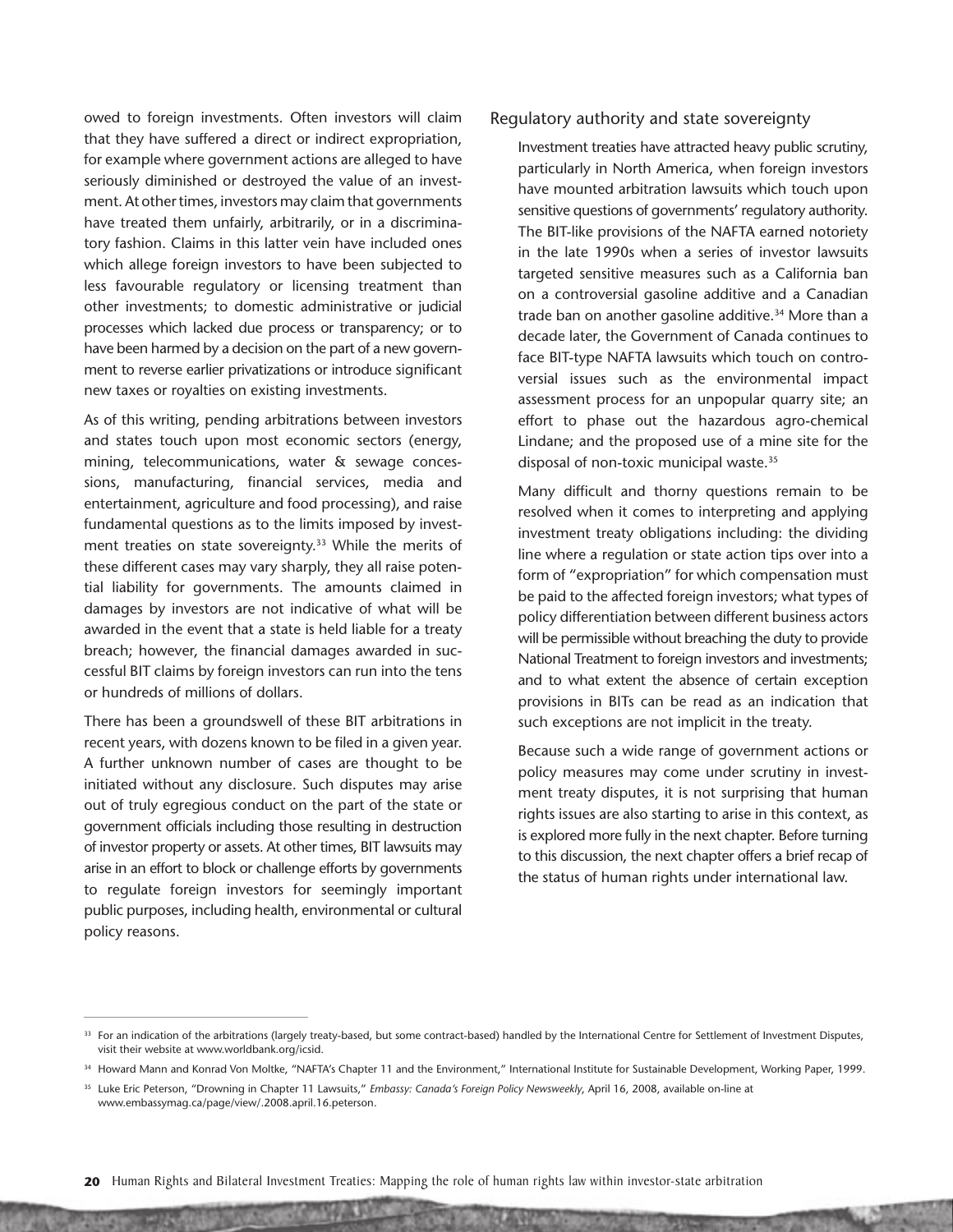## Chapter 2: Exploring the relationship between human rights and investment treaties

#### **Human rights and international law**

Even as an architecture of treaties has been developed to protect foreign investment, a separate series of international treaties have been concluded in response to the mandate set out in the Charter of the United Nations.<sup>36</sup> The Charter empowered the UN to promote "higher standards of living, full employment, and conditions of economic and social progress and development", as well as "universal respect for, and observance of, human rights and fundamental freedoms for all without distinction as to race, sex, language, or religion." Indeed, the Charter obliges UN member-states to "take joint and separate action" in cooperation with the UN to promote human rights.

As in the realm of foreign investment law, not all legal obligations are treaty-based; some are rooted in customary international law which is premised upon the long-standing practice of states and whose strictures bind all states regardless of their consent. As Robert Howse and Makau Mutua observe:

> The scope and content of the customary international law of human rights, as indeed of all customary law is a work in progress. While there are certain human rights whose status as custom is generally agreed upon, that list is not necessarily complete or closed. But it is clear from existent international law that a "state violates international law if, as a matter of state policy, it practices, encourages or

condones" the following conduct: genocide; slavery or slave trade; the murder or causing the disappearance of individuals; detention; systematic racial discrimination such as apartheid; and consistent patterns of gross violations of internationally recognized human rights.37

Supplementing these customary obligations are a growing array of human rights treaties, many of which have been negotiated under the auspices of the UN—such as the International Covenants on Civil and Political Rights and on Economic, Social and Cultural Rights—while others are strictly regional conventions such as those developed in Europe, America and Africa. This extensive (and growing) catalogue of treaties concluded by governments, overlays the customary obligations described above so as to impose significant and meaningful obligations for governments in the area of human rights.

Given that governments have extensive binding international human rights obligations, as well as the above-described obligations to foreign investors, are there instances where the two sets of obligations interact with one another? The next sections explore this question by looking at the legal disputes known to have arisen between foreign investors and host governments under investment treaties.

<sup>37</sup> Howse and Mutua, p. 9.

<sup>36</sup> This section draws extensively from an earlier Rights & Democracy publication, Robert Howse and Makau Mutua, *Protecting Human Rights in a Global Economy: Challenges for the World Trade Organization* (2000: International Centre for Human Rights and Democratic Development), pp. 8-10, available at www.dd-rd.ca/site/\_PDF/publications/globalization/wto/protecting\_human\_rightsWTO.pdf.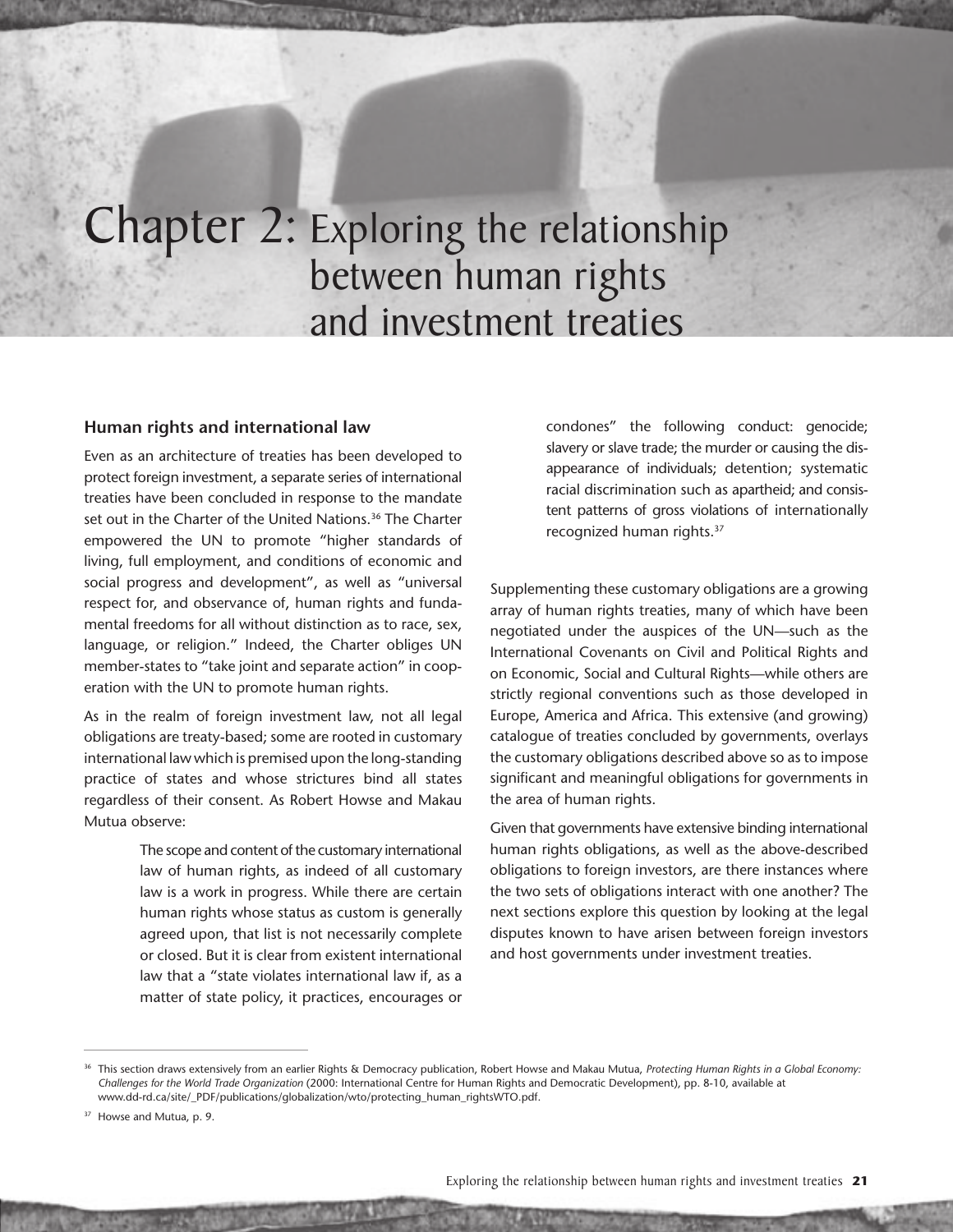## **Is human rights law being raised in investment treaty lawsuits?**

Generally speaking, arbitrators in investment treaty disputes are not empowered to find that human rights obligations have been breached. As tribunals with limited jurisdiction, arbitrators are usually limited to determining whether a particular investment treaty protection has been breached. However, this does not mean that human rights law might not form part of the backdrop against which investment treaty obligations are read and applied. It has long been recognized that the law applicable to investment arbitrations typically encompasses international law (rather than simply the given investment protection treaty), and that this could include other non-economic forms of international law.38

Indeed, as far back as the 1980s, an investment arbitration tribunal acknowledged that obligations imposed by *other* international treaties ratified by a host state may be relevant in defending its treatment of a given foreign investor. In the case in question, *SPP v. Egypt*, a panel of ICSID arbitrators took seriously the argument that a host state might be bound by certain obligations flowing from the UN Educational, Scientific and Cultural Organization (UNESCO) Convention concerning the Protection of the World Cultural and Natural Heritage.39 On the facts of the case, the accession by Egypt to the UNESCO Convention did not excuse its cancellation of an investment contract that had been earlier issued for the construction of a tourist development adjacent to a cultural site. However, arbitrators did view the Convention as having relevance to the dispute. In particular, the arbitrators declined to award *future* lost profits to the investors on the reasoning that they could not be compensated for activities which would be in violation of international law once the UNESCO Convention came into force for Egypt and was applied to the project site in question.<sup>40</sup> More recently, various other cases have been identified wherein non-investment forms of international law (be they environmental or cultural) have been recognized by tribunals as relevant to the resolution of alleged breaches by a state of its investment obligations.<sup>41</sup>

*"Turning to the body of disputes which have been submitted to arbitration under investment treaties, it becomes clear that human rights law has in fact, already been raised in a number of instances. However, there appear to be two distinct scenarios."* 

Under the international rules of treaty interpretation, as spelled out in Article 31.3 (c) of the Vienna Convention on the Law of Treaties, arbitrators may interpret treaty obligations in the light of "relevant rules of international law applicable in the relations between the parties." Even if arbitrators have not tended to rely on this particular Article, it is abundantly clear that they may do so. $42$  Of course, arguments will arise as to *what* rules of international law are relevant in a given context. While *jus cogens* norms against slavery or racial discrimination or the human rights obligations contained in the UN Charter will be relatively uncontroversial, views differ as to other international law norms, such as those contained in human rights *treaties*. Nevertheless, a wide path is open for arbitrators to consider human rights and other international law obligations of states in the course of interpreting the obligations contained in investment protection treaties.

Turning to the body of disputes which have been submitted to arbitration under investment treaties, it becomes clear that human rights law has in fact, already been raised in a number of instances. However, there appear to be two distinct scenarios. First, there are instances where human rights obligations owing to business actors (the right to property or due process) are used to help define the investment treaty protections owed to investors. Second, there is an emerging trend whereby human rights obligations owed by the host state to non-parties to the arbitration proceeding (individuals or groups under the state's jurisdiction) are coming into the picture. Recently, governments and sometimes non-governmental organizations, have referred to these human rights obligations in an effort to justify or defend certain government actions or measures that may have had negative impacts on foreign investors.

<sup>&</sup>lt;sup>38</sup> See Peterson and Grey, 2003.

<sup>39</sup>*Southern Pacific Properties (Middle East) Limited v. Egypt*, ICSID Case no. ARB/84/3, Award of May 20, 1992, 32 I.L.M. 933 (1993), par. 154.

<sup>40</sup> *Ibid*., par. 190-191.

<sup>41</sup> See for example, Howard Mann, "International Investment Agreements, Business and Human Rights: Key issues and opportunities," International Institute for Sustainable Development, 2008, pp. 25-29.

<sup>42</sup> See Moshe Hirsch, "Interactions between investment and non-investment obligations in international investment law," in Schreuer, Christoph, Muchlinski, Peter, Ortino, Federico,eds., *Oxford Handbook of International Investment Law* (Oxford University Press, 2008), pp. 154-181.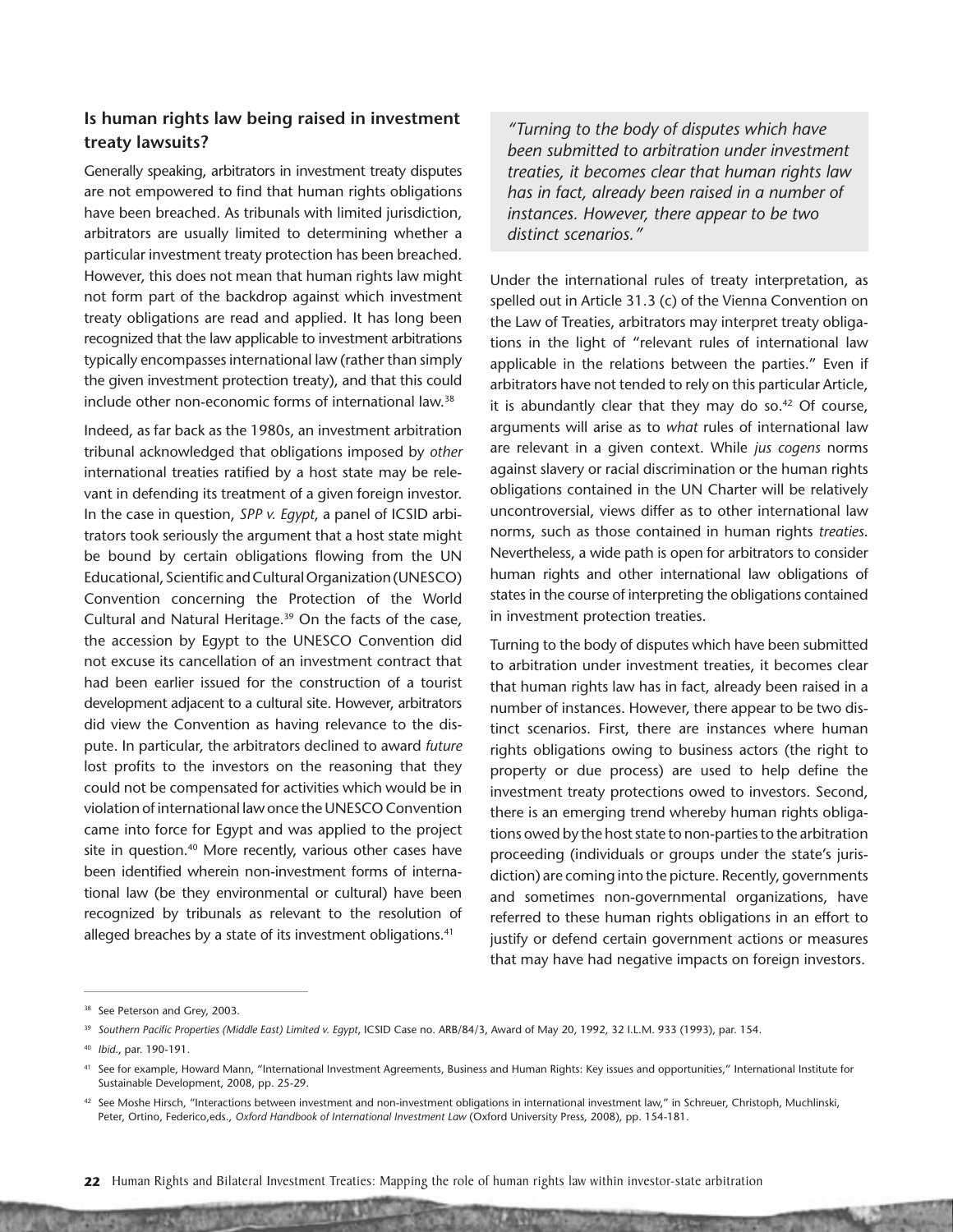## **Human rights analogies used to define protections owed to investors**

While most investment treaties are silent on human rights, this does not mean that human rights issues are irrelevant to disputes that arise between investors and their host governments. Indeed, there are several ways in which human rights may be relevant to investment treaty disputes between governments. A review of known investment treaty arbitrations undertaken as part of this research paper found that human rights have come up in a small number of investment treaty arbitrations, at least on the basis of publicly-available information. These examples are typically the final rulings (or awards) rather than the legal pleadings which are generally not public. Some examples are profiled in this section.

More often, at least to date, these instances where human rights law arises in investment treaty arbitrations are those where such legal obligations are invoked *on behalf of the investor* or used by arbitrators to help elucidate BIT obligations. While this may come as a surprise to some observers, it is the case that corporations and individual business persons may be entitled to certain human rights protections.<sup>43</sup> Whereas individuals may enjoy protections under the whole gamut of regional and international human rights treaties, corporations also enjoy some human rights protections, at least under the European Convention on Human Rights. Indeed, in light of this reality, investors (both corporate and individual businesspersons) sometimes mount human rights claims before the European Court of Human Rights in lieu of, or in addition to, investment treaty claims initiated against a host government.<sup>44</sup>

Thus, perhaps not surprisingly, in several investment treaty arbitrations between foreign investors and their host governments, arbitrators (and/or counsel for investors) have referred to human rights jurisprudence in the course of interpreting and applying the protections *owed to investors* under investment treaties. Typically this has been done

without much theoretical explanation for the resort to human rights jurisprudence; rather, as occurred in the *Mondev v. United States* case, the tribunals seem to have held that human rights cases might help to illuminate—by way of analogy—how certain investment treaty provisions might be construed.45

In the *Mondev v. United States* case under NAFTA, the tribunal faced a claim by a Canadian real estate developer objecting to its treatment at the hands of US courts. In the course of ruling on Mondev's claim that it had not received "treatment in accordance with international law", the tribunal examined the case-law of the European Court of Human Rights with respect to Article 6(1) which provides among other things a right to a court hearing.<sup>46</sup> In other arbitration cases, including the *Tecmed v. Mexico* case, arbitrators have looked to human rights case-law for assistance in interpreting the BIT obligations owed to investors in relation to expropriations of property.47 Thus, for example, the jurisprudence of the European Court of Human Rights on the "peaceful enjoyment of possessions" has been referred to by arbitrators seeking to interpret investment treaty protections against expropriation or nationalization. In the *Azurix v. Argentina* case, an ICSID tribunal endorsed the approach taken in the Tecmed v. Mexico case (described above) whereby a judgment of the European Court of Human Rights was deemed to provide "useful guidance" to the interpretation of the expropriation clause of the US-Argentina bilateral investment treaty.<sup>48</sup>

Another instance where arbitrators have referenced human rights jurisprudence in order to buttress interpretation of protections owed to investors occurs in a 2008 ruling in a dispute between a Dutch-incorporated energy company and the Government of Romania.<sup>49</sup> Although Romania had asked the tribunal to decline jurisdiction over the dispute on the grounds that the Dutch company was, in fact, controlled by Romanian nationals, the tribunal declined to do so Rather, the tribunal noted that the terms of the Netherlands-

<sup>&</sup>lt;sup>43</sup> Marius Emberland, *The Human Rights of Companies: Exploring the Structure of ECHR Protection* (Oxford University Press), 2006.

<sup>44</sup> See for example, the legal tack of investors in the Russian oil company, Yukos, who have pursued investment treaty claims, as well as claims before the European Court of Human Rights. In another instance, in the *Limited Liability Company AMTO v. Ukraine arbitration*, the arbitrators make clear in their final award that the claimants also mounted a case against the Ukraine at the European Court of Human Rights. See the Amto award at ita.law.uvic.ca/documents/AmtoAward.pdf.

<sup>45</sup>*Mondev International Ltd. v. USA*, ICSID Case no. ARB/(AF)/99/2, Award of Oct 11, 2002, par. 144, available on-line at ita.law.uvic.ca/documents/Mondev-Final.pdf.

<sup>46</sup> *Mondev* Award, par. 141-144.

<sup>47</sup>*Técnicas Medioambientales Tecmed, S.A. v. United Mexican States* (Case no. ARB(AF)/00/2), Award of May 29, 2003, at par. 116-122, available on-line at ita.law. uvic.ca/documents/Tecnicas\_001.pdf.

<sup>48</sup>*Azurix Corp. v. Argentina*, ICSID Case no. ARB/01/12, Award of July 14, 2006, par. 311-12, available on-line at ita.law.uvic.ca/documents/AzurixAwardJuly2006.pdf.

<sup>49</sup>*The Rompetrol Group N.V. v Romania*, Decision on Respondent's Preliminary Objections on Jurisdiction and Admissibility, April 18, 2008, available on-line at ita.law.uvic.ca/documents/RomPetrol.pdf.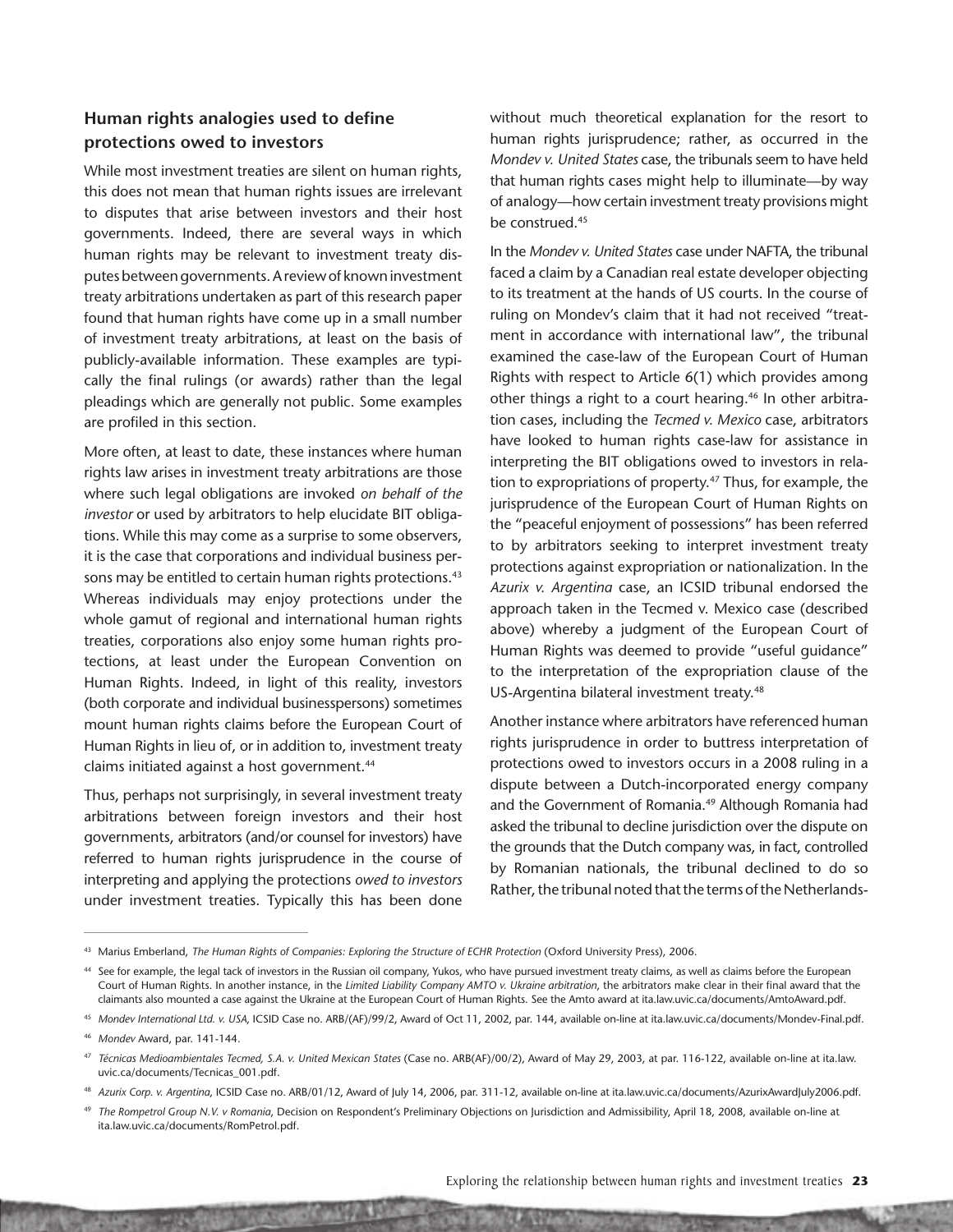*"…it is clear that arbitrators—and some investors—have drawn upon human rights jurisprudence, in an effort to buttress or inform certain interpretations of protections owed to investors."* 

Romania investment treaty were clearly capacious enough that Romanian citizens could create corporate entities in the Netherlands and use those for purposes of owning investments made in Romania. By doing this, Romanian citizens would obviously benefit indirectly from the international treaty protections owed by Romania to Dutch companies. In the course of defending this particular reading of the Romania-Netherlands investment treaty, the arbitrators observed that it is not controversial for states to negotiate international treaties *that apply to their own citizens:*

> The classic instance is that characteristic feature of our period, human rights, but there is no reason why identical policy considerations should not animate States in trade, environmental or other fields; and indeed, as one knows from practical experience, important elements connected with property, assets and economic activity enter into the heart of human rights regimes.<sup>50</sup>

In other words, these examples, including treaties on human rights, assisted the tribunal in holding that Romania might have willingly negotiated an international treaty which protected its own citizens provided that they incorporated in another territory and then invoked the treaty in the guise of foreign investors.

In a recent BIT arbitration, arbitrators were asked in another case involving Romania, to look skeptically on a foreign investor claim by a pair of Swedish nationals, who were Romanian-born and retained extensive ties with Romania. In the course of dismissing certain jurisdictional objections by Romania, the tribunal explored whether the claimants were indeed nationals under Swedish law and thus entitled to sue Romania under the Sweden-Romania BIT. In so doing, the tribunal noted that it "will be mindful of Article 15 of the Universal Declaration of Human Rights according to which everyone has the right to a nationality, and that no one shall be arbitrarily deprived of this nationality nor denied the right to change his nationality."<sup>51</sup> The tribunal did not reference this right further, but its invocation appears to have colored the tribunal's approach to Romania's objections to the claimants' standing in the case. Indeed, the tribunal observed that a state wishing to second-guess another state's conferment of nationality upon an individual faces a steep burden of proof.<sup>52</sup>

Yet another instance where arbitrators have referenced human rights law on behalf of foreign investors can be seen in the arbitration between the US-based energy company CMS Gas Transmission and the Government of Argentina. In a 2005 ruling, arbitrators dismissed objections raised by Argentina to the effect that the social and economic impacts of its recent financial crisis compromised human rights, and thereby raised questions as to the applicability of investment treaties and the protections owed to foreign investors investing in Argentina's public utilities. Notably, the arbitrators took the view, without elaborating, that fundamental human rights were not affected; moreover, the arbitrators added that Argentina's Constitution and international human rights treaties provide protection for property rights, thus minimizing the likelihood that the former agreements were in collision with investment treaty provisions protecting property.53

Another especially notable instance where human rights obligations were raised in the context of an investment treaty dispute occurred in the *Trinh Vinh Binh v. Vietnam*  arbitration under the Netherlands-Vietnam bilateral investment treaty. As noted earlier in this paper, no rulings were issued in this UNCITRAL arbitration. Moreover, the pleadings in the case remain confidential. However, an investigation for Rights & Democracy finds that human rights arguments were raised by the claimant, a Dutch-Vietnamese dual national. Specifically, it was alleged that Mr. Trinh—who made millions of dollars in investments in Vietnam—was detained by authorities for an excessive period of time prior to trial (18 months) and subjected to "torture" and "inhumane treatment" while in the custody

<sup>50</sup>*Rompetrol v. Romania*, Decision of April 18, 2008, par. 109.

<sup>51</sup>*Ioan Michula and Others v. Romania*, ICSID Case no. ARB/05/20, Decision on Jurisdiction and Admissibility, September 24, 2008, par. 88.

<sup>52</sup> *Ibid*., par. 87.

<sup>&</sup>lt;sup>53</sup> CMS Gas Transmission Company v. Argentina, ICSID Case No. ARB/01/8, Award of May 12, 2005, paras. 114-121. (This cursory discussion is perplexing insofar as the tribunal seems to dismiss concerns raised as to the impact of the Argentine financial crisis on the human rights of Argentine citizens by means of the following syllogism: property is a human right; investment treaties protect property; therefore, investment treaties are treaties which protect rather than harm human rights.)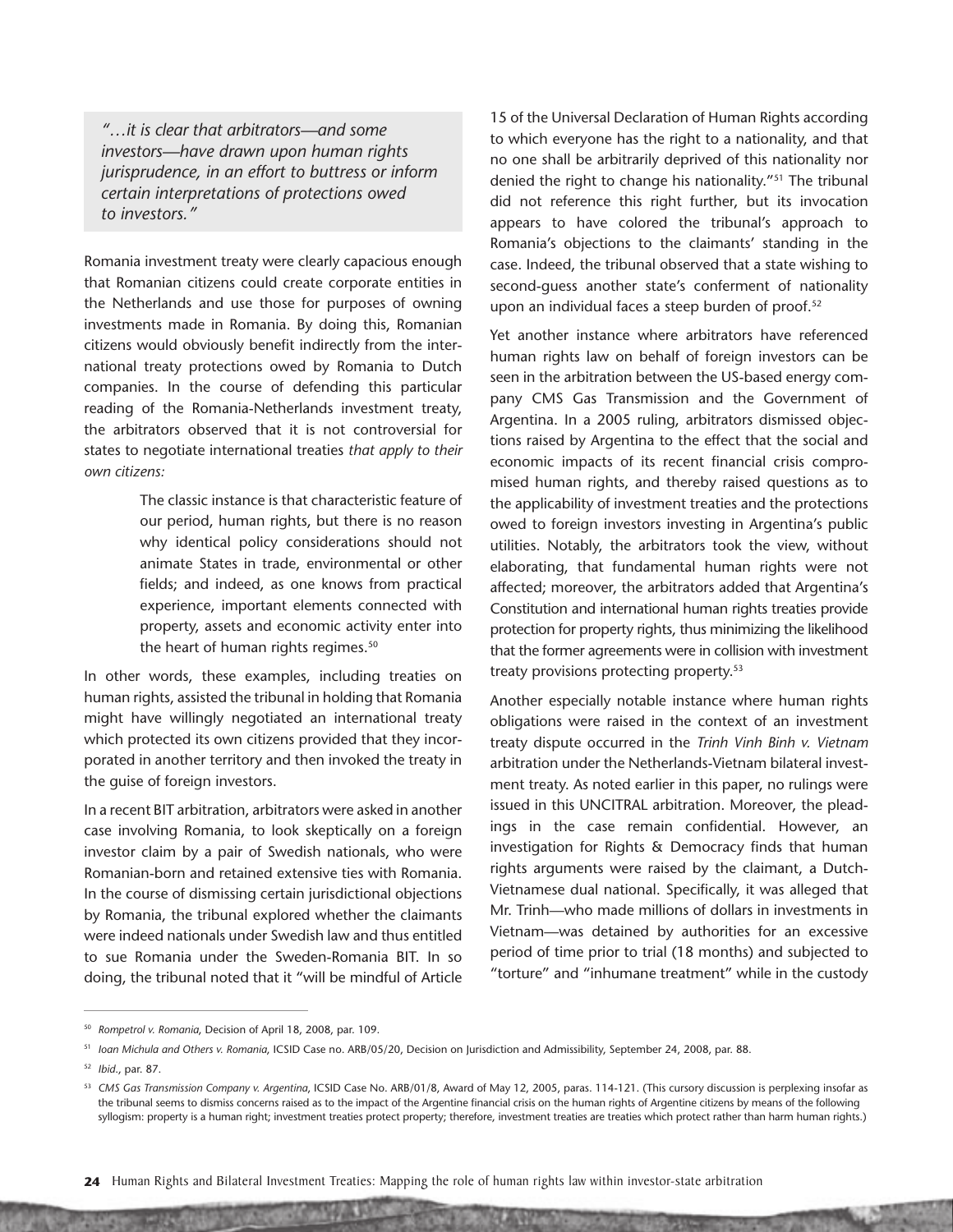of authorities. The claimant argued that conduct by the Vietnamese police and security forces that was patently illegal and corrupt and seriously deviated from international norms of due process and human rights should serve to violate the "full protection and security" and "fair and equitable treatment" obligations in the Vietnam-Netherlands treaty.

Finally in a still-ongoing arbitration, which has yet to see a ruling by arbitrators, a group of Canadian First Nations individuals are suing the US Government, alleging interferences with their tobacco business. They object, in particular to the terms of a major settlement struck between most US states and the 4 major tobacco companies—and the impact of this settlement upon their own business in the United States. The claimants argue that the US has breached a provision of the NAFTA which obliges governments to treat investors "(i)n accordance with international law, including fair and equitable treatment and full protection and security."54 However, the claimants argue that the interpretation of that NAFTA obligation must be in accordance with the wider body of international law, including international human rights law, and particularly those obligations owed to indigenous peoples. Among these latter obligations, according to the investors, is an obligation to respect the rights of indigenous peoples to occupy and enjoy their traditional territories, including for purposes of carrying out traditional commercial activities, as well as an obligation to "take pro-active steps to engage in good faith consultations with indigenous peoples before imposing a measure that impairs individual or group property rights and/or indigenous economic activities".<sup>55</sup>

In essence, the claimants argue that arbitrators should take into account these human rights obligations owed to indigenous peoples when interpreting and construing what it means to treat the investors "fairly and equitably". A decision in the case may not be forthcoming until 2009 or 2010.

Based upon the above examples, it is clear that arbitrators —and some investors—have drawn upon human rights jurisprudence, in an effort to buttress or inform certain interpretations of protections owed to investors. It must be recalled that arbitrators in investment treaty disputes lack the jurisdiction to hold states liable for breach of their human rights obligations. Rather, under the terms of the investment treaties, the arbitrators are generally limited to determining if the protections in the investment treaty have been breached. As part of such an interpretive exercise, arbitrators can (and sometimes do) look to human rights law for analogies or as an aid in constructing the meaning of the investment treaty obligations.

Thus, investment treaties may be useful for foreign investors (both individuals and corporations) seeking to advance certain *narrow* ranges of human rights. Apart from using investment treaties to challenge state taking of property, individuals who have suffered mistreatment (lengthy pretrial detention, inhumane treatment, or other more egregious abuses) also may be able to hold governments to account via the means of an investment treaty arbitration.56 Also, foreign-owned media companies or individual publishers might be able to bring claims against governments which seek to censor or silence a free press. For example, in one notable case, an ICSID tribunal indicated that a government would breach an investment treaty if it punished a foreign-owned publisher for publishing campaign materials for an opposition political party.57 Although this claim does not appear to have been couched in express human rights terms, the investor argued that political retaliation against the corporate publisher of opposition materials should be considered "unfair" and "inequitable" treatment contrary to an investment treaty.<sup>58</sup> It should be observed that this particular dispute might have given rise to a claim under the freedom of expression clause of the European Convention on Human Rights, rather than under a bilateral investment treaty. Thus, to some extent, regional

<sup>54</sup>*Grand River Enterprises v. United States of America*, Claimant's Memorial, July 10, 2008, available on-line at www.state.gov/documents/organization/107684.pdf. <sup>55</sup> *Ibid*.

<sup>56</sup> Even some not-for-profit organizations arguably enjoy some protection—at least in relation to overseas activities which are focused on economic development and arguably "investments"—under these investment treaties. Thus, for example, if a human rights organization were to finance and operate an overseas project designed to further women's social and economic livelihoods, these activities might be protected from interference by state authorities. On the potential (and limits) for not-for-profit organizations to benefit from investment treaty protections, see Luke Eric Peterson and Nick Gallus, "International Investment Treaty Protection of Not-for-Profit Organizations," International Center for Not-for-Profit Law Working Paper, May 2008, available on-line at www.icnl.org/knowledge/pubs/BITNPOProtection2.pdf.

<sup>57</sup>*Tokios Tokeles v. Ukraine*, ICSID Case no. ARB/02/18, Award of July 26, 2007 par. 123. On the facts of the case, the arbitrators were not convinced that Ukraine had conspired to punish a Lithuanian-owned publisher for political reasons. However, the tribunal stated unequivocally that such behaviours, if proven, would breach the treaty.

<sup>58</sup> For further analysis see: Memo on freedom of expression and investment treaties, prepared for Vale-Columbia Center for Sustainable Investment, on file with author.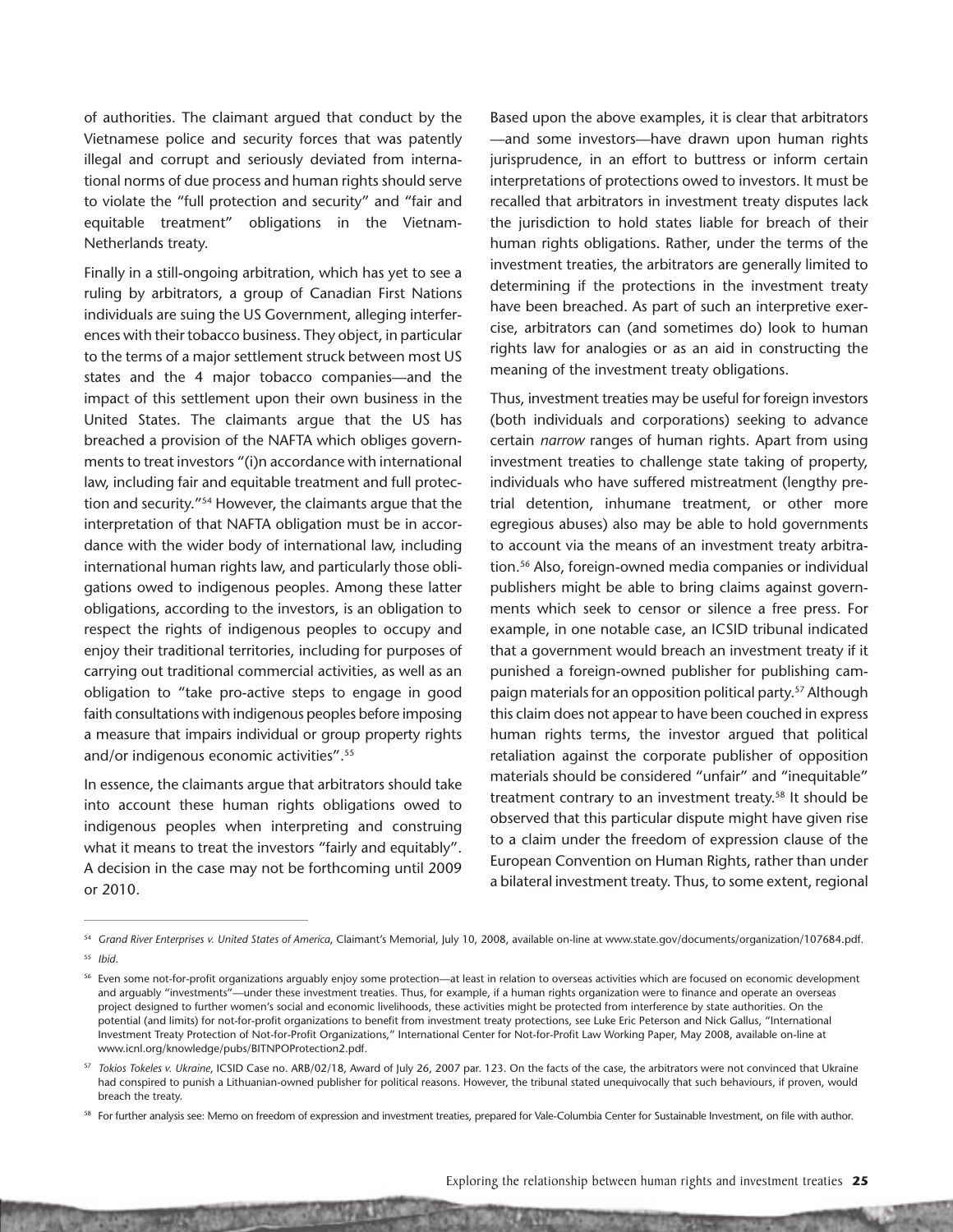human rights agreements and bilateral investment treaties confer somewhat overlapping forms of protection; it may fall to claimants to decide which channel they will use to pursue their claims.

While the scope for investment treaties to advance certain human rights objectives should not be overlooked, neither should it be overstated. Ultimately, those wishing to claim under a treaty must be able to demonstrate an investment. As noted earlier, these investment treaties protect a much narrower range of aliens than an earlier generation of international treaties which protected *all* aliens (irrespective of their being involved in cross-border investments).

Apart from those cases where foreign investors use investment treaties in an effort to advance certain narrow human rights arguments—there is another type of scenario that may arise under the foreign investment protection regime: where legal disputes between investors and states may have knock-on implications for the human rights of other persons living under the jurisdiction of the host country. It is *these* human rights impacts, which were the central focus of the earlier Rights & Democracy human rights impact assessment case-studies, and which are the focus of the next sections.

## **Relevance of a state's human rights obligations towards non-investors**

Where international arbitrations arise between a foreign investor and its host-state, a key question is whether the human rights of non-parties to the arbitration (eg. communities or individuals living under the state's jurisdiction) may be relevant to the resolution of such disputes. In some circumstances, a state may act so as to further its human rights law obligations towards local members of a community, yet this could have adverse effects on a foreign investor (eg. by imposing some cost or burden). If the foreign investor sues the state for alleged breach of an investment treaty, will the broader human rights dimensions of the case be considered by arbitrators? In theory, there is

*"…legal disputes between investors and states may have knock-on implications for the human rights of other persons living under the jurisdiction of the host country."* 

substantial scope for governments to raise human rights law obligations in the course of defending against allegations of investment treaty breach. But are governments actually raising human rights arguments in these arbitration cases? As the next section makes clear, governments are beginning to raise human rights law arguments—thus obliging arbitrators to consider their relevance and import.

#### The human right to water

One of the most visible circumstances where a government's human rights obligations to those living within its territory may come into the frame of investment treaty arbitrations is in relation to foreign investments in the water and sanitation sector. Over the last decade, there have been at least a dozen BIT arbitrations brought against governments in relation to disputes in this sector.<sup>59</sup> Ten of these cases have been brought against Argentina, whereas the remaining two were brought against Bolivia and Tanzania respectively.<sup>60</sup> Others may have been launched without publicity, given that there are no universal requirements for such lawsuits to be publicly disclosed.

United Nations bodies have increasingly emphasized that a right to water can be inferred from several of the rights in the International Covenant on Economic, Social and Cultural Rights, including the right to the highest attainable standard of health, the right to housing, and the right to food; what's more human rights obligations related to water are explicitly referenced in several other human rights instruments, including the UN Convention on the Rights of the Child, and the UN Convention on the Elimination of

60 *Op. cit*.

<sup>59</sup>*Compañía de Aguas del Aconquija S.A. and Vivendi Universal v. Argentine Republic* (ICSID Case no. ARB/97/3); *Aguas Provinciales de Santa Fe, S.A., Suez, Sociedad*  General de Aguas de Barcelona, S.A. and Interagua Servicios Integrales de Agua, S.A. v. Argentine Republic (Case no. ARB/03/17); Aguas Cordobesas, S.A., Suez, and *Sociedad General de Aguas de Barcelona, S.A. v. Argentine Republic* (Case no. ARB/03/18); *Aguas Argentinas, S.A., Suez, Sociedad General de Aguas de Barcelona, S.A. and Vivendi Universal, S.A. v. Argentine Republic* (Case no. ARB/03/19); *Azurix Corp. v. Argentine Republic* (ICSID Case no. ARB/01/12); *Aguas del Tunari S.A. v. Republic of Bolivia* (ICSID Case no. ARB/02/3); *Azurix Corp. v. Argentine Republic* (ICSID Case no. ARB/03/30); *SAUR International v. Argentine Republic* (ICSID Case no. ARB/04/4); *Anglian Water Group v. Argentine Republic*, UNCITRAL arbitration filed in 2003; *Biwater Gauff (Tanzania) Ltd. v. United Republic of Tanzania* (ICSID Case no. ARB/05/22); *Impregilo S.p.A. v. Argentine Republic* (ICSID Case no. ARB/07/17); *Urbaser S.A. and Consorcio de Aguas Bilbao Biskaia, Bilbao Biskaia Ur Partzuergoa v. Argentine Republic* (ICSID Case no. ARB/07/26).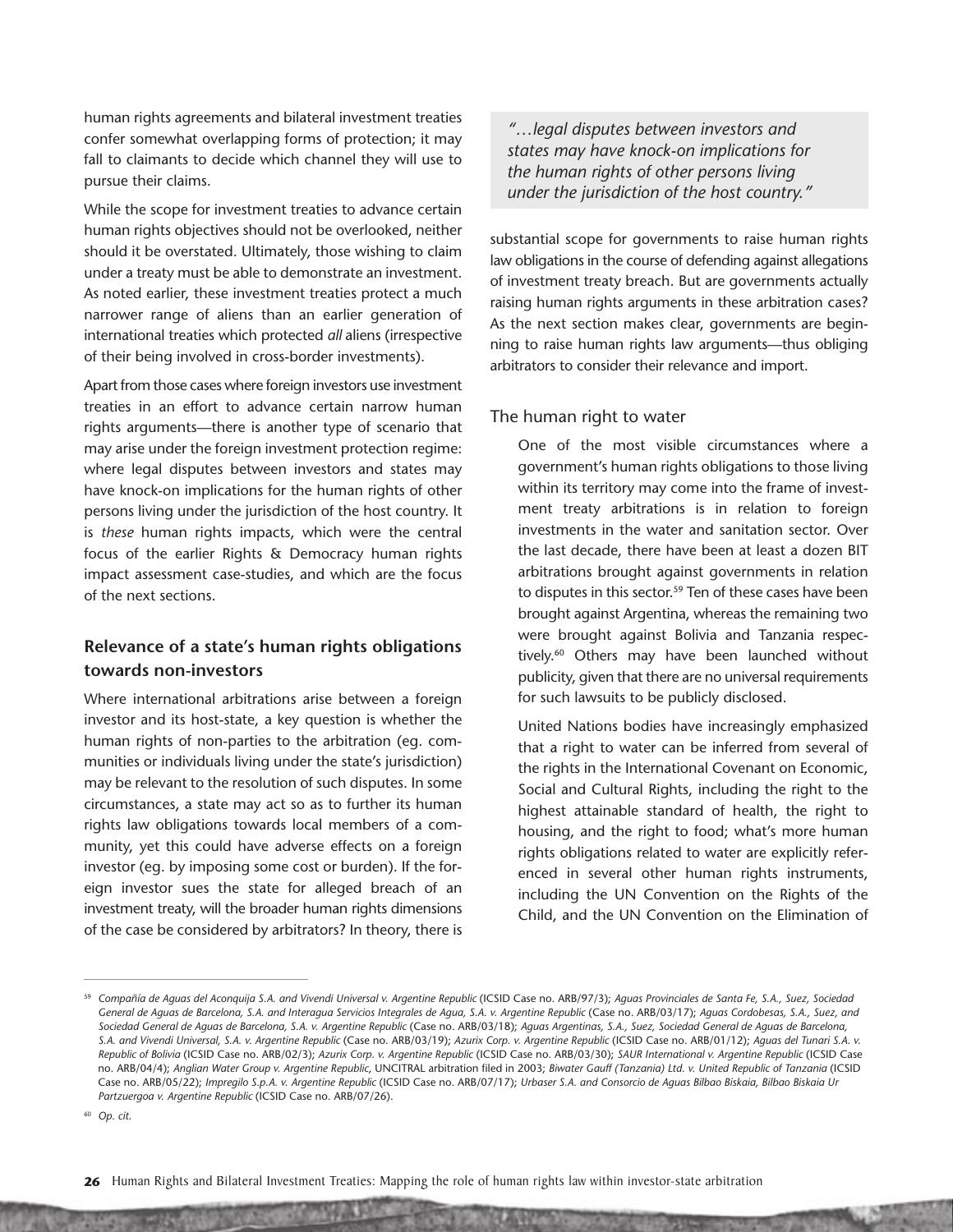all forms of Discrimination against Women.<sup>61</sup> At a minimum, states have obligations to progressively realize economic and social rights to the maximum of their available resources. The Committee on Economic Social and Cultural Rights, in its General Comment No.15 —a non-binding, but authoritative interpretation of the ESCR—has set forth a number of steps which governments must pursue, including steps to ensure that third parties entrusted with water delivery are not permitted to compromise "equal, affordable and physical access to sufficient, safe and acceptable water."62

It has long been conjectured that human rights might be at stake in certain of the disputes which gave rise to these investor-state arbitrations in the water sector. $63$ New research conducted for Rights & Democracy finds clear evidence that human rights arguments have been raised by the respondent host-government in at least one of these ongoing international arbitrations arising out of the Aguas Argentinas concession.<sup>64</sup> As will be described below, the tabling of these human rights arguments in the Aguas Argentinas case places the onus squarely upon the arbitration tribunal to address such arguments and to consider their relevance to the legal dispute. Indeed, the tribunal hearing the dispute acknowledged at an early stage of the proceedings that the case "may raise a variety of complex public and international law questions, including human rights considerations."65 A ruling in that arbitration could emerge in 2009.

The particular dispute in question arises out of a major investment in the water utility of the municipality of Buenos Aires by a consortium of foreign investors, including Suez, Vivendi, Anglian Water Group and Aguas Barcelona. Together with local investors, the foreign firms created a local entity, Aguas Argentinas S.A. which entered into a 30 year contract to manage

the water and sewage concession. Over the course of the investment, the investors would quarrel with local authorities about a host of issues. Later, as Argentina's financial crisis deepened, the investor grappled with the government over the freezing of water-prices charged to consumers. The investor argued that it was contractually entitled to modifications of tariff-rates in the event of inflation or currency devaluation, so as to maintain the "economic equilibrium" of the project over its lifetime. The Government of Argentina countered that Aguas Argentinas (a local company) was party to the concession contracts and that the *foreign* investors—who were not themselves signatory to such contracts—should not be able to bring an arbitration case which depends upon the alleged breach of those contractual commitments. Rather, it would be for the local company to pursue the matter in the local courts. Moreover, the Government countered that Aguas Argentinas has failed to live up to its contractual obligations—including in relation to water quality and supply.

In March of 2006, the Argentine Government terminated the concession, alleging technical failures by Aguas Argentinas. By this time, the foreign investors had long since resorted to international arbitration, alleging that various Argentine actions violated protections in BITs signed by Argentina with the investors' home countries: France, Spain and the United Kingdom. By August of 2006 an arbitration tribunal had ruled that it had jurisdiction to examine the investor allegations on their merits.<sup>66</sup> At the crux of the claims by the foreign investors is an argument that Argentina has breached its contractual undertakings —leading to a knock-on breach of its BIT obligations to protect foreign investments. Notably, in legal filings in this ICSID proceeding, Argentina has made human rights a major part of its defense.

 $61$  General Comment no. 15, (2002), January 20, 2003; the Committee on Economic, Social and Cultural Rights held in its General Comment that a right to water is implicit in Articles 11 and 12 of the ICESCR and explicit in Article 14(2) of the Convention on the Elimination of Discrimination Against Women and Article 24(2) of the Convention on the Rights of the Child.

<sup>62</sup> General Comment no. 15, par. 24

<sup>&</sup>lt;sup>63</sup> See for example the discussion raised in Peterson and Gray.

<sup>64</sup> Suez, *Socieded General de Aguas de Barcelona S.A., and Vivendi Universal S.A. v. Argentine Republic*, ICSID Case No. ARB/03/19 and *Anglian Water Group v. Argentine Republic* (UNCITRAL arbitration proceeding). Ultimately, human rights considerations may be relevant to a number of the known water services arbitrations, however particular focus was devoted to the Aguas Argentinas arbitration as this dispute was examined in volume one of the Rights & Democracy *Investing in Human Rights* project.

<sup>65</sup>*Suez, et al. v. Argentina*, ICSID Case no. ARB/03/19, Order in response to a petition for transparency and participation as amicus curiae, May 19, 2005, available on-line at: ita.law.uvic.ca/documents/suezMay19EN.pdf

<sup>&</sup>lt;sup>66</sup> Suez, Sociedad General de Aguas de Barcelona S.A., and Vivendi Universal S.A. v. Argentine Republic, ICSID Case no. ARB/03/19, Decision on Jurisdiction, August 3, 2006.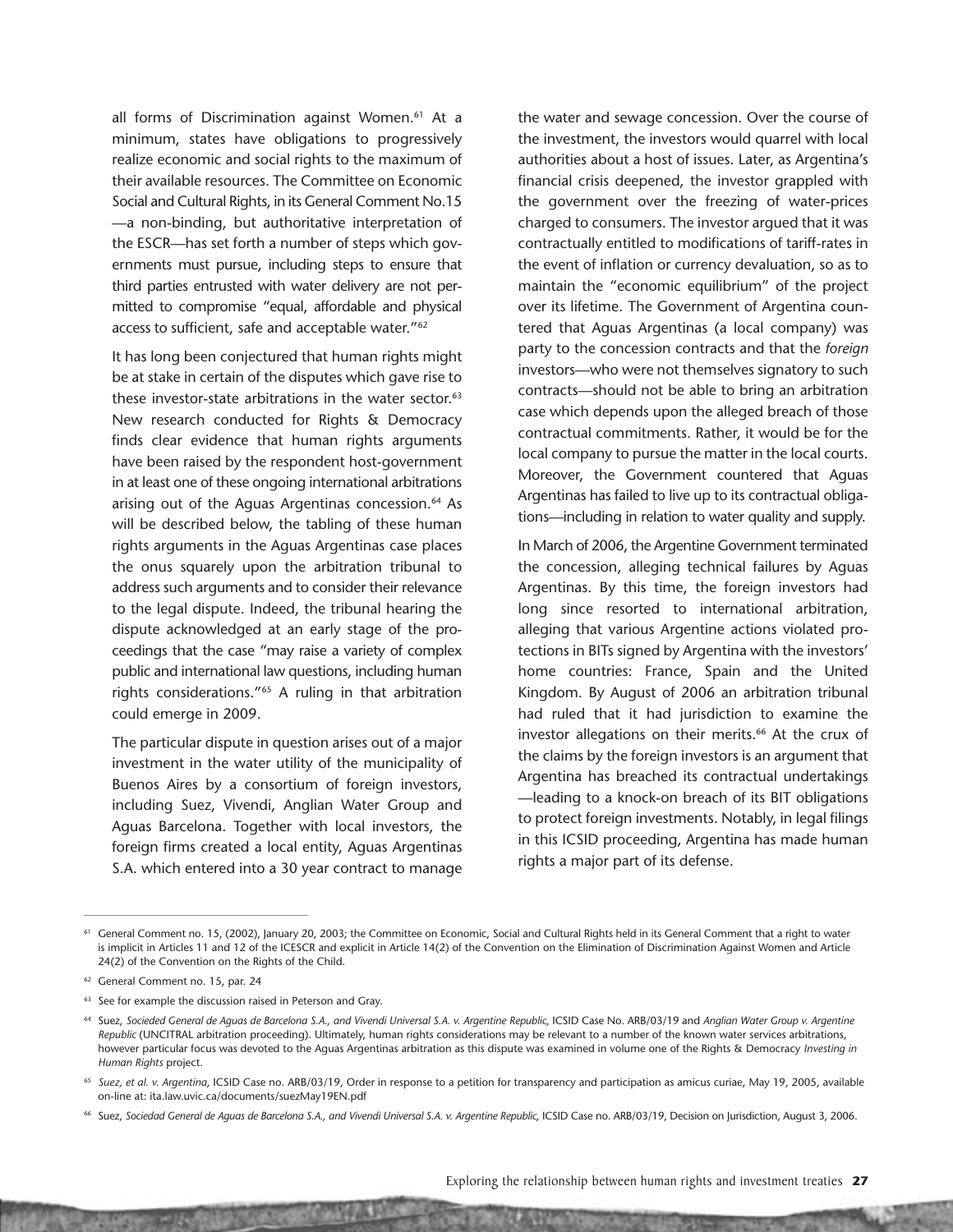## *Argentina argues for relevance of human rights law in BIT arbitrations*

Argentina has insisted that its BIT obligations must not be interpreted in a vacuum divorced from the rest of international law. In particular, Argentina stresses that the BIT "must be construed in a manner which does not affect the fulfillment of other international obligations between the states signatory of such BITs."67 According to Argentina, such an approach would ensure that BIT obligations would be read in light of other rules of international law linking Argentina, the United Kingdom, France and Spain, including "any treaty on human rights contemplating the human right to water".68

Second, after arguing for the applicability of human rights law, Argentina insists that its treatment of the claimants in the Aguas Argentinas arbitration was motivated by various business failings on the part of Aguas Argentinas, coupled with an overriding obligation on Argentina's part to protect the population's right to water.<sup>69</sup> In Argentina's view, these shortcomings by Aguas Argentinas compelled the Argentine authorities to intercede so as to ensure that the right to water was not undermined by third parties.<sup>70</sup>

## *Reading the expropriation obligation in light of human rights*

Human rights obligations are invoked by Argentina in an effort to rebut several specific allegations of treaty breach. For instance, in response to claims that Argentina indirectly expropriated the Aguas Argentinas concession, the Government has argued that any measures taken were motivated by obligations, binding in international law, to address those breaches by the concessionaire "which engaged fundamental

human rights issues".71 In particular, Argentina cites General Comment No.15 on the "Right to Water", in support of its "overriding responsibility to ensure the availability of water to all members of society.<sup>72</sup> In view of such compelling motives, Argentina maintains that its actions were a legitimate and proportionate response—rather than an act of indirect expropriation contrary to the BITs at issue.73

For their part, the claimant water companies retort that the human right to water is "irrelevant" to the arbitration.74 On this view, the motives of a government are irrelevant to a determination as to whether an expropriation has occurred; rather the claimants lay their emphasis squarely on the *effect* of Argentina's measures, and rely on those earlier arbitral rulings which deem irrelevant the purpose or motive underlying a government's conduct.<sup>75</sup> Of particular note, the claimants insist that they had "specific representations" or promises from the Argentine Government—in the form of tariff adjustment mechanisms—which distinguish its allegations of expropriation from those other cases where investors had no such promises or representations from government.

## *Reading the fair and equitable treatment obligation in view of human rights*

Apart from seeking to defend against a claim of expropriation by invoking its human rights obligations, Argentina has also mounted a human rights inspired defense to allegations that it failed to extend "fair and equitable treatment" to the claimants. On this argument, the BIT obligation must be interpreted so that Argentina's conduct is viewed in its broader context—including the extraordinary social and economic crisis befalling the country, as well as "other relevant

<sup>71</sup> *Ibid*., 842-43.

<sup>&</sup>lt;sup>67</sup> Counter-Memorial of Argentine Republic in ICSID Case No. ARB/03/19, December 8, 2006, paragraph 794, on file with author.

<sup>68</sup> *Ibid*., par. 796.

<sup>69</sup> *Ibid*., par. 800.

<sup>70</sup> *Ibid*.; (no view is taken in this paper as to the competing factual allegations of Argentina and the foreign investors).

<sup>72</sup> Rejoinder of the Argentine Republic in ICSID Case No. ARB/03/19, August 17, 2007, par. 1003-5, on file with author.

<sup>73</sup> *Ibid*.

<sup>74</sup> Reply of Suez, *et al*., in ICSID Case no. ARB/03/19, par. 321, on file with author.

<sup>75</sup> Reply of Suez, *et al*., par. 387-403.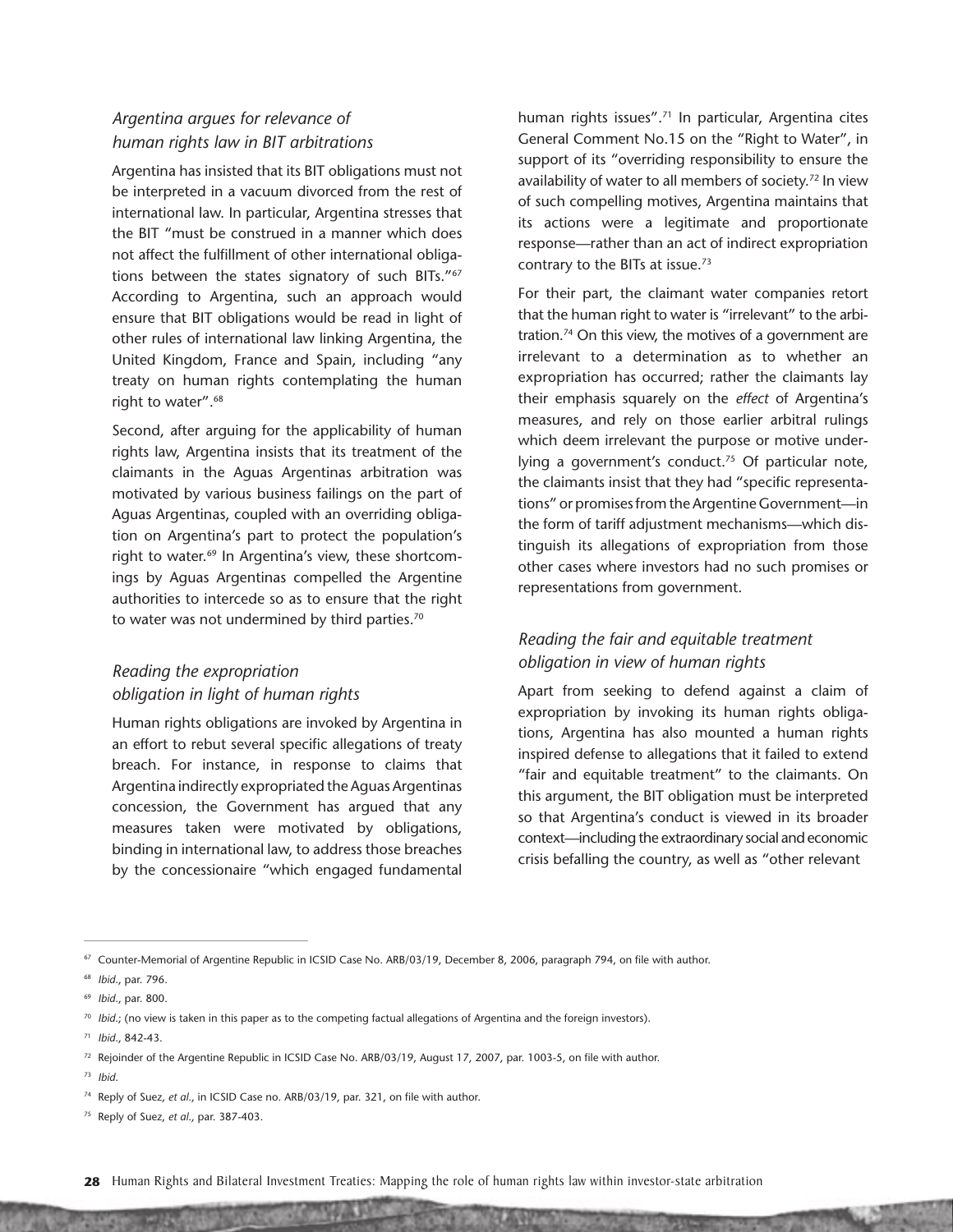international norms," including the right to water.<sup>76</sup> Again, Argentina refers to General Comment No.15 in support of its "overriding responsibility" to ensure water-availability to all.<sup>77</sup>

According to the investors in the Aguas Argentinas consortium, the fair and equitable treatment clause should be interpreted so as to provide a stable and predictable investment environment which ensures that an investor's *legitimate and reasonable expectations* are met. The Argentine Government disagrees with the "legitimate expectations" lens, characterizing the investors' reading as unrealistically "broad". However, the Government adds that any attempt by the tribunal to examine the investors' "legitimate and reasonable expectations" should also take account of the broader context in which Argentina operated.78

## *The state of necessity and human rights obligations*

A third way in which human rights figure prominently in Argentina's defense in the Aguas Argentinas arbitration is the Government's last-ditch defense of necessity. Under this argument, any bilateral investment treaty breaches would be excused by the state of necessity which Argentina operated under from the onset of the financial crisis. The defense of necessity has been particularly contentious, with arbitration tribunals in other cases reaching divergent views as to its applicability to the Argentine financial crisis.<sup>79</sup> In the Aguas Argentinas case, the Government argues that, by virtue of a sustained state of emergency arising in December 2001, Argentina meets the strict conditions imposed by customary international law in order to be excused from liability for any treaty breaches. A key part of Argentina's necessity defense is the identification of a number of human rights obligations under the UN Charter, various human rights treaties, and domestic law which obliged the Government to act so as

*"Argentina's defense of necessity (in an effort to excuse emergency measures harming foreign investment) has engendered sharp disagreement amongst arbitrators in other arbitrations as has the invocation by Argentina of its obligation to protect the human rights of Argentine citizens."* 

to protect and uphold rights to life, health and sanitation. Acknowledging the central role of water to such rights, the Government noted that it was incumbent to take emergency measures designed to ensure continued and expanding access to water and sanitation during the financial crisis.<sup>80</sup>

In response to these arguments, the claimant water companies argue that Argentina had other alternatives short of an outright abandonment of the earlier-agreed water regulation framework and commitments made to foreign water companies. In particular, the companies contend that Argentina could have established "systems of cross-subsidies to ensure that the poorest categories of consumers were shielded from increases in water prices during the crisis period, whilst the wealthier consumers and industry (which continues to export in dollar terms) would have seen increases in line with the inflation of other basic products."81

Argentina's defense of necessity (in an effort to excuse emergency measures harming foreign investment) has engendered sharp disagreement amongst arbitrators in other arbitrations—as has the invocation by Argentina of its obligation to protect the human rights of Argentine citizens. As earlier noted, the tribunal in the CMS v. Argentina case quite peremptorily dismissed Argentina's human rights arguments. Subsequent tribunals, however, have given greater attention to a more generalized human rights defense raised by Argentina. According to this defense, the emergency measures taken in the face of the financial

<sup>76</sup> Counter-Memorial of Argentine Republic in ICSID Case No. ARB/03/19, par. 864.

<sup>77</sup> *Ibid*., par. 893-94.

<sup>78</sup> Counter-Memorial of Argentine Republic, *op. cit.*, at par. 892-93.

<sup>79</sup> For background see: "Argentina prevails in large part in financial crisis dispute with insurance company," by Luke Eric Peterson, *Investment Arbitration Reporter*, Sept.8, 2008, available on-line at www.iareporter.com/Archive/IAR-09-08-08.pdf.

<sup>80</sup> Counter-Memorial of the Argentine Republic, paras 1011-25 and 1059-61.

<sup>81</sup> Reply of Suez *et al*., par. 508.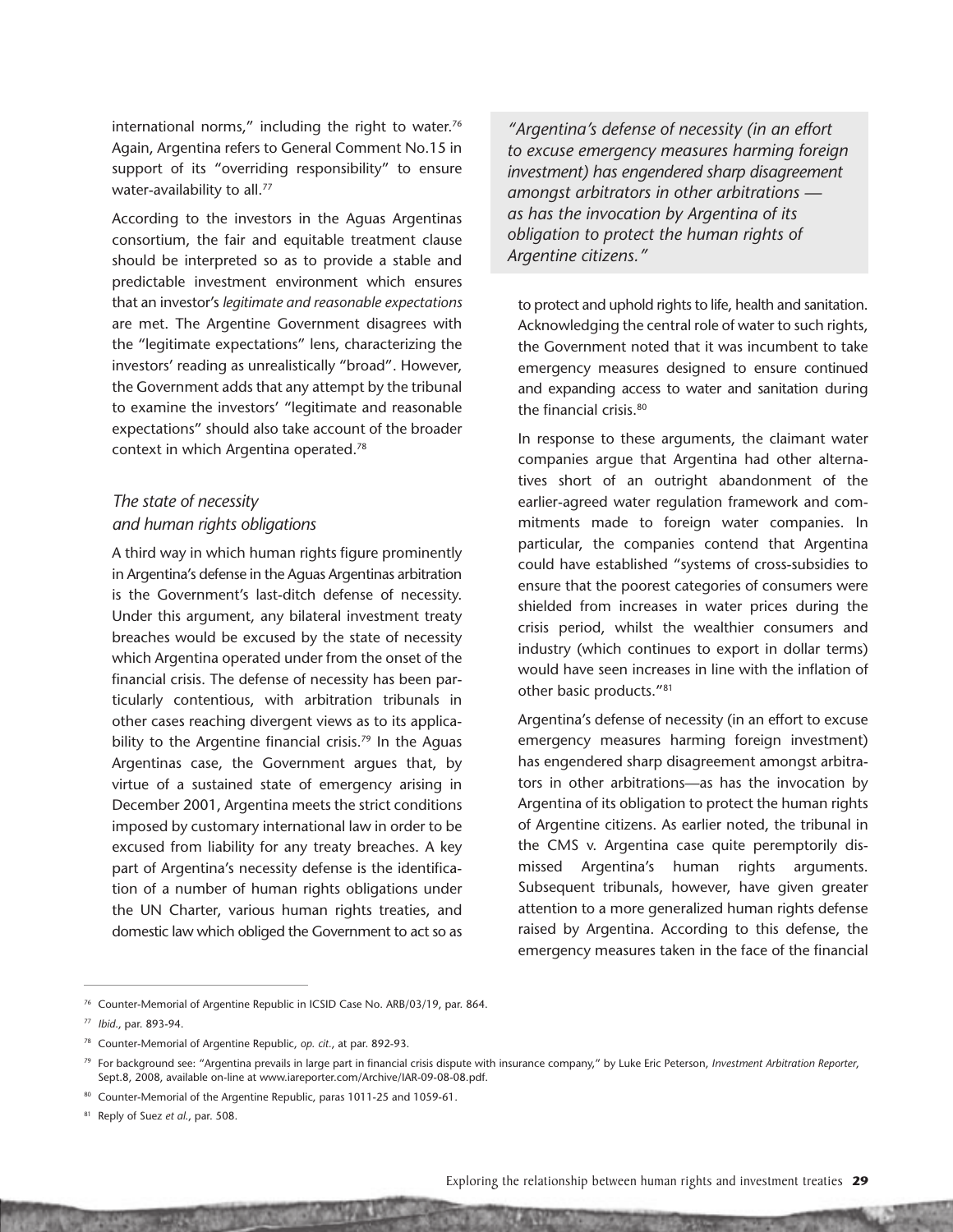crisis were necessary to uphold Argentina's constitutional order and basic rights and liberties of the Argentine public. However, when faced with such a generalized human rights defense, tribunals are reaching sharply divergent conclusions.

For instance, in the 2007 ruling in the Sempra v. Argentina arbitration, an ICSID tribunal revealed that an expert witness for the US gas company had conceded that Argentina would have been compelled by the American Convention on Human Rights to have maintained its constitutional order in the face of its 2001-02 financial crisis.82 The arbitrators took the view that the constitutional order (and survival of the state) were not imperiled by the crisis and that various policy measures were available to Argentina. This precluded Argentina from relying on a defense of necessity in relation to the emergency measures taken during that crisis.<sup>83</sup>

Taking a starkly different view, another ICSID tribunal, in a 2008 ruling in the Continental Casualty v. Argentina case has held that the extreme social and economic hardship and dislocation suffered by Argentina clearly led the government to act out of a state of necessity.<sup>84</sup> Indeed, the tribunal pointedly noted that arbitrators should accord a significant margin of appreciation to states acting in times of such grave crisis, and not seek to second-guess the policy choices of governments.<sup>85</sup> Moreover, the arbitrators gave serious weight to the need for states to act proactively to protect constitutional guarantees and fundamental liberties rather than wait until it is too late to protect such liberties in the face of looming catastrophe.<sup>86</sup>

In previously unseen briefs filed in that arbitration by Argentina, the Government argued that it had an obligation to ensure basic human rights and human dignity in the face of a dire financial crisis and that these rights are of a higher order than those contained in investment treaties.<sup>87</sup> Invoking the Inter-American

Court of Human Rights, Argentina maintained that no investment treaty obligation could oppose the Government's obligation to guarantee the "free and full exercise of the rights of all persons under (its) jurisdiction".88

## *NGOs also raise human rights law arguments in Argentine water cases*

In several investment treaty arbitrations, arbitrators have confirmed their ability to accept legal arguments submitted by outside actors—although strict confidentiality limits can sometimes make it difficult for such would-be-interveners to know what is taking place in the arbitration proceeding. In addition to the human rights arguments tabled by Argentina in the Aguas Argentinas arbitration, similar arguments have been made by a group of non-governmental organizations intervening in the case.<sup>89</sup>

In a legal brief submitted several months after Argentina filed the above-discussed human rights defenses (which were themselves confidential), these NGOs presented arguments for consideration of the tribunal. The NGOs stressed that Argentina has international law obligations related to the right to water and that such obligations will be germane to the arbitration, both as part of the applicable law of the dispute, and as a "lens" through which the BIT obligations should be interpreted and applied.<sup>90</sup> Indeed, the NGOs seemingly express some optimism that arbitrators can reach a harmonious interpretation of investment treaty obligations and human rights obligations, provided that the latter are taken seriously.

The NGO brief notes that human rights law requires that Argentina adopt measures to ensure access to water to the population, including physical and economic access. On this view, the freezing of the tariff levels

<sup>86</sup>*Op. cit*., par. 180.

<sup>82</sup>*Sempra v. Argentina*, ICSID Case No. ARB/02/16, Award of September 28, 2007, par. 331.

<sup>83</sup> *Ibid*., par. 332.

<sup>84</sup> Continental Casualty Company v. Argentina, ICSID Case No. ARB/03/9, Award of Sept.5, 2008, par. 180-81.

<sup>85</sup>*Op. cit*., par. 181.

<sup>&</sup>lt;sup>87</sup> Counter-Memorial of Argentine Republic in Continental Casualty v. Argentine Republic, ICSID Case no. ARB/03/9, par. 851, on file with author, paras 568-69.

<sup>88</sup> Counter-Memorial of Argentine Republic in Continental Casualty v. Argentine Republic, ICSID Case no. ARB/03/9, par. 851, on file with author.

<sup>89</sup> Centro de Estudios Legales y Sociales (CELS), Asociación Civil por la Igualdad y la Justicia (ACIJ), Consumidores Libres Cooperativa Ltda. De Provision de Servicios de Acción Comunitaria, Unión de Usarios y Consumidores, and Center for International Environmental Law (CIEL).

<sup>90</sup>*Amicus Curiae* Submission in ICSID Case no. ARB/03/19, April 4, 2007, available at www.ciel.org/Tae/ICSID\_Amicus\_5Apr07.html. Indeed, some of the research for that brief was undertaken by two of the NGOs during their work on a human rights impact assessment of the project, supported by Rights & Democracy.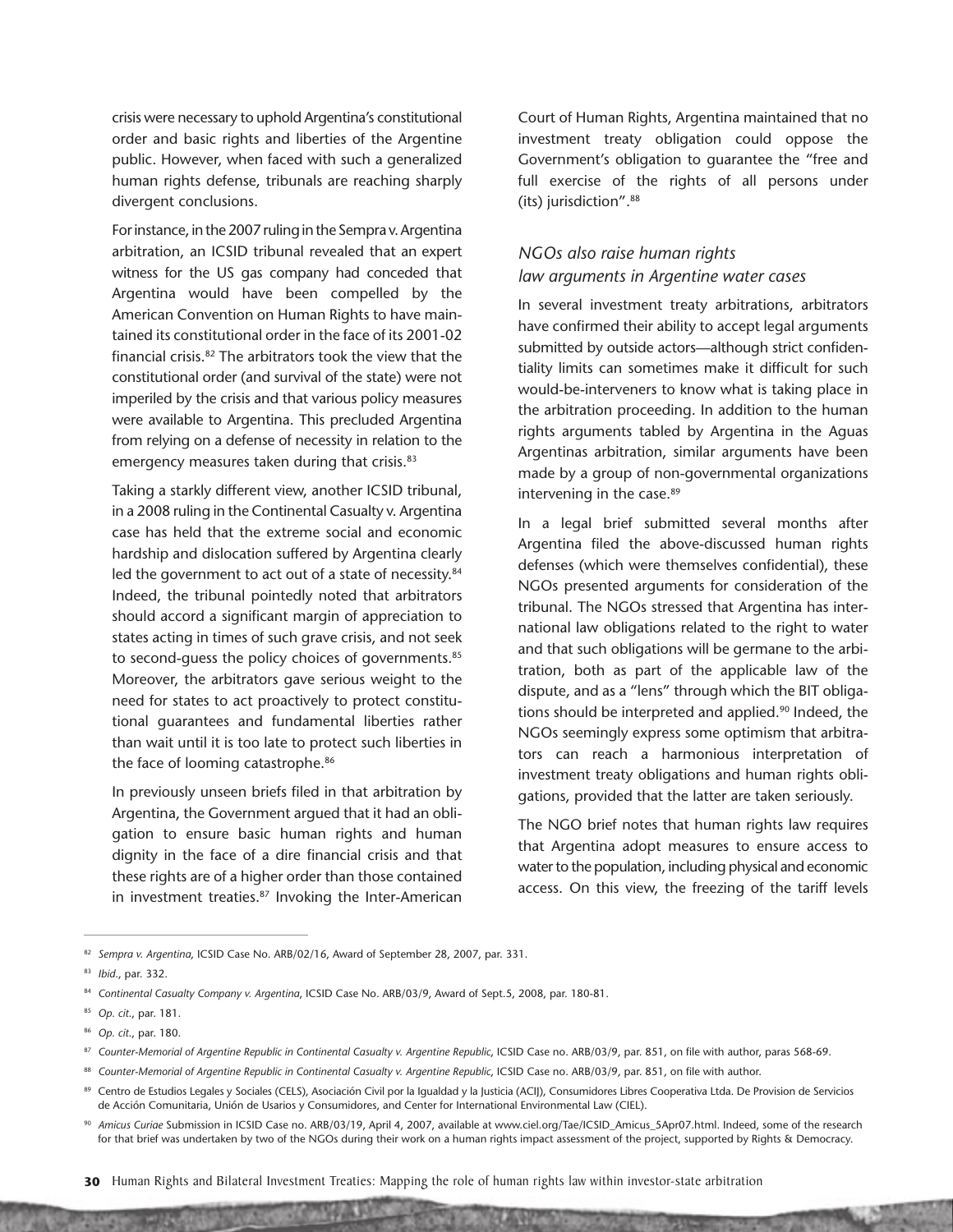amidst an economic crisis allowed the population to have access to water and sanitation, and thus the measures complied with Argentina's requirements under human rights law. With respect to the "fair and equitable treatment" standard, the NGOs argue that no investor could have a "legitimate expectation" that a Government would permit water-prices to increase three-fold following the devaluation of the Argentine Peso. Accordingly, a foreign investor could not claim that the breach of such expectations amounted to unfair or inequitable treatment by Argentina. The NGOs also argue that the foreign investors should not be permitted to rely upon any apparent commitments by Argentina—for example in concession contracts to the effect that it would refrain from taking certain human rights-protecting measures in the event of an economic crisis. The NGOs argue that it would be a violation of "public order" for arbitrators to interpret BIT protections, such as the "fair and equitable treatment" standard, in a manner that legitimizes any attempt by a government to "contract out" of its human rights obligations.

### *Thorny questions remain unresolved*

Together, the arguments of Argentina and the amicus curiae NGOs, along with the responses of the water companies, invite the presiding tribunal to resolve the dispute in a wider frame—one which takes account not merely of Argentina's legal obligations to foreign investors, but the wider constellation of human rights obligations also applicable to Argentina. Here, there are no easy and ready-made answers as to what human rights obligations are required of Argentina in the specific circumstances of the financial crisis. The arbitrators will need to assess those human rights obligations, and how they should be reconciled with Argentina's investment treaty obligations. Even if arbitrators determine that human rights law obligations are relevant to the determination of the dispute, this may not excuse any and all actions taken by Argentina against foreign investors. Indeed, arbitrators face a difficult and novel task in determining how international human rights and economic law obligations are to be juggled by states.

*"From a human rights perspective, great sensitivity is called for in such situations where protestors are objecting to a foreign investor's activities, as there is ample evidence of overzealous use of force by police and security forces in relation to the protection of foreign investments in the developing world."* 

With a ruling expected early in 2009, this case could mark the first known instance where arbitrators devote extensive discussion to a human rights defense raised by a government in an investment treaty arbitration. Notably, in the case of another recently-resolved investment treaty arbitration between a UK water services company, Biwater Gauff Tanzania Ltd., and the Republic of Tanzania, the Government did *not* cast its defense in strict human rights terms, nor did the arbitral tribunal explore the human rights obligations of Tanzania.91 The final award in the Biwater case, issued in July of 2008, suggests that Tanzania artfully sidestepped the question of whether it was under a human rights obligation in relation to water: "Water and sanitation services are vitally important, and the Republic was more than right to protect such services in case of a crisis: it has a moral and perhaps even a legal obligation to do so."92

By contrast, the centrality of right to water arguments in Argentina's ongoing arbitration with the Aguas Argentinas consortium will likely compel the tribunal to grapple with human rights issues in any ruling in that case. It will be important for human rights actors to monitor and analyze the resolution of the dispute by the tribunal. When the ruling is issued, the website of the ICSID will indicate that a decision has been handed down—although it can sometimes take months for the parties to give their consent to ICSID to publish that decision. In rare cases, parties do not jointly consent to the release of an award, but either of the two parties may elect to release or circulate the decision themselves.

<sup>91</sup>*Biwater Gauff (Tanzania) Limited v. United Republic of Tanzania*, ICSID Case no. ARB/05/22, Award of July 24, 2008, available online at ita.law.uvic.ca/ documents/Biwateraward.pdf.

<sup>92</sup> At par. 434.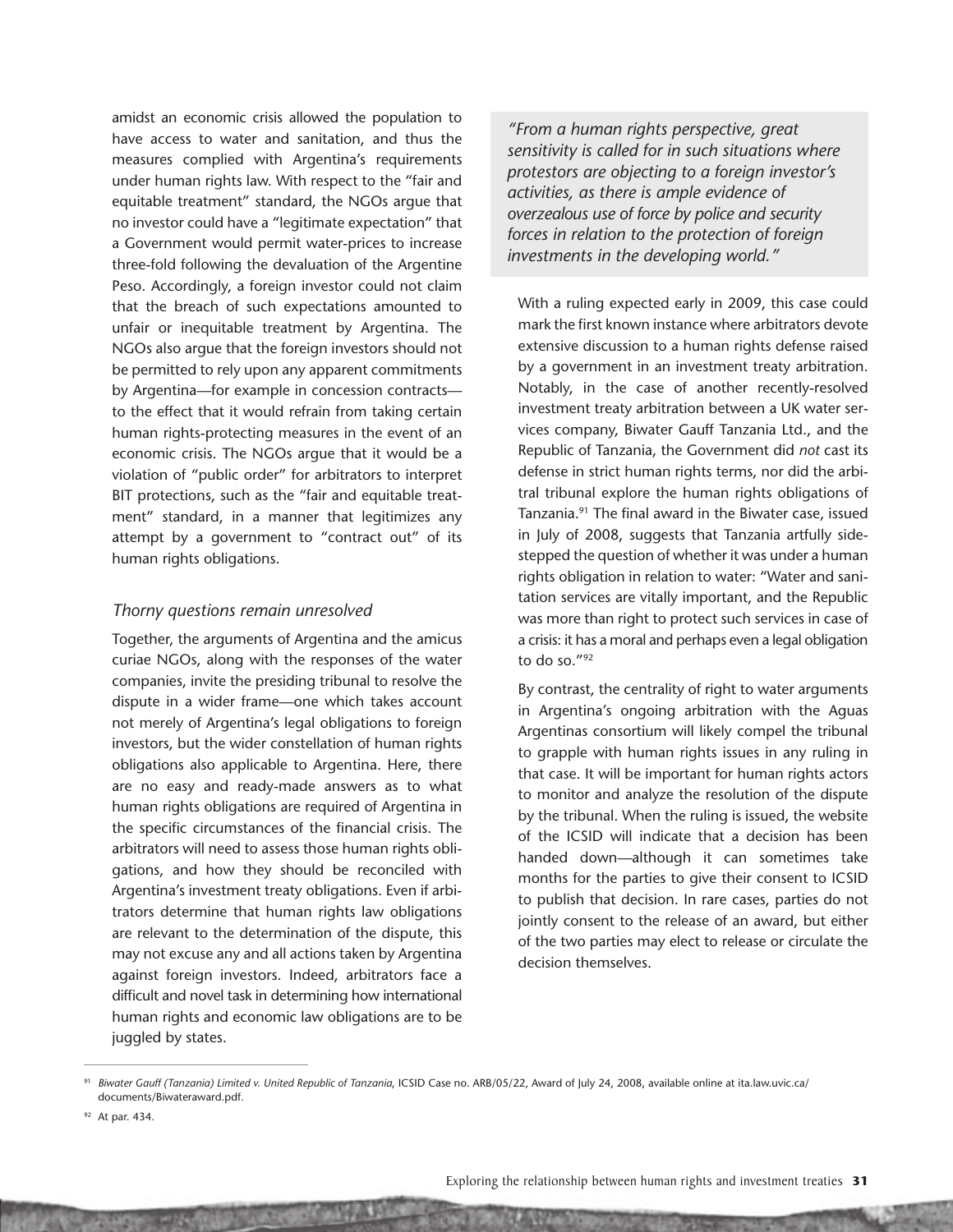#### Human rights to assembly and free expression

States have various international human rights law obligations to protect the right of citizens to assemble peacefully, express themselves, and to take part in non-violent protests. The International Covenant on Civil and Political Rights contains such obligations, as do regional human rights conventions.<sup>93</sup> Furthermore, under some circumstances, states may need to take certain "positive" or "proactive" measures to ensure the effectiveness of such rights. For example, the European Court of Human Rights has held that governments have an obligation to provide a degree of police protection at public protests which might be targeted by disruption or violence.<sup>94</sup> These particular rights are especially germane in any discussion of foreign investment, as some FDI projects can be controversial and subject to opposition.

Just as states have clear human rights obligations in relation to freedom of expression and assembly, governments may undertake in their international investment treaties to provide foreign investors and/ or investments with "full protection and security". At a minimum, this obligation requires that states provide a baseline of police protection for foreign-owned projects; this is not a strict liability obligation, but it does mandate a certain level of *due diligence* on the part of the host country. For instance, in a 1990s-era FDI dispute between an American corporation and (then) Zaire, the Government was found by arbitrators to have breached the "full protection and security" obligation because it had taken no steps whatsoever to prevent the ransacking and looting of privatelyowned manufacturing facilities by the state's armed forces. This legal obligation on states to exercise due diligence in protecting foreign-owned investment also extends to the actions of non-state actors (e.g. citizens,

other businesses, criminals, etc.)<sup>95</sup> Further muddying the picture, some investment treaty arbitrators have taken the view that the "protection and security" standard includes not only the *physical* protection of foreign-owned investments, but also security from other forms of "harassment" which pose no physical threat to assets or threat of violence.<sup>96</sup> While a disputed interpretation, it is conceivable that activist campaigns, even when unaccompanied by physical efforts to blockade or picket an investment, might be construed as forms of "harassment".97

It should also be stressed that host governments may take on even more extensive physical protection and security obligations in individual contracts or hostgovernment agreements with a particular foreign investor. For example, a host state may agree to provide 24-hour-a-day police protection for particular facilities, or commit particular resources (such as helicopters, police vehicles, etc.), or pledge to prevent any "interferences" by outside actors with an investor's operations.98 Such obligations go beyond the standards found in international treaties, and are beyond the purview of this paper. However, they may impose more stringent legal obligations—whose relationship with human rights will be even more friction-generating—even as such contract obligations remain hidden from public view by virtue of being buried in confidential business arrangements concluded with foreign investors.<sup>99</sup>

At the best of times, governments may walk a tight-rope in balancing legitimate rights of protest, while offering basic police protection to FDI projects. From a human rights perspective, great sensitivity is called for in such situations where protestors are objecting to a foreign investor's activities, as there is ample evidence of overzealous use of force by police and security forces in

<sup>93</sup> This section draws on a previously unpublished memo prepared for Rights & Democracy on some of the potential human rights implications of the Canada-China bilateral investment treaty negotiations.

<sup>94</sup> See for example the case of *Platform Artze fur das Leben v. Austria*, May 25 1988, Application No. 10126/82, European Court of Human Rights, in particular see the discussion of this case by Article 19 at www.article19.org.

<sup>95</sup> *UNCTAD*, *Bilateral Investment Treaties in the Mid-1990s* (United Nations: New York and Geneva, 1998), p. 55.

<sup>96</sup> See Compañía de Aguas del Aconquija S.A. and Vivendi Universal S.A. v. Argentine Republic, ICSID Case no. ARB/97/3, Award of August 20, 2007, par. 7.4.13 - 7.4.17.

<sup>97</sup> For a narrower reading of the "full protection and security" standard see *BG Group Plc v. Argentine Republic*, (UNCITRAL arbitration proceeding), Award of Dec. 24, 2007, par. 326, available on-line at ita.law.uvic.ca/documents/BG-award\_000.pdf.

<sup>98</sup> See for example the stringent terms of investor-state contracts concluded in relation to the Chad-Cameroon pipeline project, in Amnesty International UK, *Contracting Out of Human Rights: The Chad-Cameroon pipeline project*, pp. 25-26.

<sup>99</sup> For more on investor-state contracts generally, see Andrea Shemberg, "Stabilization clauses and human rights," Draft of March 11, 2008, available on-line at: www.reports-and-materials.org/Stabilization-Clauses-and-Human-Rights-11-Mar-2008.pdf; as well as IIED, Lifting the lid on foreign investment contracts: the real deal for sustainable development, October 2005.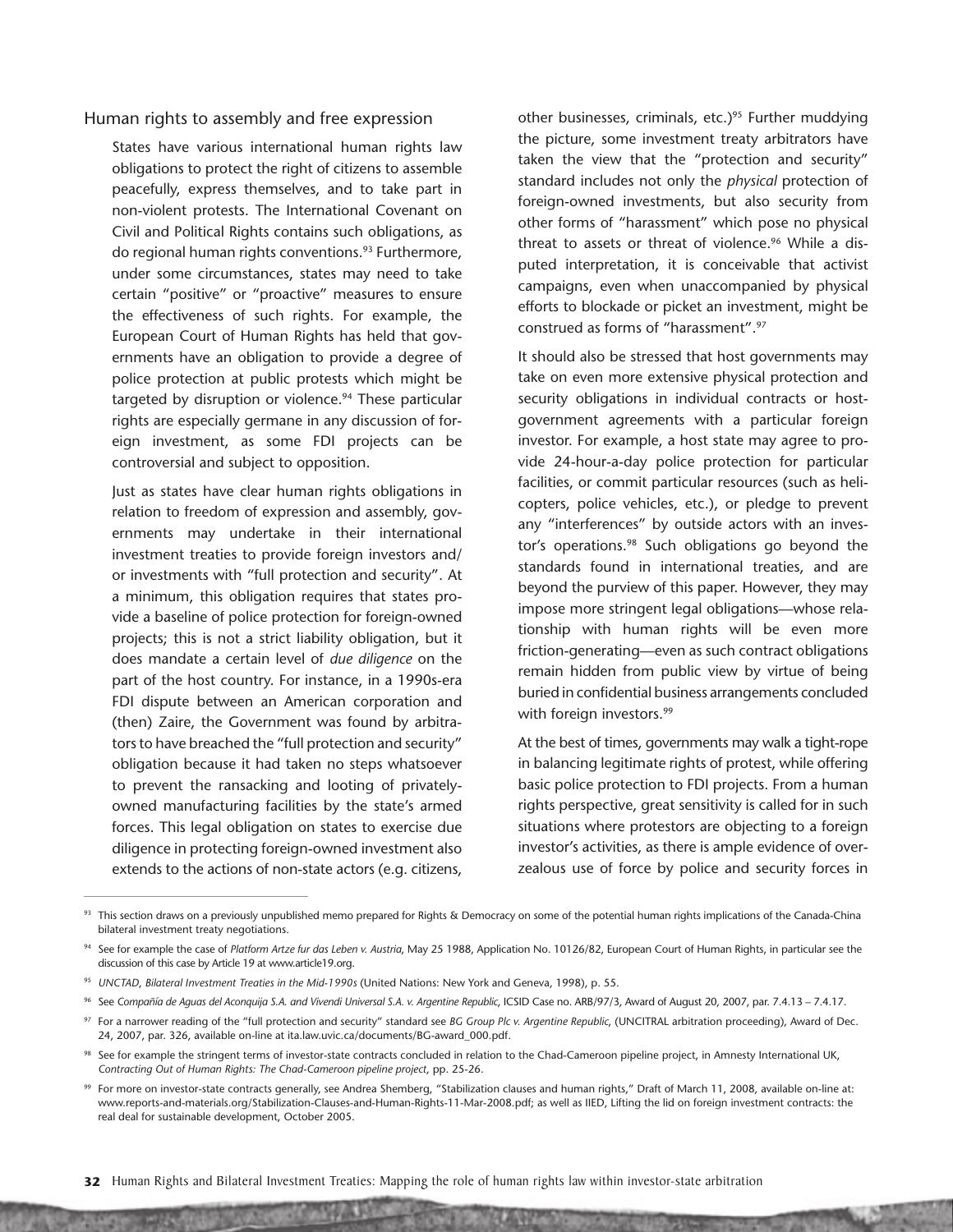relation to the protection of foreign investments in the developing world.100 Indeed, there is some anecdotal evidence to suggest that governments feel under varying degrees of *legal* compulsion to smooth the path for FDI projects. For example, the government of Guatemala has professed to being torn between its duties to provide security for a highly controversial foreign-owned gold and silver mine in the country's western region and the government's obligations to uphold the rights of citizens and indigenous groups to assemble and protest the mining operation. As has been widely reported in the mainstream news media, public opposition to the project ultimately tipped over into violence as locals and security forces clashed over efforts by protestors to blockade roadways and impede further mining activity at the mining site.<sup>101</sup> Media coverage of these events has alluded to the government's feeling under legal duties to ensure that protests do not derail the investment in question. In April of 2005, the Associated Press noted that "(t)he government said it had to honor the mining concession, or risk a huge lawsuit by the company."102

By and large however, investment protection treaties are typically *silent* on the obligations of states to respect human rights to expression and assembly, much less the complex challenges inherent in balancing and reconciling such human rights obligations with the policing and provision of security of FDI projects. For instance, exactly what degree of disruption of business activities must be borne by foreign investors facing citizen protests? Protestors might blockade roadways or facilities for a period of hours in order to conduct a protest march. Conversely, protest activities might shut down business activity for a period of weeks or even months. Similarly, labour unrest could lead to losses or disruption on the part of foreignowned businesses, either through picketing, sit-ins or other activities. However, investment treaties offer no guidance to arbitrators as to how to reconcile—in concrete circumstances—a state's human rights obligations and its security obligations to foreign investors.

*"Ultimately, arbitrators might need to judge at what stage police or security forces became duty-bound by virtue of treaty obligations to minimize, or even dismantle, such citizen activities or incur financial liability to foreign investors for treaty breach. "* 

A review of known investment treaty arbitration disputes finds that in several legal disputes, foreign investors have sued states and alleged that citizen or worker protests lead to a breach of the host state's "protection and security" obligations towards the affected investor. The available record is silent in these cases as to whether the states raised explicit human rights defenses, for example by referring to human rights law obligations. In each case, arbitrators ruled that the alleged disruptions suffered by the investors did not rise to the level where the host state failed to provide for basic security and protection. In fact, as will be seen, these particular cases provide some grounds for cautious optimism that the particular treaty obligation (full protection and security) is of limited reach and that tribunals are also attentive to the delicate balancing acts faced by states needing to protect foreign investment and the democratic rights of citizens. Still, it should be reiterated that arbitrators are under no strict duty to follow the path set by earlier tribunals; as such there is no guarantee that future tribunals will approach doctrinal questions in similar ways.

## *Arbitrators find that facts do not support "failure to provide security" arguments in key cases*

In a high-profile investment treaty arbitration involving a Spanish firm and the Government of Mexico, the investor accused state authorities of having breached its "full protection and security" obligation by not preventing "adverse social demonstrations" which had dogged the investor's controversial hazardous waste treatment facility.103 In a 2003 arbitration ruling in that

<sup>100</sup> See Rights & Democracy, "Mining a Sacred Mountain: Protecting the Human Rights of Indigenous Communities," 2006 Case Study in Human Rights Impact Assessment Project, available online at www.dd-rd.ca/site/\_PDF/publications/globalization/hria/Philippines%20-REPORT.pdf; see also Amnesty International, *Policing to Protect Human Rights: A Survey of Police Practice in Countries of the Southern African Development Community, 1997-2002*, Amnesty International Publications 2002; for a notable example of an investment project where serious breaches have occurred see: Amnesty International, *India: The 'Enron project' in Maharashtra – Protests Suppressed in the Name of Development*, July 17 1997, ASA 20/031/1997, available on-line at web.amnesty.org/library/Index/engASA200311997.

<sup>&</sup>lt;sup>101</sup> Wendy Stueck, "Clashes reported in Guatemala over Glamis mining project," The Globe and Mail, January 13, 2005.

<sup>102</sup> Mark Stevenson, "Gold Rush runs into opposition over mines, cyanide," *The Associated Press*, April 12, 2005.

<sup>103</sup> *Tecmed v. Mexico*, Award of May 29, 2003, *op. cit.*, par. 175.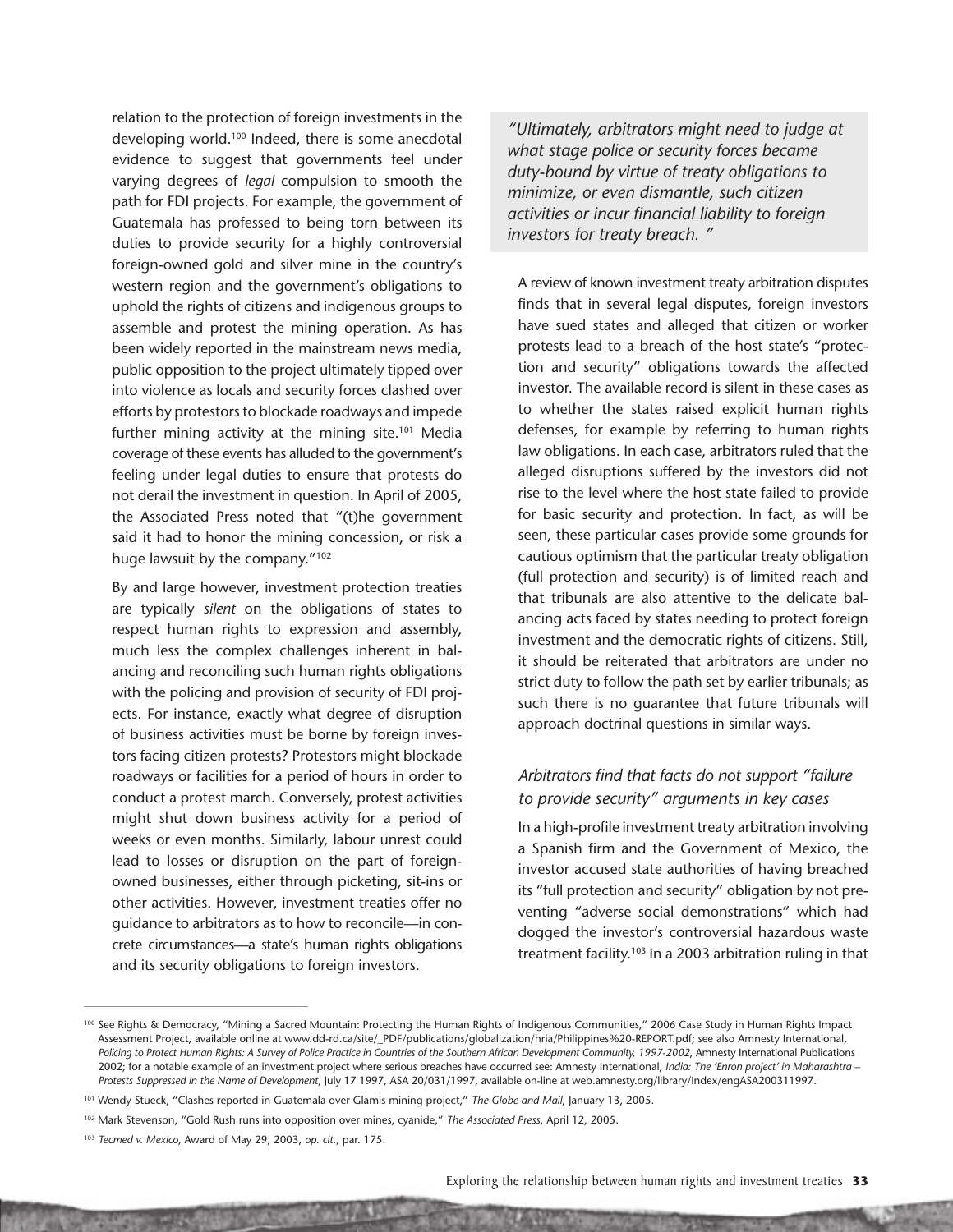case, the tribunal determined that there was "not sufficient evidence supporting the allegation that the Mexican authorities, whether municipal, state or federal, have not reacted reasonably, in accordance with the parameters inherent in a democratic state, to the direct action movements conducted by those who were against the landfill."104 However, had the investor presented "sufficient evidence" regarding the conduct of the Mexican authorities, it seems clear that the tribunal would have had to wrestle with the balance to be struck between the right to public protest and the obligation to provide protection and security for foreign investment projects.

In another investment treaty arbitration, a foreign investor argued unsuccessfully that the state of Romania had failed to quell labor unrest, to the detriment of the investor's industrial operations in that country.105 For its part, the Romanian Government had countered that the labor unrest was occasioned by a failure of the foreign firm to pay wages owed to workers, and that the organizers of these protests conducted them in an "orderly manner and after notice had been given to the Prefect's office." The presiding tribunal was inclined to agree, and noted that there was no evidence that the state authorities had failed to meet the relatively minimal obligations flowing from that particular treaty provision.

In a third investor-state dispute resolved in August of 2008, the investor had complained that it was subjected to "worker riots" and that the failure of Bulgarian authorities to curtail these riots constituted a breach of the state's obligation to provide full protection and security to the foreign investor.<sup>106</sup> Bulgaria countered that the so-called "riots" were, in fact, peaceful protests by workers who had been denied their wages, and that adequate police presence had been devoted to policing these demonstrations. Notably, the tribunal was unable to determine which of the conflicting factual accounts was more accurate. With the onus on the investor to make its case, the claim for breach of the protection and security obligation failed.

Based on this trio of notable cases, it appears arbitrators have tended to adopt relatively restrained readings of the "full protection and security" treaty standard viewing it as a due diligence standard, rather than a strict liability standard. In the cases surveyed, there has been a general failure of the claimants to provide "sufficient evidence" of a state's failing to meet this standard in cases where policing of citizen or worker protests were at issue. Based on the facts of these particular arbitrations, it would appear that these claims were not especially difficult ones for arbitrators to grapple with. Much thornier fact-scenarios could easily arise where citizen mobilizations or protests lead to more significant disruption of a foreign-owned business's activities. Ultimately, arbitrators might need to judge at what stage police or security forces became duty-bound by virtue of treaty obligations to minimize, or even dismantle, such citizen activities or incur financial liability to foreign investors for treaty breach. While there is no public record of an investment treaty arbitration dealing with these thornier questions it is very conceivable that one might arise in future. Indeed, adjudicators in the trade realm have grappled with some cases where citizen blockades have come into collision with the imperatives of free trade and transit.<sup>107</sup>

Certainly, there is significant potential for arbitrators to grapple in future with the balance between investor security and citizen rights of protest or assembly. Moreover, some future disputes may also implicate questions of squatters' rights and longer-term "interferences" by local citizens or groups. One pending arbitration claim which has come to light under the US-Central America Free Trade Agreement (CAFTA) could provide a more difficult test-case for arbitrators. The case in question involves allegations by a US investor that the Government of Guatemala has failed to provide protection for its railway business. In a 2007 document offering a preliminary sketch of its legal claims, the investor claimed to have "faced public interference from locals who have vandalized the tracks, stolen railroad materials for personal use and

<sup>104</sup>*Tecmed v. Mexico Award*, par. 177.

<sup>&</sup>lt;sup>105</sup> Noble Ventures Inc. v. Romania, ICSID Case no. ARB/01/11, Award of October 12, 2005, par. 160-67, available on-line at ita.law.uvic.ca/documents/Noble.pdf.

<sup>106</sup>*Plama Consortium Limited v. Republic of Bulgaria*, ICSID Case no. ARB/03/24, Award of August 27, 2008.

<sup>107</sup> Arthur Appleton and Bernd U. Graf, "Freedom of Speech and Assembly Versus Trade and Transit Rights: Roadblocks to EU and MERCOSUR Integration," 34 *Legal Issues of Economic Integration*, no. 3, pp. 255-81, 2007.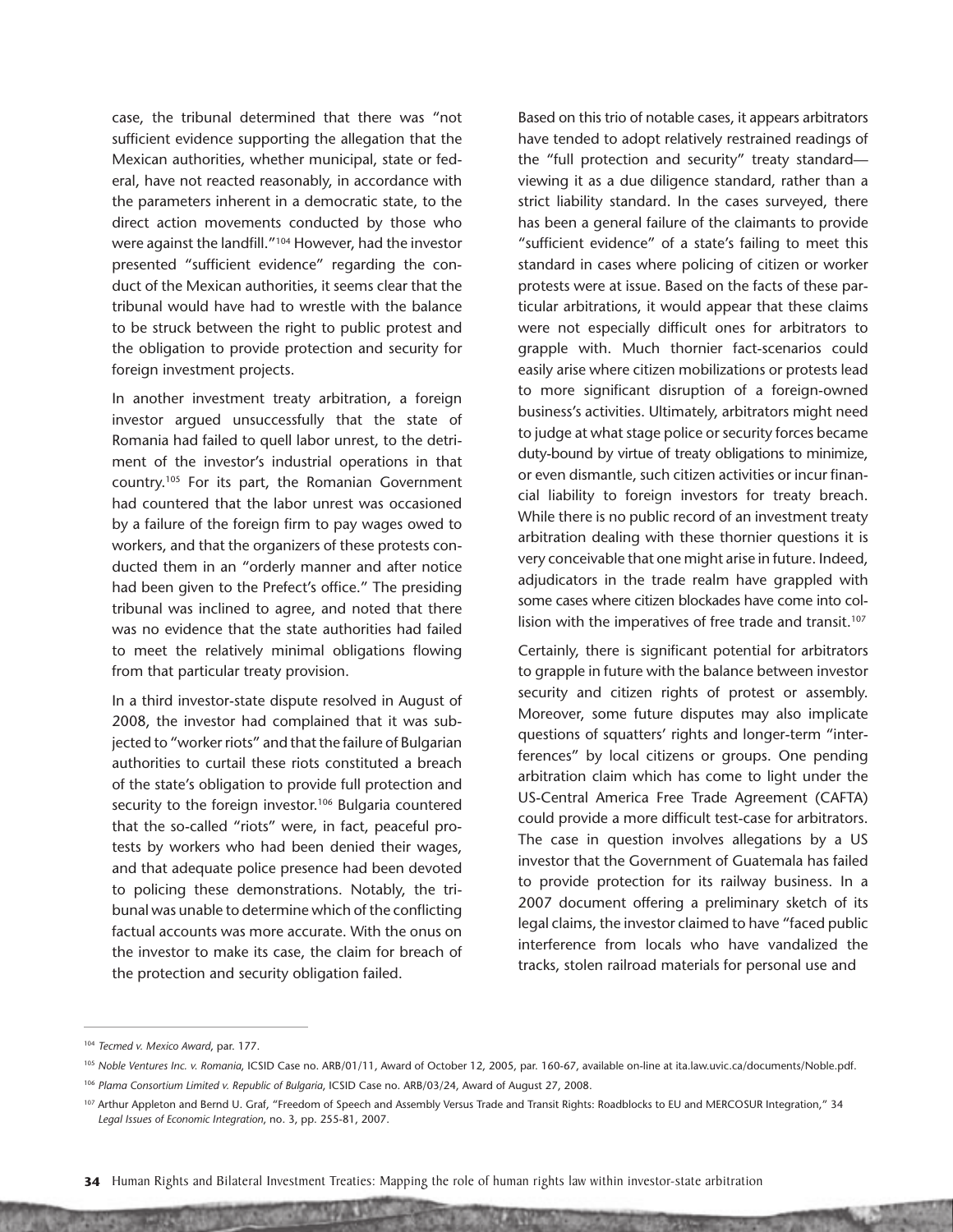set up living quarters as squatters along the tracks, in some cases in collaboration with local authorities."<sup>108</sup>

While the prospect of investment arbitration tribunals grappling with such issues may discomfit human rights practitioners, neither can they shrink from the reality that such cases are arising. Even where arbitrators acknowledge the need to consider a state's human rights obligations, it would help for investment treaties to set forth how tribunals should reconcile the security obligations owed to foreign investors with these human rights obligations owed to citizens of the host country. Governments might wish to clarify that the duty of host states to provide "full protection and security" to foreign investors and/ or investments must not infringe upon the democratic rights of citizens, as embodied in various international and national human rights treaties, to assemble and express themselves peaceably. What's more, investment treaties might state expressly that they should be read in conformity with human rights norms. Perhaps more helpful, treaty negotiators might seize the more difficult task of setting out specific tests to help guide adjudicators as to the appropriate balance to be struck in concrete situations. For example, what level of inconvenience or disruption must be borne by foreign investors before their treaty rights are violated in order to ensure that the democratic rights of citizens have been exercised?

Regrettably, some governments need little excuse to trample upon the rights and liberties of local citizens —particularly where signature economic projects are at stake with large financial and political significance. In the absence of more definitive statements as to the full protection and security standard and its relationship to the human rights of citizens, certain investors or governments might bluff or over-state the demands of the "full protection and security" obligation. It is certainly commonplace for foreign investors to send threatening letters to governments urging that they reconsider certain policy actions or postures, lest they face arbitration claims for damages. Because such correspondence tends to be private, it is impossible to assess how foreign investors may characterize (or perhaps exaggerate) the obligations of host governments

when it comes to matters of policing and security. Thus, human rights actors would be advised to monitor and publicize those arbitral rulings which strike a balance between investor security and the rights of persons living in the particular community. Greater awareness on the part of governments—particularly those with little or no experience of investment treaty arbitrations —could ensure that policymakers are not goaded into taking misguided actions to the detriment of the basic democratic rights of citizens.

#### The human rights of indigenous peoples

To date, at least two known investment treaty arbitrations have seen clear arguments as to the relationship of investment obligations and human rights owed to indigenous peoples. The Grand River Enterprises case currently pending under NAFTA was discussed earlier in this paper, and involves arguments that First Nations investors in the United States have not been treated fairly and equitably—with a particular emphasis laid upon the alleged failure of the US Government to meet certain human rights obligations to indigenous persons.

Meanwhile, a different scenario has arisen in a NAFTA arbitration, between the Canadian mining company Glamis Gold Ltd. and the United States Government. In the Glamis case, human rights obligations have been raised not in support of an investor's claim, but rather in opposition to it. The Glamis case involves a claim by the Canadian company that California state mining regulations violate protections contained in the NAFTA. In particular, Glamis objects to requirements for back-filling and re-grading of open pit mine sites which are in close proximity to Native American sacred sites. The Canadian firm mounted its claim in 2003, and in 2005 a US indigenous group (the Quechan) applied to the tribunal for leave to intervene as *amicus curiae* in the case. At the same time, the Quechan community tabled a legal brief which it sought to have considered by the tribunal. Among the arguments raised in that brief is one which encourages the tribunal "to construe the text of an international agreement in a manner that ensures consistency between and among all applicable international

<sup>&</sup>lt;sup>108</sup> Notice of Intent to Submit a Claim to Arbitration, Railroad Development Corporation v. The Republic of Guatemala, March 13, 2007, available on-line at dace.mineco.gob.gt/dacepdf/doc1exp16dace07.pdf.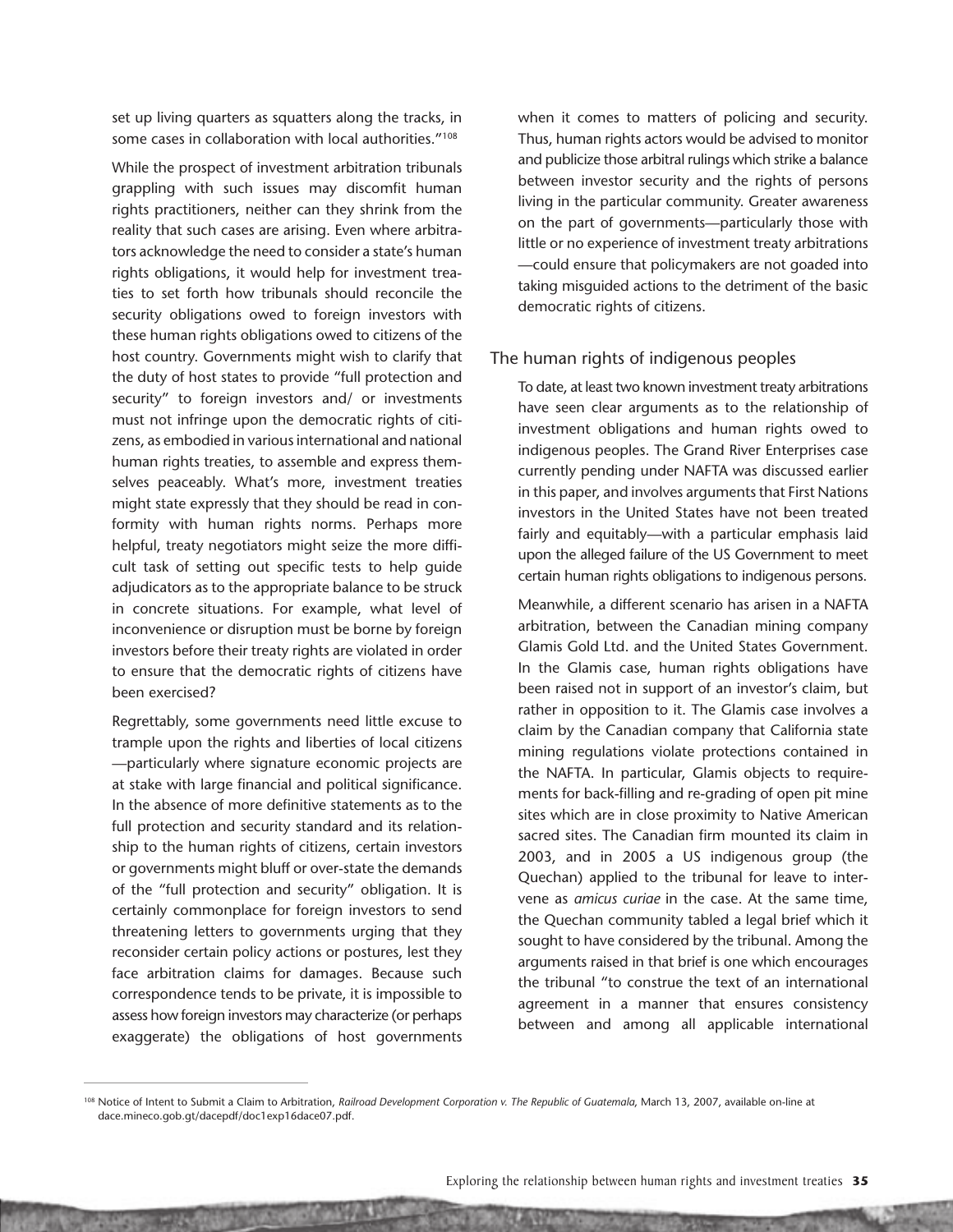*"While clearly allowing expropriation of foreignowned land, the compensation standards provided under these BITs may complicate the efforts of developing country governments that are contemplating land redistribution policies."* 

obligations."109 In this instance, the Quechan encourage the tribunal to interpret Glamis's treaty protections "in a manner consistent with the (USA)'s conventional and customary international law obligations to preserve and protect indigenous peoples' rights to land and its resources."110

At the time of writing, an award had yet to be rendered in the Glamis arbitration, although one may be forthcoming in early 2009. However, in parallel with that arbitration, it should be observed that human rights courts have also had occasion to grapple, in their own way, with the relationship between indigenous rights and the legal protections owed to foreign investors. In Paraguay, which boasts an extremely stratified pattern of land-ownership, claims have been brought to the Inter-American Court of Human Rights by indigenous groups laying claim to ancestral lands. In the *Sawhoyamaxa* case, the Court held that various rights of the Sawhoyamaxa community under the American Convention on Human Rights had been violated by Paraguay, following a more than a decade-long struggle by the community to gain title to certain ancestral lands.111 Among these rights were the community's right to property, as well as its right to judicial protection and a fair trial (which were deemed to have been violated by a wholly ineffective domestic land claims process).

For its part, the Paraguayan Government had protested that the lands in question were privately-owned by German citizens and were being exploited productively. However, the Court held that this did not absolve the state of its duty to ensure restitution of the

Sawhoyamaxa's property. While declining to dictate how the state should strike the balance between the community's property rights and those of the privateowners, the Court observed that, if the state could not "on objective and reasoned grounds" return the traditional lands to their previous owners, then the state "must surrender alternative lands of equal extension and quality, which will be chosen by agreement with the members of the indigenous peoples ...."<sup>112</sup> Having done neither of these, the state was held to have violated the Sawhoyamaxa's property rights under the American Convention on Human Rights.

Of particular interest, Paraguay had attempted to justify its failure to act in the Sawhoyamaxa case by reference to a bilateral investment treaty which protects German investments in Paraguay. According to the authorities, this treaty prohibited the Paraguayan authorities from expropriating the German-owned properties in question. However, the Inter-American Court rejected this line of argument, observing that the treaty permitted property to be expropriated for "public purposes". Moreover, the Court noted that compliance with commercial treaties should always be compatible with the American Convention on Human Rights, "which is a multilateral treaty on human rights that stands in a class of its own and that generates rights for individual human beings and does not depend entirely on reciprocity among states."113

The Court rightly observes that investment treaties typically do not prohibit expropriation or nationalization of property that is for a public purpose. This is important to recall given that the German Government has reportedly referred to the Germany-Paraguay treaty in efforts to *deter* the Paraguayan Government from expropriating German-owned lands.<sup>114</sup> However, scrutiny of Article 4 of the Germany-Paraguay treaty clearly indicates that expropriations are permitted provided that they are accompanied by compensation for the affected property-owner.<sup>115</sup>

<sup>109</sup>*Non-Party Submission, Glamis Gold Ltd. v. United States of America*, Submission of the Quechan Indian Nation, p. 9.

<sup>110</sup> Op. cit. pp. 9-10.

<sup>111</sup> Case of the *Sawhoyamaxa Indigenous Community v. Paraguay*, Judgment of March 29, 2006

<sup>112</sup> Sawhoyamaxa Judgment, par. 135.

<sup>113</sup> *Ibid*., par. 140.

<sup>&</sup>lt;sup>114</sup> See the report of the FIAN, et al., *Globalizing Economic and Social Rights by strengthening extraterritorial state obligations, February 2005, available on-line at* www.eed.de/fix/files/doc/eed\_fian\_bfdw\_case\_studies\_human\_rights\_05\_eng.pdf.

<sup>115</sup> A number of Paraguay's investment treaties can be viewed on UNCTAD's website (www.unctad.org/iia).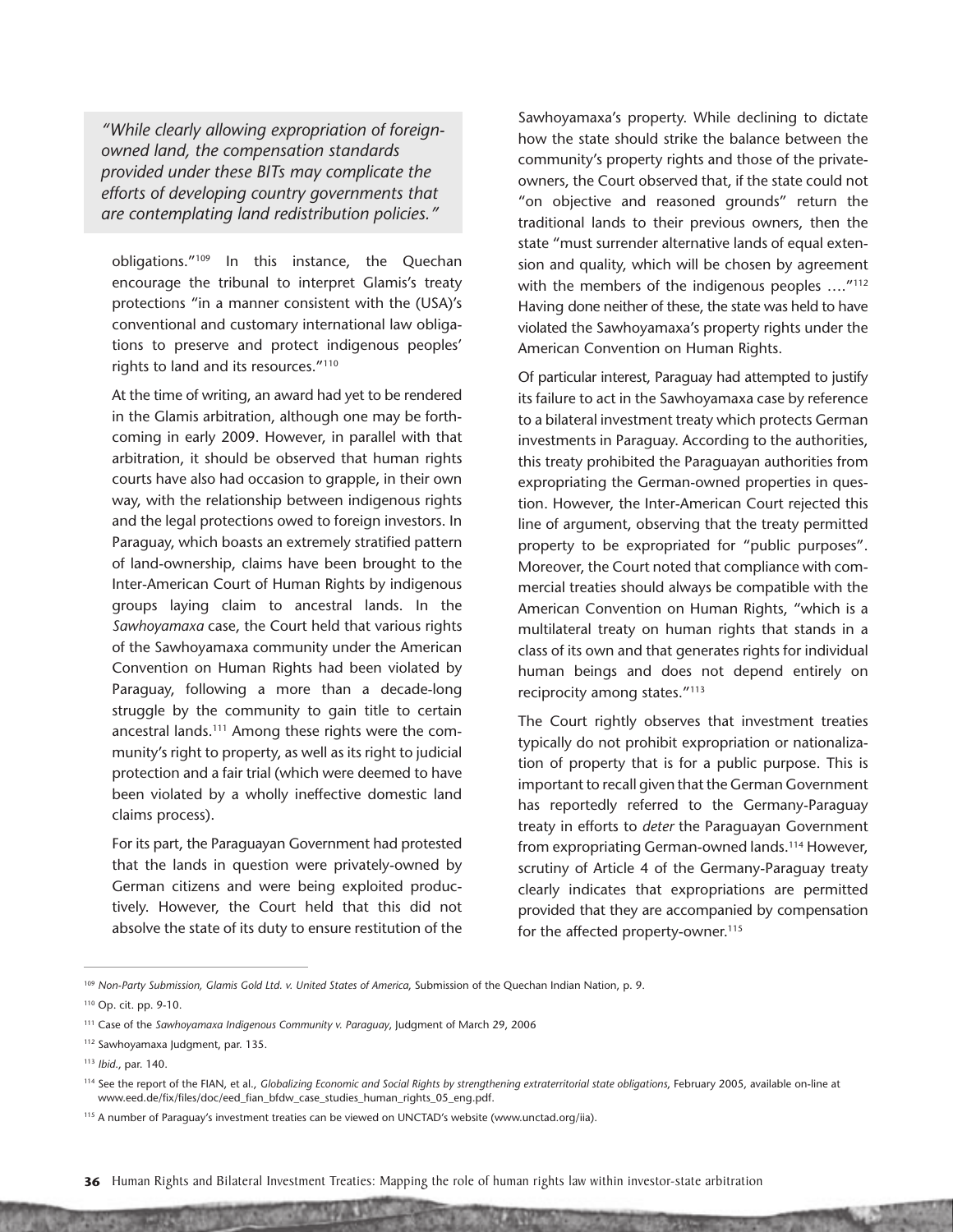While clearly allowing expropriation of foreign-owned land, the compensation standards provided under these BITs may complicate the efforts of developing country governments that are contemplating land redistribution policies. As the next section makes clear, there are a number of live legal cases where foreign investors are objecting to land reform activities. The factual circumstances of such disputes can differ widely with some governments appearing to follow carefully-prescribed legal procedures and safeguards, while others appear to make capricious land-grabs. One major recurring issue in these disputes will be the actual amount or level of compensation owing for breach of BITs in cases of land reform.

#### Land reform and compensation

Generally speaking, BITs do not prohibit governments from expropriating foreign-owned land or resources. However, BITs typically mandate that compensation must be paid in such circumstances, and while the terms differ from treaty to treaty, this compensation is often expressly pegged to the fair market-value of the assets in question.<sup>116</sup> Thus, there may be important divergences between domestic law and BITs on the question of compensation. For example, the domestic laws of some countries may permit less-than-marketvalue-level compensation to be paid to affected property-owners in cases where expropriations have been undertaken for particularly important reasons. In South Africa, for instance, less than market value might be owing in case of expropriations taken for purposes of racial redress or land reform.<sup>117</sup>

Conversely, BITs may be construed as providing for market-value levels of compensation, leading to a potential obligation for the expropriating state to pay higher levels of compensation and perhaps complicating or hindering land reform or other redistributionist initiatives. In one oft-cited ruling not arising out of a BIT but which is often cited in BIT arbitration discussions,

*"…there may be a divergence between the amounts that arbitration tribunals will pay to foreign investors for land expropriations and what human rights courts might award."* 

an arbitral tribunal held that the Government of Costa Rica was obliged to pay market-value compensation for the expropriation of a tract of land which was designated for use as a nature preserve.<sup>118</sup> While the tribunal conceded that there was disagreement as to what standard of compensation was owed as a matter of international law—full, adequate, appropriate, fair, or reasonable—it added that, in the case before it, the members of the tribunal and the two parties had agreed that the standard was one which demanded "fair market value".119

It is important however, to stress that arbitration tribunals have yet to grapple in an exhaustive way with the particular level of compensation owing in cases where land reform initiatives are alleged to violate investment treaty provisions. Even though investment treaties tend to spell out compensation standards, these are still subject to interpretation and debate. This is particularly the case where the treaties are ambiguous (providing for "just", "fair" or "appropriate" compensation rather than full market-value compensation). For example, one arbitrator, Prof. Ian Brownlie, in an arbitration not related to land reform but involving a broadcasting enterprise, has ruled that a treaty provision that guarantees "just compensation" further defined in the relevant treaty as reflecting the "genuine value" of investments, does not require that full market-value compensation be paid.120 Brownlie's decision also cited the work of Professor Oscar Schacter to the effect that "Large-scale expropriation such as general land reform often raises questions as to ability of the state to pay full compensation. In such examples, a good case can be made that 'less than full value would be just compensation' when the state would otherwise have an 'overwhelming financial burden'."121

<sup>116</sup> For some examples, see the South Africa-Korea BIT which speaks of "market value"; or the Germany-Namibia BIT which speaks of the value of an investment immediately prior to the expropriation; or the UK-Paraguay BIT which speaks of the market value immediately before the expropriation took place.

<sup>117</sup> See discussion in Luke Eric Peterson, "South Africa's Bilateral Investment Treaties: Implications for Development and Human Rights," South African Institute for International Affairs briefing paper, published in Frederich Ebert Stiftung Dialogue on Globalization Occasional Papers series, no. 26, November 2006, pp. 25-27.

<sup>118</sup>*CDSE v. Costa Rica*, Award of February 17, 2000, ICSID Case no. ARB/96/1, par. 69-71 available on-line at ita.law.uvic.ca.

<sup>119</sup> *Ibid*.

<sup>&</sup>lt;sup>120</sup> CME v. Czech Republic, Separate Opinion On the Issues at the Quantum Phase, Ian Brownlie, March 14, 2003, available on-line at ita.law.uvic.ca.

<sup>121</sup> *Ibid*., par. 31.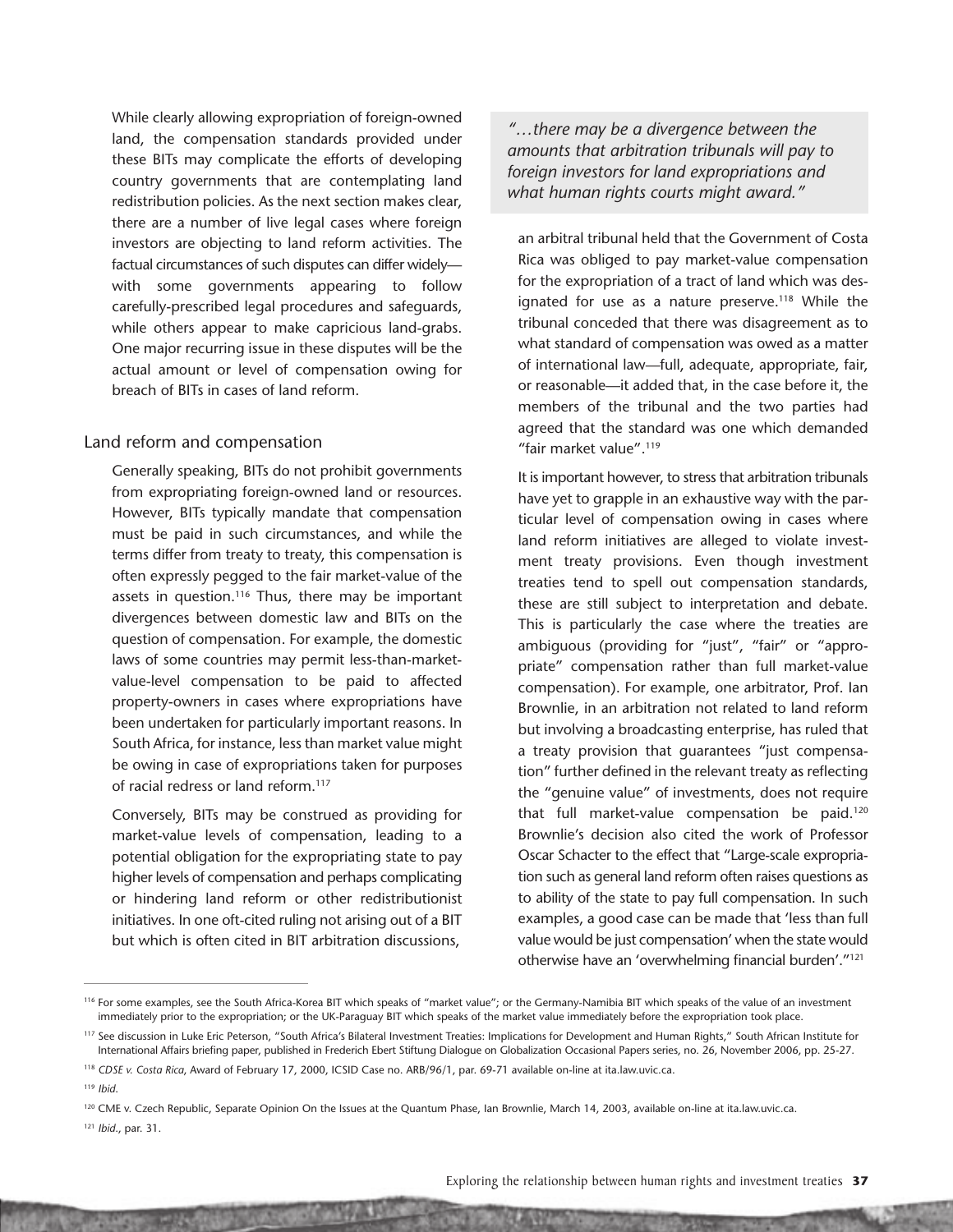Others have argued that BIT compensation standards should be interpreted flexibly as is the case under regional human rights conventions so as to accommodate certain overriding social interests or purposes.122 Indeed, commentators sometimes point to the practice of the European Court of Human Rights, which has stated that "Article 1 does not guarantee a right to full compensation in all circumstances, since legitimate objectives of 'public interest' may call for less than reimbursement of the full market value."<sup>123</sup> Indeed, in an effort to explicitly yoke the BIT compensation standard to that used in regional human rights law systems, the Government of Norway recently developed a draft model investment treaty which would adopt the approach used in the European Human Rights Convention with respect to questions of expropriation.124 This human rights approach might lead to *less* than market-value compensation being awarded in some investment treaty arbitrations, depending upon the circumstances motivating a given expropriation, for example where a government is pursuing bona fide land reform measures in favour of indigenous people.

It should be stressed, however, that such positions are contested ones—with investors and governments likely to differ sharply in the absence of crystal-clear treaty provisions. What is clear, is that these questions are not hypothetical; as the next section makes clear, a number of land-reform measures are currently being challenged by investors as potential breaches of investment treaty obligations.

## *Land reform adjudications where investment treaty obligations are raised*

While arbitration tribunals have yet to deal squarely with the question of whether full market-value compensation should be ordered in cases where land reform measures are governed by investment treaties, they will inevitably be asked to do so. Indeed, land expropriation claims have been threatened or initiated against a handful of developing countries already by European-based investors. Other cases may have been launched, or even fully adjudicated, without any publicity. Of the known cases, a UK investor brought a suit against the Venezuelan Government in 2005 after a state agency authorized the seizure of a number of UK-owned landholdings and designated these lands for redistribution to landless Venezuelans.<sup>125</sup> Elsewhere, the Government of Namibia has faced the threat of similar lawsuits. Following the proposed expropriation of German-owned agricultural properties as part of Namibia's land redistribution program, German citizens threatened Namibia with lawsuits under the Germany-Namibia bilateral investment treaty.<sup>126</sup> Some have turned, in the first instance, to Namibia's courts. The Namibian High Court, in a March 2008 ruling involving three German nationals, affirmed that the relevant Minister in charge of land reform is obliged to act in accordance with the Germany-Namibia Bilateral Investment Treaty.127 However, the court did not explore in further detail the demands of the treaty; rather the court simply indicated that the Ministry had failed to consider the treaty, as well as a number of other domestic legal requirements. Without commenting further on the BIT, the Court held that the Government's move to expropriate the German nationals was in violation of Namibia's own laws and constitution.

The South African Government has also faced a BIT lawsuit which was not publicized for several years, but about which some information has since come to light in the autumn of 2008.<sup>128</sup> A Swiss investor successfully sued the South African government for failing to provide his South African land-holdings with the level of police protection mandated by the South Africa-Switzerland

**38** Human Rights and Bilateral Investment Treaties: Mapping the role of human rights law within investor-state arbitration

<sup>&</sup>lt;sup>122</sup> See Prof. Zachary Douglas's remarks at a conference on Investment Law Arbitration and Human Rights, March 21, 2007, at American University, webcast available on-line at www.wcl.american.edu/arbitration/webcasts.cfm.

<sup>123</sup> *Holy Monastaries v. Greece*, Judgment of December 9, 1994, Series A, No. 301-A (1995) 20 EHRR 1m as quoted in Clare Ovey and Robin C.A. White, *Jacobs & White: The European Convention on Human Rights*, Fourth Edition, Oxford University Press, 2006, p. 363.

<sup>&</sup>lt;sup>124</sup> An English language commentary on the draft model investment treaty, wherein the endorsement of the ECHR approach, was available on-line as of June 10, 2008, at www.regjeringen.no/nb/dep/nhd/dok/Horinger.

<sup>&</sup>lt;sup>125</sup> "UK farm group settles BIT claim over Venezuelan land seizures and invasions," Investment Treaty News, April 11, 2006, available on-line at www.iisd.org.

<sup>126 &</sup>quot;Absentee landlords to challenge Namibian Government over Expropriation," BBC Monitoring International Reports, Dec. 2, 2005; "Namibian President to make landmark visit to Germany," Agence France Presse, By Brigitte Weidlich, Nov. 26, 2005; "German Farmers Challenge Namibia Land Reform, International Arbitration Considered," Investment Treaty News, May 31, 2006, available on-line at www.iisd.org.

<sup>&</sup>lt;sup>127</sup> Gunther Kessl, et al. v. Ministry of Lands and Resettlement, et al., Judgment of March 6, 2008, par. 106-07.

<sup>&</sup>lt;sup>128</sup> "Swiss investor prevailed in 2003 in confidential BIT arbitration over South Africa land dispute", *Investment Arbitration Reporter*, Oct. 22, 2008, available on-line at www.iareporter.com/Archive/IAR-10-22-08.pdf.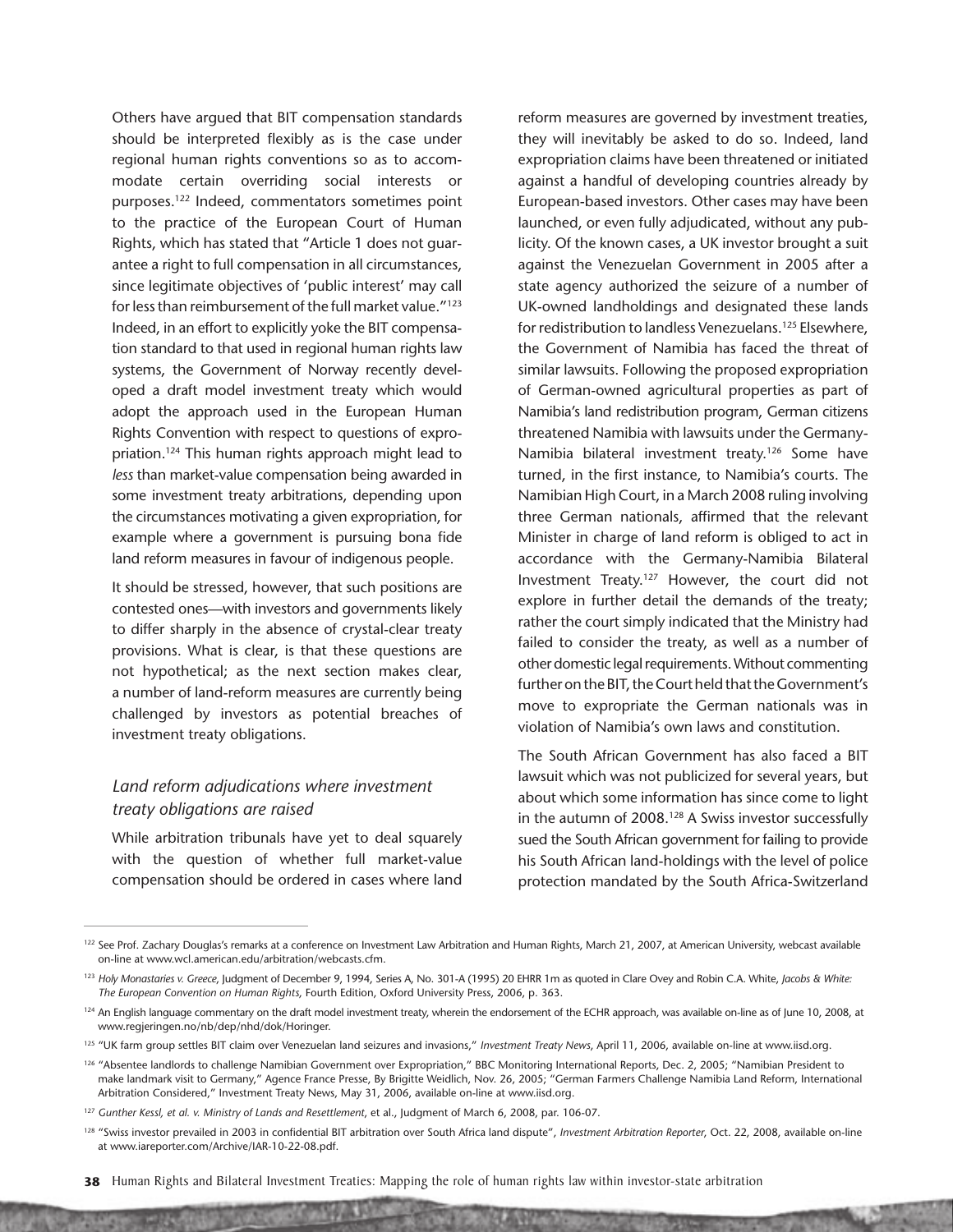bilateral investment treaty. The investor also sought to sue South Africa for expropriation (and full compensation) as a result of his property having been claimed by several native South Africans as part of an ongoing domestic land-claims process. On the facts of the case, the arbitral tribunal rejected the Swiss investor's expropriation claim because the South African land claims process was still ongoing. The tribunal therefore deemed any expropriation claim by the Swiss investor to be premature. Nevertheless, it is possible that other foreign investors will follow suit and seek to invoke their BIT protections in the face of any moves by the South African Government to expropriate land-holdings.

Of course, more abusive efforts by governments to redistribute land will also come in for challenge under investment treaties. A group of Dutch farmers filed a BIT claim against Zimbabwe in 2003, following the forcible and violent seizure of foreign-owned farms in Zimbabwe. The Dutch claimants allege that the Government, "by legislative acts and extra-legal means implemented a program to acquire land and improvements in Zimbabwe owned by Claimants and others for redistribution to certain of its citizens."129

Ultimately, the human rights community needs to recognize that investment treaty arbitration represents the primary international channel through which land reform is likely to be challenged in developing (and even developed) countries by foreign investors. These treaties open a path for foreign investors to challenge land reform and other redistributionist policy initiatives, including those designed to benefit indigenous communities, and to do so outside of the domestic courts and constitutional systems of the countries where the reforms are undertaken.

Stepping back from the arbitration field and examining how such questions are handled in other international legal forums, it is worth stressing that there may be a divergence between the amounts that arbitration tribunals will pay to foreign investors for land expropriations and what human rights courts might award. Such a divergence serves to highlight the need to consider more squarely how different international adjudicative bodies are handling similar-type disputes.

It will be imperative for human rights actors to monitor developments in this emerging area of international law. It is not sufficient simply to track human rights processes and to push for declarations and norms which promote domestic policies of land and resource redistribution, without also taking note of key developments in the field of foreign investment protection which may harbour significant implications for land reform and redistributionist policy initiatives. Indeed, it may be necessary for investment treaties to offer much clearer guidance as to how the investor protections are to be squared with indigenous rights, land reform initiatives, and the level of compensation to be paid to affected foreign landowners.

#### Policies targeting disadvantaged persons or groups

Often governments may introduce policy measures or preferences which are designed to boost the prospects of certain marginalized or disadvantaged persons or groups whether they be indigenous persons, ethnic minorities (or majorities), women, or others. On the face of it, such policies could come into friction with investment treaty protections accorded to foreign investors, particularly where certain duties or obligations are to be borne by foreign investors or foreign-owned companies, or where certain benefits or preferences are denied to foreign investors. Nonetheless, it is unusual for governments to make reservations or exceptions to investment treaty protections in this context. On rare occasions, some treaties include exceptions to ensure that positive discrimination measures taken in favor of designated groups cannot be challenged by foreign investors as a violation of the investment treaty guarantees of nondiscrimination (or national treatment).<sup>130</sup>

In other words, where special programs or policies are put in place to provide benefits or preferences to a targeted group or minority, a foreign investor would not be able to invoke his own entitlement to "national treatment" in an effort to obtain the same preferences or benefits meted out to these groups. However, such exception clauses do not appear in all treaties. Moreover, where they are seen, they may only apply

<sup>&</sup>lt;sup>129</sup> Bernadus Henricus Funnekotter and others v. Republic of Zimbabwe, Request for Arbitration submitted to International Centre for Settlement of Investment Disputes, May 30, 2003, p.14 (on file with author).

<sup>&</sup>lt;sup>130</sup> Compare, for example, the treaty practice of Canada or the United States with that of the United Kingdom or the Netherlands. By and large, the former countries include exceptions which limit the obligation to provide favourable treatment to foreigners in relation to special programs or policies targeted at disadvantaged persons or groups.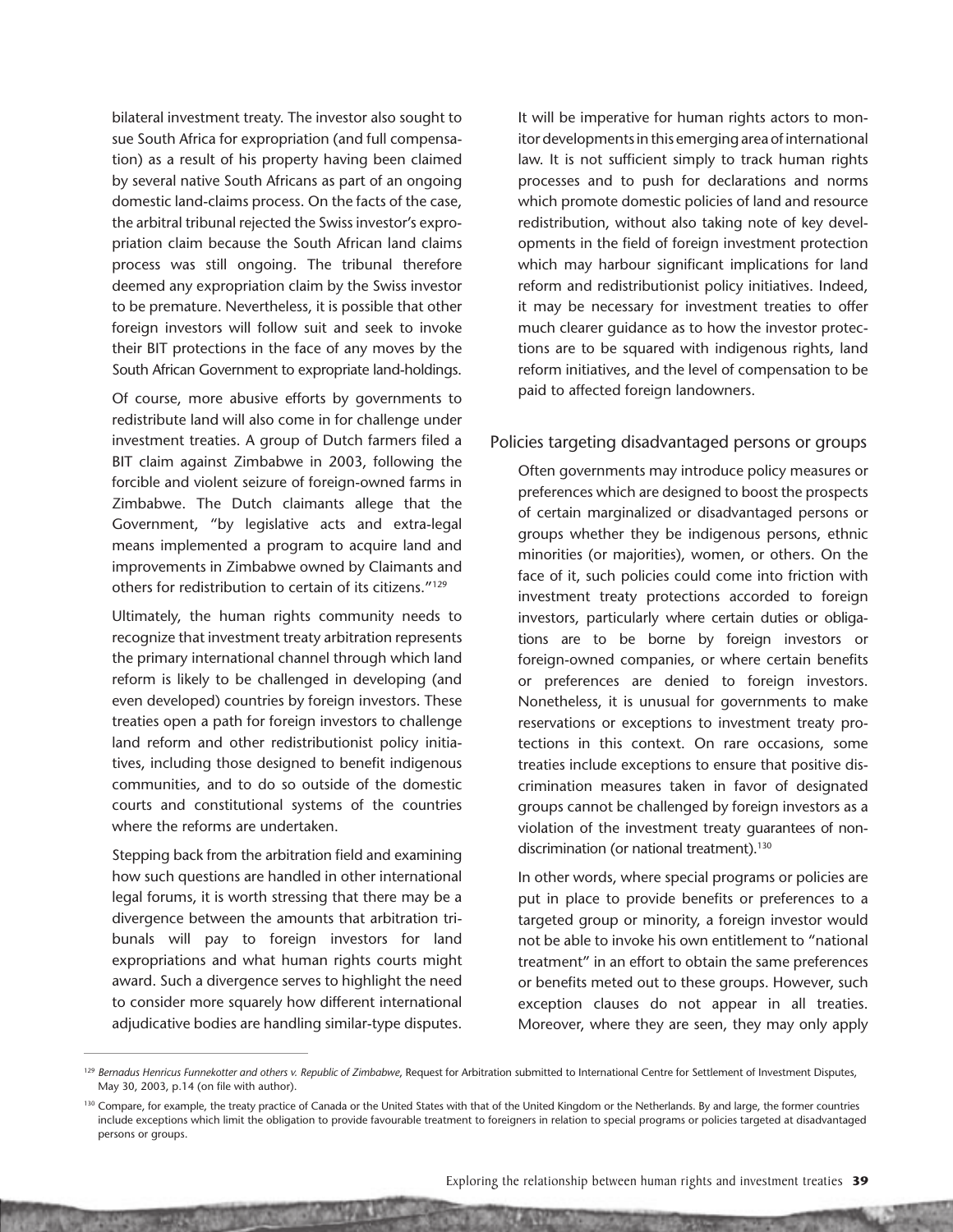to *certain provisions* of investment treaties, rather than the entire treaty. So, for instance, the exception may apply to the national treatment clause of a treaty, but not to other provisions which promise investors "fair and equitable treatment" or other protections.

It is exceedingly rare for a government to insert a general exception into an investment agreement so that *none* of the investment protection provisions may be invoked in an effort to challenge special preferences or policies for historically disadvantaged groups. Notably, the New Zealand Government in an agreement with Thailand includes such a sweeping general exception, thus making clear that none of the investor protections will override the government's capacity to accord special or more favorable treatment to the indigenous Maori people.<sup>131</sup>

Such matters are not of mere hypothetical interest. For years, controversy has swirled around the Black Economic Empowerment (BEE) policies being developed by the South African Government in an effort to ameliorate the lingering effects of the Apartheid system.132 BEE policies include a range of measures targeted at Historically Disadvantaged South Africans (HDSAs), including employment equity schemes, preferential access to government contracts and licenses, and divestment policies which oblige businesses to sell shareholdings to HDSA partners. While well-intended, the policies have attracted criticism both from those who say that the policies impose too great a burden on business, as well as those who complain that the BEE policies benefit only a layer of well-connected wealthier HDSAs.<sup>133</sup> In response to such criticisms, the South African Government has adapted its BEE policies over time—both as an effort to water down proposals for larger scale share divestments, as well as to ensure that the benefits of such policies are "broad-based" and beneficial for poorer, disadvantaged persons.

Some foreign businesses have responded warily to BEE, with the policies widely viewed as having contributed to the deadlock of major trade negotiations between South Africa and the United States. Meanwhile, some countries with whom South Africa has concluded economic agreements have expressed the view that the imposition of BEE measures on foreign enterprises may contravene South Africa's international economic commitments.134

Recently, a group of European investors in the South African mining sector took the unprecedented move of filing a legal claim against South Africa, alleging that various BEE requirements violate the terms of investment protection treaties with Italy and Luxembourg. The investors own several South African mining companies, and held various mining rights which were subject to a mandatory "conversion" process, whereby all South African mineral resources are to be brought under state control and re-licensed to miners for fixed periods of time. As part of this conversion process, companies are assessed on their progress towards social, labour, and development objectives, including the hiring of HDSA managers and provision of special programs and benefits for HDSA workers. In the view of the investors, these BEE-inspired policies impose significant costs on company operations and amount to an "expropriation" of the companies' preexisting mining rights, as well as "unfair" and "inequitable" treatment, contrary to the terms of South Africa's investment protection treaties.

In their request for arbitration filed in 2006—which was still confidential at the time of this writing the investors allege that they may suffer upwards of \$350 million (US) in damages, depending upon the final effects of the BEE mandates introduced by the South African Government. In 2007, an arbitration panel was convened to hear the dispute, however progress to date has been slow; written arguments in the case will play out over 2008 and 2009, with hearings expected to be held later in 2009.

At this stage, any legal arguments tabled in the case remain confidential. However, already, it is clear that human rights policies are implicated in the dispute. A central question for the arbitrators will be the extent to which investment treaty obligations, including those related to expropriation and fair and equitable treatment, will yield to human rights policy objectives

<sup>&</sup>lt;sup>131</sup> See Article 15.8 of the New Zealand-Thailand Closer Economic Partnership Agreement of 2005, available on-line at www.mfat.govt.nz/Trade-and-Economic-Relations.

<sup>132</sup>*The Economist*, "South African Mining: the Diggers are Restless," June 22-28, 2002

<sup>133</sup>*Time Magazine*, Welcome to the Club, May 29, 2005, available on-line at www.time.com/time/europe/html/050606/africa/story.html.

<sup>&</sup>lt;sup>134</sup> Luke Eric Peterson, South Africa's Bilateral Investment Treaties: Implications for Development and Human Rights, Frederich Ebert Stiftung Occasional Papers Series, no. 26, November 2006, available on-line at library.fes.de/pdf-files/iez/global/04137.pdf.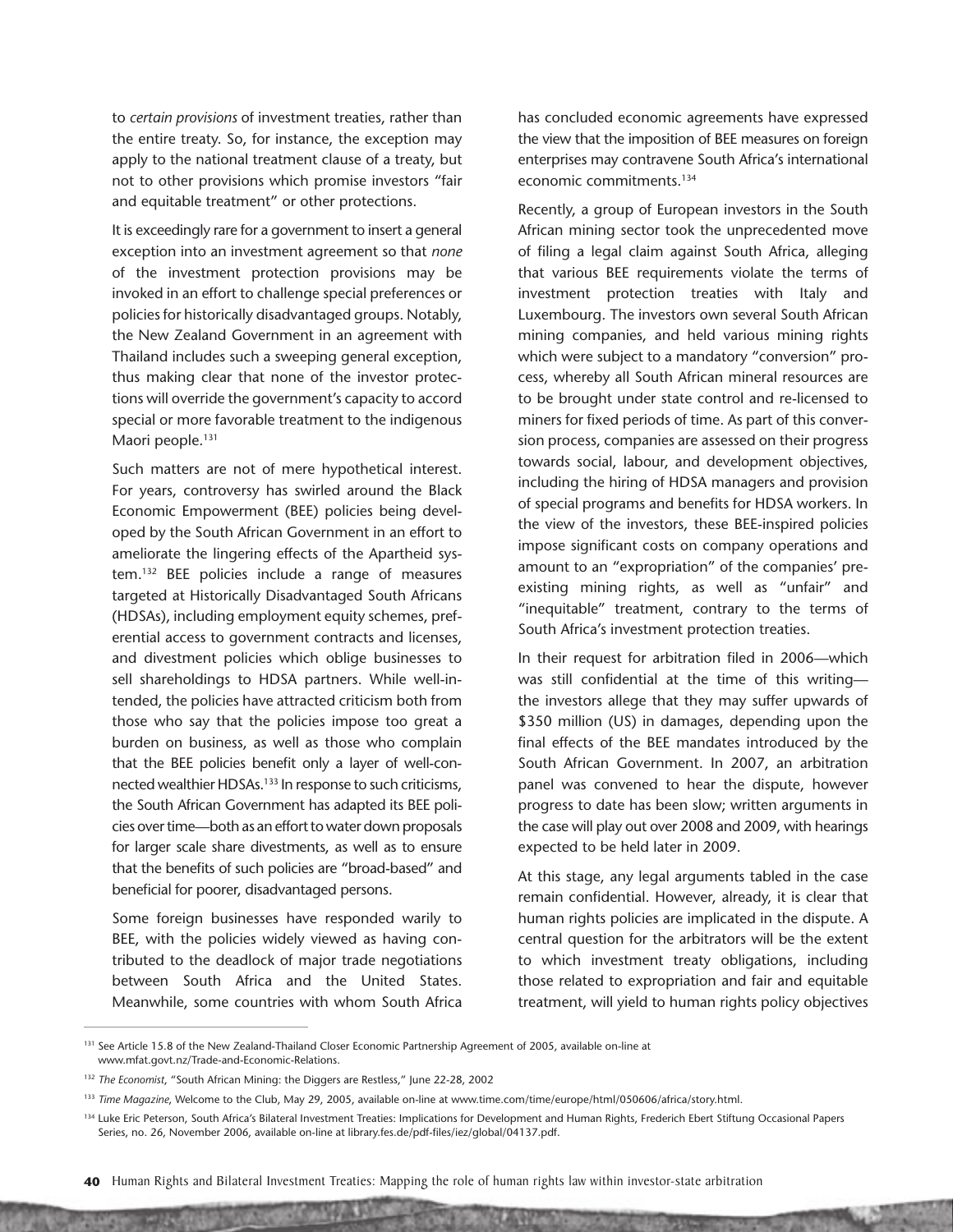or be interpreted in light of those latter objectives. Here it should be noted that the specific treaties in question, with Italy and Belgium-Luxembourg, are silent as to wider human rights or social goals, and contain no express guidance for arbitrators seeking to determine if South Africa's BEE policies are in conformity with the treaty protections accorded to foreign investors.135 In fact, the treaties with Italy and Belgium-Luxembourg stand in stark contrast with the South African Constitution which sets forth a long list of overarching goals and objectives, including to heal divisions of the past and to promote democratic values, social justice and fundamental human rights. Thus, much is in the hands of the parties to argue how the treaties ought to be interpreted—whether in a vacuum, or in light of the wider social context, and/or national and international laws on human rights and for the arbitrators to ultimately pass judgment on such arguments.

Some have argued that the arbitrators should read these particular investment treaties narrowly, in light of relevant international law related to investment but not in light of broader human rights obligations which South Africa may have.136 On this view, only "that part of international law that relates to international investments as well as, in limited cases, rules of international law that are closely connected to the investment/ activity forming the subject of the dispute" would be relevant to the interpretation of the investment treaty's norms.137 The South African Government and some human rights groups might be expected to raise human rights arguments to counter this approach, arguing for a much broader interpretation of the investment treaty provisions in light of wider human rights concerns.

The South Africa arbitration has been brewing for years and unless settled will likely provide a testing ground for the relationship between BIT obligations and human rights obligations of the state. However, the major difficulty for those wishing to monitor or seeking to influence the handling of this particular dispute is that there is no guarantee (at least at the time of this writing) that the process will be open to public scrutiny. The arguments and the oral hearings themselves are

playing out behind closed doors in sharp contrast with typical court proceedings. Indeed, even where NGOs might intervene in the case, this may not succeed in bringing greater transparency to the actual workings and resolution of the dispute. As more and more investor-state lawsuits are seen to touch upon human rights issues, the question of transparency comes increasingly to the fore.

## Issues of transparency and the right to receive information

Even where observers are convinced that important human rights issues may be implicated in the international legal system which protects foreign direct investment, it is not always straightforward for such interested parties to monitor—much less have a stake or influence in—this system. The procedures for resolving investment treaty disputes do not provide for the same levels of transparency seen in other areas of international law, particularly those in the human rights system.

Even dedicated investigation and reporting will only bring a certain degree of information to light. Some arbitrations remain confidential because the parties wish to keep it this way, or because they are forbidden from speaking publicly about the cases. There are two factors which accommodate this confidentiality. First, the treaties themselves rarely stipulate that investorstate arbitrations be open to public scrutiny. Although Canada and the United States have embraced a move towards openness in their recent investment treaties, many other governments have not followed suit. Thus, it often falls to the given procedural rules that govern a given dispute—for example, the World Bank's ICSID rules or the United Nation's ad-hoc UNCITRAL rules —to stipulate how open the proceedings shall be. To a considerable degree, these procedural rules have not been designed with transparency or openness in mind. Indeed, in the case of the UNCITRAL rules, and the rules of certain Chambers of Commerce, these rules were tailored to private commercial arbitration between two parties, where confidentiality has long been a major consideration. Although the ICSID system offers the greatest level of

<sup>135</sup> Some South African investment treaties do contain (slender) human rights exceptions—preventing foreign investors from claiming that they have been treated less favourably than HDSA persons.

<sup>136 &</sup>quot;South Africa's bilateral investment treaties, Black Economic Empowerment and mining: a fragmented meeting?", Matthew Coleman and Kevin Williams, *Business Law International*, vol. 9, no. 1, pp. 56-94.

<sup>137</sup> *Ibid*., par. 11.19.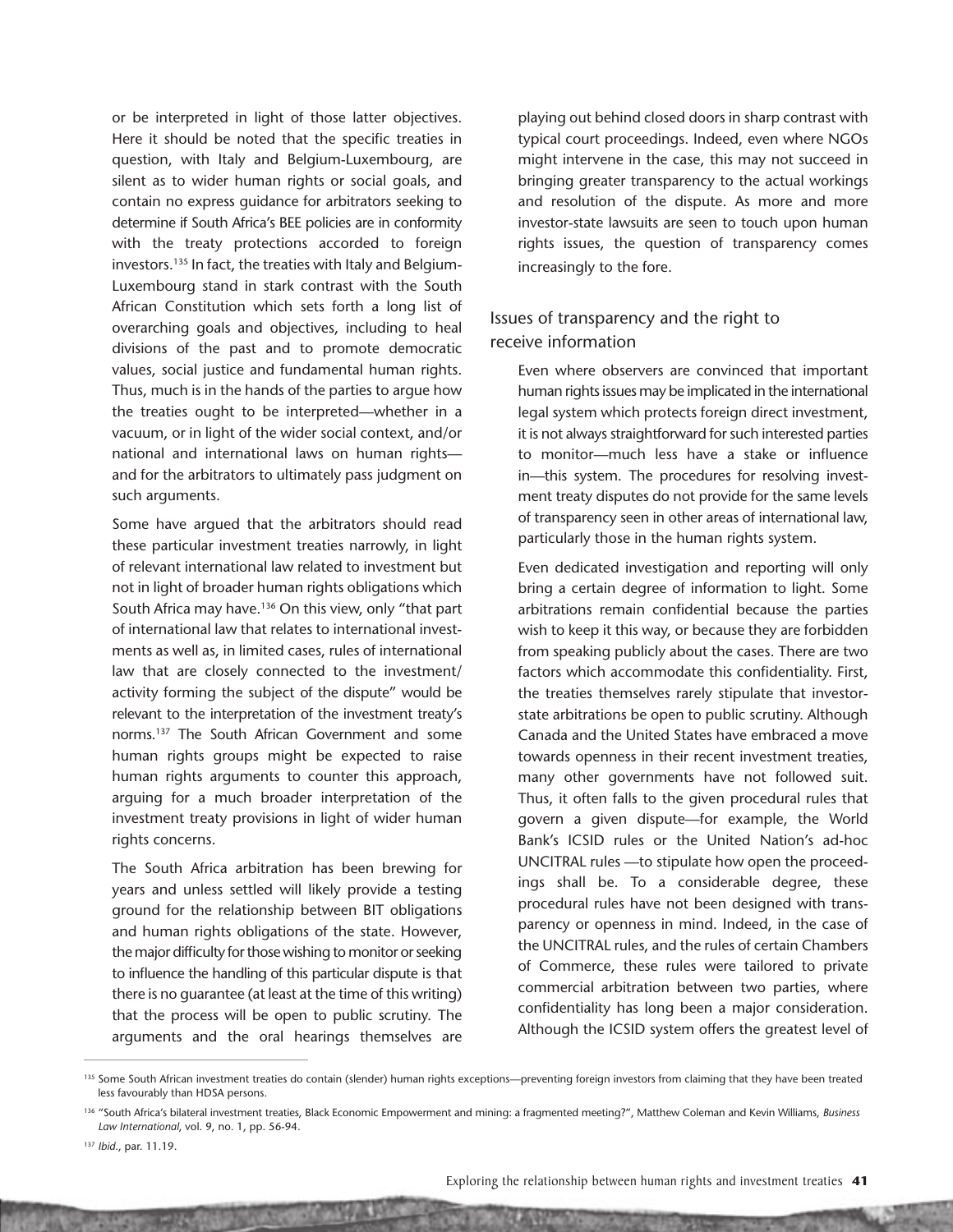transparency thanks to a public docket listing all cases being arbitrated at the Centre, ICSID proceedings are themselves closed to the public unless both parties desire openness. What's more, a move several years ago to bring greater transparency to ICSID proceedings was watered down in the face of objections from many ICSID stakeholders.

To the extent that governments continue to negotiate investment treaties which draw upon procedural rules that provide for scant levels of transparency, the resolution of investor-state disputes will continue to take place (to varying degrees) in the shadows.

Beyond any changes to future investment treaties or arbitration rules in favor of more transparency, there is also the potential for concerned citizens to challenge the confidentiality of arbitration proceedings through access to information laws or human rights mechanisms. For example, Margarete Stevens, a former Acting General Counsel at the ICSID, observed at a 2007 conference that a recent ruling of the Inter-American Court of Human Rights might be a harbinger of future efforts to force governments to reveal more about any foreign investor lawsuits which they may be facing.138 Stevens noted that the Republic of Chile was held in violation of Article 13 of the American Convention on Human Rights by virtue of its failure to provide the Chilean public with fuller information about a major forestry development project in that country, including contracts concluded with foreign investors. Indeed, in that case, *Claude-Reyes et al. v. Chile*, the Inter-American Court affirmed that the right to freedom of information encompasses a right to seek and receive information.<sup>139</sup> Moreover, the Court noted the importance of information-disclosure to the functioning of democracy:

In this regard, the State's action should be governed by the principles of disclosure and transparency in public administration that enable all persons subject to its jurisdiction to exercise the democratic control of those actions, and so that they can question, investigate and consider whether public functions are being performed adequately.<sup>140</sup>

*"…claims might be presented to human rights fora, including regional human rights courts, in an effort to construe the lack of transparency surrounding investor-state arbitration as a violation of a state's human rights obligations."* 

In holding that Chile was not justified in withholding information from members of the public, the Court also noted that this failure to disclose information hindered the public's ability to exert democratic supervision or "control" over the actions of the state.

As Margarete Stevens has suggested, it is easy to envision alleged human rights violations which might be raised by media organizations, non-governmental organizations, or concerned citizens, in relation to the non-disclosure by a given government of relevant information about foreign investor arbitrations mounted against that government. This might take the form of requests made of governments for disclosure of any and all arbitrations (including those whose existence is unknown to the public). Indeed, in the North American context there have been some uses of access-to-information laws in order to access information about investor-state lawsuits whose existence was known, but whose details were confidential. In the *Loewen v. United States* case, a NAFTA tribunal acknowledged that governments may have legal obligations to release documents related to arbitral proceedings. This acknowledgement came after the US Government approached the tribunal following a Freedom-of-Information request filed by US non-governmental organizations.141 Additionally, claims might be presented to human rights fora, including regional human rights courts, in an effort to construe the lack of transparency surrounding investor-state arbitration as a violation of a state's human rights obligations.

At the same time, as interested parties make demands of governments—including through access to information laws or human rights complaint channels—they may also continue to petition arbitrators directly for greater access to information about a pending case. These requests may be couched in express human rights terms, thus inviting arbitrators themselves to rule on the meaning and relevance of such human rights norms.

140 Par. 86.

<sup>&</sup>lt;sup>138</sup> Remarks at a conference on Investment Law Arbitration and Human Rights, March 21, 2007, at American University, webcast available on-line at www.wcl.american.edu/arbitration/webcasts.cfm.

<sup>&</sup>lt;sup>139</sup> Claude-Reyes, et al. v. Chile, Judgment of September 19, 2006, Inter-American Court of Human Rights; the NGO CELS, which contributed a human rights impact assessment to an earlier phase of the Rights & Democracy project on Investing in Human Rights submitted an *amicus curiae* brief in the *Claude-Reyes* case.

<sup>141</sup> For more information on this episode see OECD Investment Committee, *Transparency and Third Party Participation in Investor-State Dispute Settlement Procedures*, pp 6-7, available on-line at www.oecd.org/dataoecd/25/3/34786913.pdf.

**<sup>42</sup>** Human Rights and Bilateral Investment Treaties: Mapping the role of human rights law within investor-state arbitration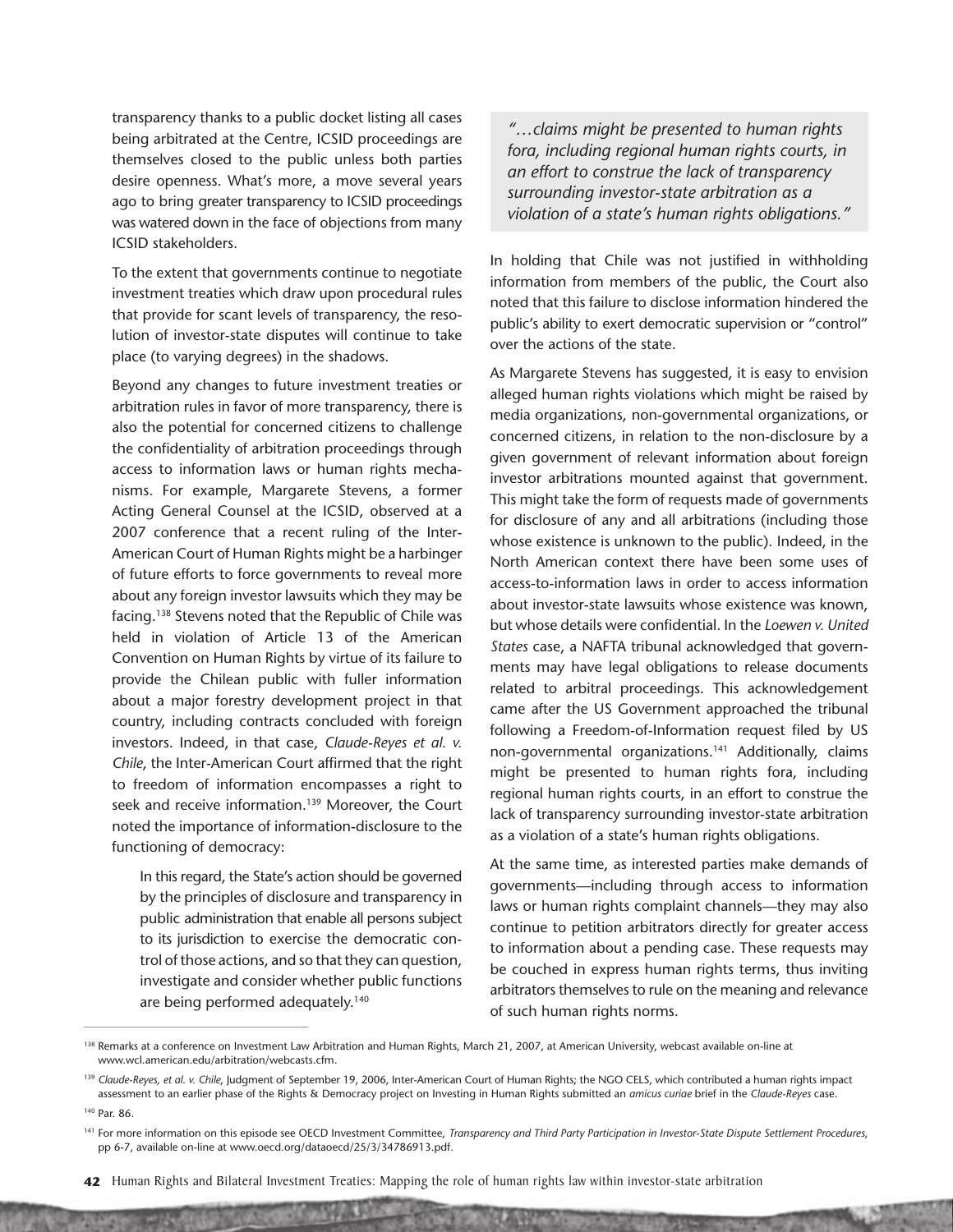## Chapter 3: Reflections and recommendations

A series of conclusions can be drawn based on the preceding scenarios where human rights issues are arising in investment treaty arbitrations. First, to the extent that human rights law issues have been referenced *to date* in arbitration awards and rulings, this has generally been in relation to *investor rights* to property, due process, etc. Thus, in a handful of cases, arbitrators have drawn analogies to human rights jurisprudence in a bid to strengthen their own reading of certain investor protections, such as those on property or due process.

Second, notwithstanding this practice, there are emerging scenarios where the human rights of non-parties (someone other than the foreign investor) are implicated in investment treaty disputes. These scenarios include those where the rights of citizens to assemble, express themselves and protest government or investor decisions; where government policies have been designed to accord preferences to certain historically disadvantaged persons or groups; where indigenous rights or claims come into friction with the rights of foreign investors; and where government regulation of the water and sanitation industry is professed to be in furtherance of human rights obligations such as the right to health, right to food, or right to water.

Third, it is also clear that in certain of these latter scenarios, governments and sometimes non-governmental organizations, are tabling legal arguments grounded in human rights law. This is most evident in the Aguas Argentinas arbitration. Given the confidentiality surrounding the pleadings in many cases there may be other instances which are not currently a matter of public record.

Fourth, confronted with these human rights law obligations, it now falls to arbitration tribunals to determine to what extent they are relevant to the resolution of a given dispute. For example, arbitrators will consider whether human rights obligations may be raised by a state as a defense or justification when the state is accused of breaching foreign investment obligations. While arbitrators do not have jurisdiction to rule that a state has breached its human rights obligations, arbitrators may express opinions as to what those human rights obligations require and demand of governments, and whether they excuse or mitigate actions affecting foreign investors.

Fifth, and finally, arbitrators have little guidance, apart from general rules of treaty interpretation, when it comes to reading and grappling with the human rights obligations of governments. Likewise, they have little explicit guidance as to how human rights obligations are to be reconciled with investment treaty obligations in concrete circumstances.

In view of these conclusions, human rights advocates should now consider taking advantage of various openings, some of which are sketched out in this chapter.

#### **Monitoring**

There are a growing number of investment treaty arbitrations where human rights issues are implicated. These cases raise important and largely unexplored questions as to how human rights law should be squared with investment treaty obligations.

A first, and elementary task is to monitor more effectively developments in this decentralized and opaque area of international law. There is a need for ongoing and dedicated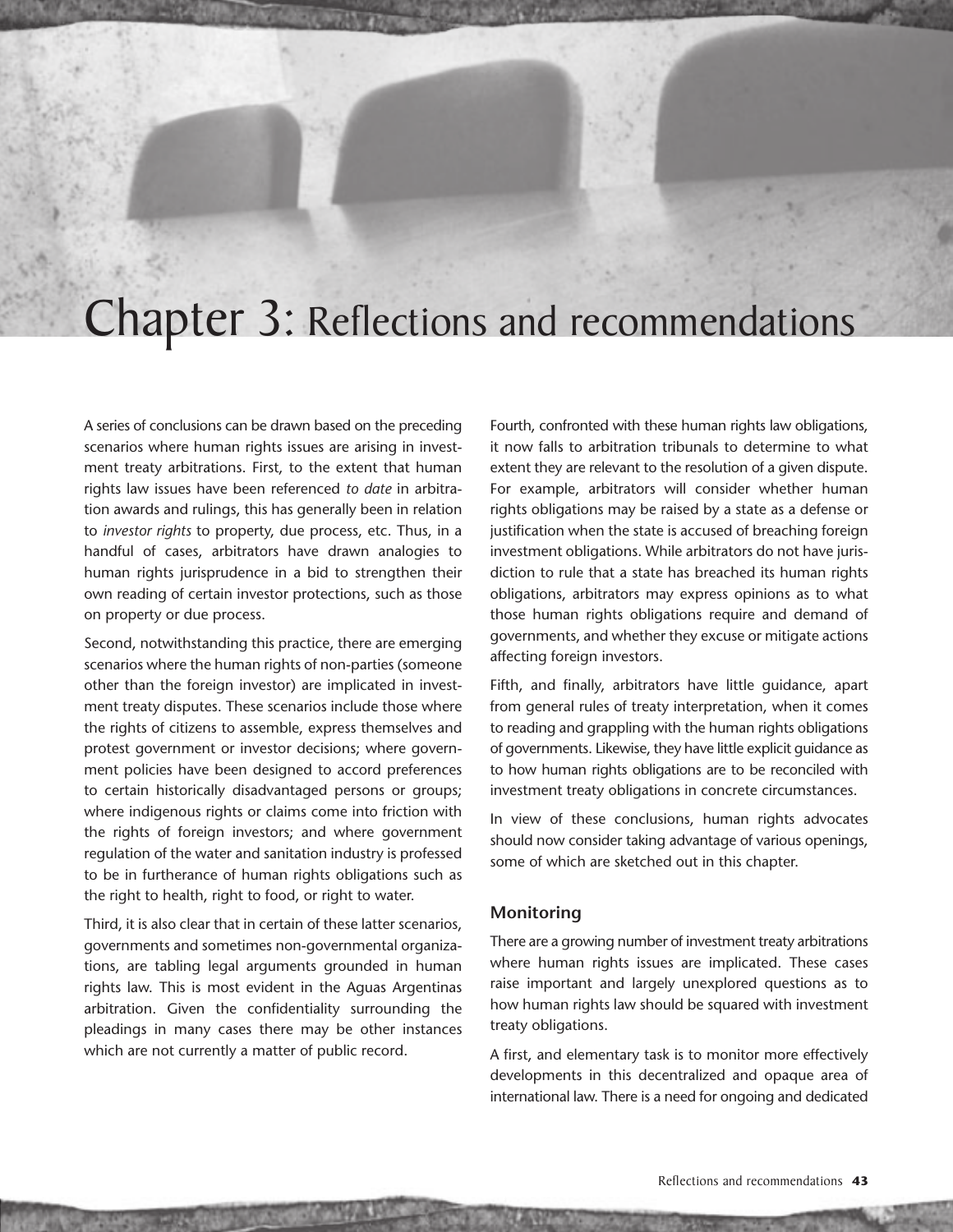tracking of lawsuits arising under investment treaties, so as to highlight those which raise human rights issues.<sup>142</sup> There are a large number of investor-state arbitrations whose existence is disclosed to the public—for example by disclosure on the ICSID website - and these cases should be investigated and monitored by researchers, civil society organizations, and journalists on a systematic and ongoing basis.

Currently, there are limits on the capacity of interested observers to monitor and analyze developments in the investment law regime. Thanks to the arbitration rules utilized in investment treaty cases, an unknown number of these cases may be launched without being disclosed publicly. Governments can bring greater transparency to the field by negotiating individual treaties which mandate open dispute resolution. However, with hundreds of existing treaties already in force, there have been broadbrush proposals to revise the procedural rules of arbitration so that any investor-state disputes using those rules will play out in public.<sup>143</sup>

## **Study and analysis of how similar issues are resolved in the two regimes**

There is a need to study and consider how the foreign investment protection and human rights systems offer overlapping forms of protection to certain actors. For example, both investment and human rights treaties provide protections in case of expropriation of property; yet, as noted earlier, human rights adjudicators and investment arbitration tribunals may take differing views as to when a particular government action will trigger a requirement to compensate the affected property-owner and what level of compensation (full market value or some lesser amount) should be awarded.

Another issue which may be handled differently in the two systems is the question of awarding compensation for *moral damages* (rather than financial losses). It is common

in human right adjudication to award some form of moral damages to victims of human rights violations (eg. for pain and suffering, harm to dignity, fear, mental distress, etc.).<sup>144</sup> Under the case-law of the European Court of Human Rights, the overwhelming number of cases where damages are awarded, involve awards of moral damages, rather than for financial losses.<sup>145</sup> Notably, that practice has started to be embraced in the investment treaty arbitration context. In early 2008, arbitrators awarded *moral damages* to a company whose executives suffered the "stress and anxiety of being harassed, threatened and detained" and intimidated by state agents and armed individuals.146 At a glance, the amount of these damages \$1 million (US)—seems to far exceed those awarded in most human rights cases, even for the most egregious of abuses including torture, disappearances, extra-judicial killings. Thus, it should be a matter of priority for scholars and policymakers to assess how these two international law regimes are handling similar types of issues including the award of moral damages.

To date, many in the human rights community have failed to grasp the extent to which individuals and/or corporations can actively choose whether to file similar-looking claims under regional human rights mechanisms (such as the Inter-American Court of Human Rights) or under the arbitration mechanisms of bilateral investment treaties. For governments, and persons living under their jurisdiction, the rulings of these different international adjudicative mechanisms could lead to widely divergent legal, policy and financial consequences.

## **Study and analysis of how human rights law is interpreted and applied by investment arbitrators**

It is clear that foreign investor interests can come into friction with the human rights of those living in the host country. As profiled earlier, investor-state arbitrations have arisen which may have implications for the right to water or a state's

145 Shelton, *op.cit*., p. 296.

<sup>&</sup>lt;sup>142</sup> The ICSID website provides information on arbitrations pending at that particular institution (www.worldbank.org/icsid). Other means of tracking developments more generally are the Investment Arbitration Reporter (www.iareporter.com) and the *American Lawyer Magazine's* biannual survey of large (in financial terms) investment arbitrations.

<sup>143</sup> Recently, Prof. John Ruggie, the UN Special Representative to the Secretary General called upon the state-parties to the UNCITRAL to consider changes to its procedural rules which would ensure that investor-state arbitrations touching upon "human rights and other state responsibilities" are played out in a more transparent fashion. Proposed changes might encompass the disclosure of all such arbitrations, as well as open access to hearings and documents. However, it remains to be seen whether—and to what extent—governments will implement such proposals during their ongoing review of the UNCITRAL arbitration rules. See Statement of John Ruggie to the UNCITRAL Working Group II, February 4-8, 2008, available on-line at www.reports-and-materials.org/Ruggie-statement-UNCITRAL-Feb-2008.pdf.

<sup>144</sup> Dinah Shelton, *Remedies in International Human Rights Law*, Second Edition, Oxford University Press, 2005, pp. 291-93.

<sup>146</sup> *Desert Line Properties LLC v. Yemen*, ICSID Case no. ARB/05/17, Award of February 6, 2008.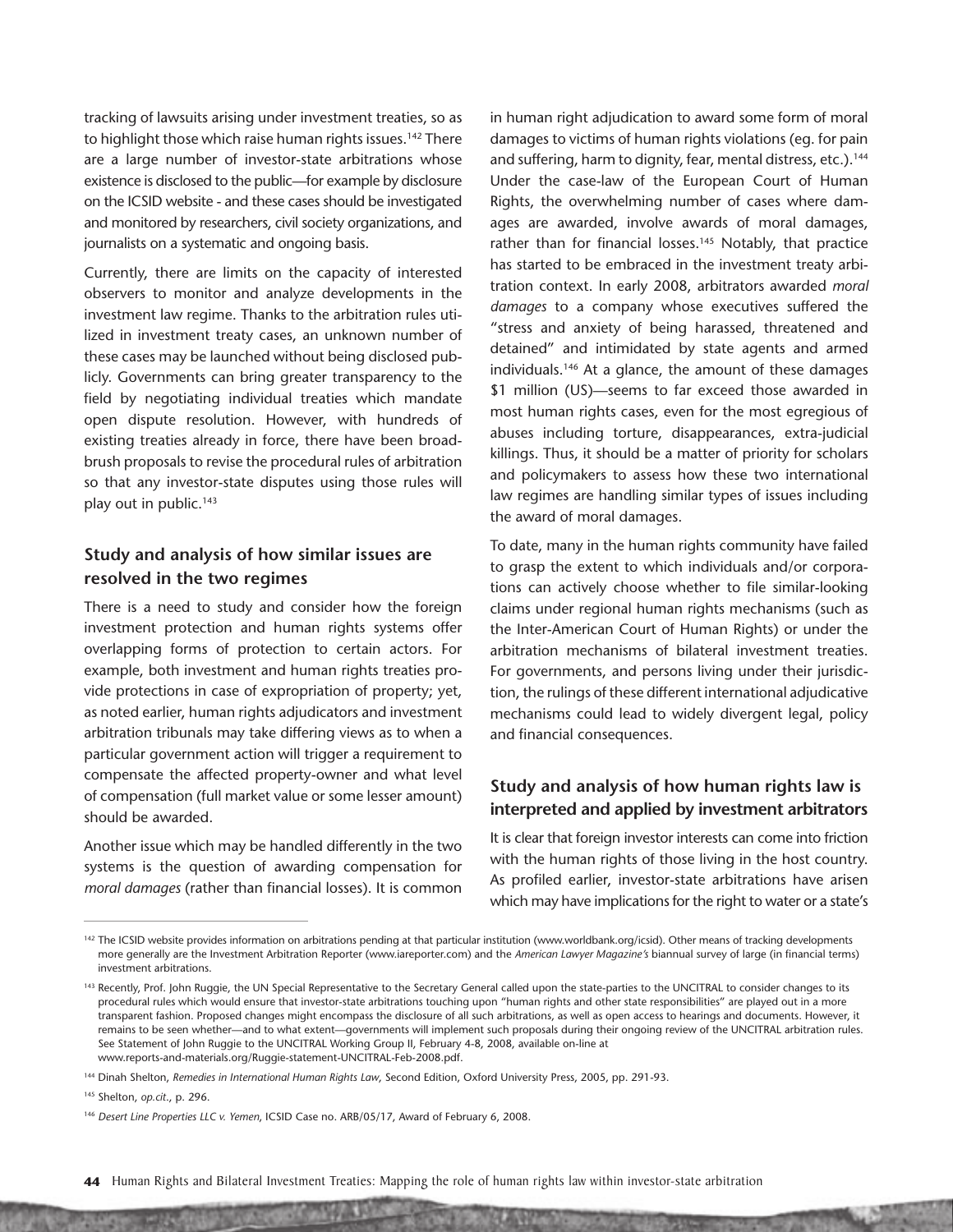use of affirmative action policies targeting disadvantaged persons, or a state's need to balance investor security with the human rights of protestors and critics of a particular FDI project. In such cases, arbitrators of investment treaty claims are being asked by governments (or outside parties) to consider the legal relevance of the host governments' human rights obligations and their potential to mitigate or justify certain actions taken against foreign investors.

Because most investment treaties are silent as to human rights law considerations, governments may choose, in future, to introduce explicit human rights language into treaties.147 This would make explicit the requirement of arbitrators to consider the relevance of human rights law to the matters in dispute. However, this leads inevitably to broader questions as to the capacity of arbitrators to handle the human rights law dimensions of such disputes. As Anne van Aaken has remarked, the power of this interpretative role is not to be underestimated particularly in a context where dozens of investor-state arbitrations are initiated each year under investment treaties. Thus, van Aaken observes, "the question who adjudicates becomes important."148 Indeed, there is something of a Catch-22 dilemma for those who advocate for arbitrators to take account of the wider body of international law, including human rights law. In the event that arbitrators comply, they will need to draw conclusions as to how the human rights obligations of governments should be interpreted and understood.<sup>149</sup> On rare occasions, arbitrators may have clear human rights law expertise. For example, some individuals who sit as investment arbitrators have expertise or experience in the human rights law field.150 At other

times, however, arbitrators may have little in the way of specific human rights expertise.

Various strategies might be undertaken in an effort to ameliorate these gaps. For instance, arbitrators with human rights law expertise could be chosen. However, in the absence of binding requirements, it falls to each side to choose its own arbitrator. Alternatively, arbitrators might consult outside experts or specialized agencies, including human rights treaty bodies, to brief them on any human rights issues implicated in a case. However, in the absence of mandates to this effect, much discretion is given to arbitrators to determine to what extent human rights obligations will be examined and on what basis. Notably, arbitrators in an investment treaty dispute recently declined a request by a government to seek an opinion from the European Court of Justice and/or the European Commission on questions of EU Law.151 Governments should study whether there is a need for investment treaties to include mandatory referral procedures providing for consultation with expert agencies or human rights adjudicative mechanisms on human rights law issues.

The international regime for the protection of foreign investment is a robust and far-reaching system of international law, with several thousand treaties giving rise to concrete disputes that may have far-reaching consequences. The arbitrators charged with resolving such disputes are confronting human rights issues in a number of instances, and it falls to those concerned with the promotion and protection of human rights to monitor and study the broader implications of this emerging trend.

<sup>147</sup> Notably, the UN Special Representative John Ruggie has recently called for greater coherence on the part of government agencies in the drafting of investment (and other economic) treaties, observing that trade and economic departments have too often worked at "cross purposes with the States' human rights obligations and the agencies charged with implementing them." See Report of April 7, 2008, par. 33. Indeed, briefings prepared for the UN Special Representative have called for the development of investment treaty language related to human rights, see Mann, 2008, p. 39.

<sup>&</sup>lt;sup>148</sup> Anne van Aaken, "Fragmentation of International Law: The Case of International Investment Protection," University of St. Gallen Law School, Law and Economics Research Paper Series, Working Paper no. 2008-1, p. 33.

<sup>149</sup> While clearly lacking the jurisdiction to hold governments in breach of human rights obligation, tribunals may need to draw their own assessments as to the demands of such human rights obligations as part of their effort to interpret investment treaty obligations. For example, in the case of the right to water—which has been subjected to minimal interpretation by international courts or tribunals—nvestment arbitrators could find themselves very much in the vanguard of analyzing that evolving human right.

<sup>&</sup>lt;sup>150</sup> Judge Pedro Nikken, a former member of the Inter-American Court of Human Rights, presides as a member of the arbitral tribunal in the Aguas Argentinas arbitration. Elsewhere, Judge Thomas Burgenthal, a former President of the same Court, and Prof Lucius Caflisch, a former member of the same court, have presided in some investment treaty arbitrations.

<sup>&</sup>lt;sup>151</sup> Although investment treaty texts do not provide for such referrals, governments have, on occasion, requested that arbitrators seek the input of other agencies or tribunals. For example, in the *Eastern Sugar v. Czech Republic* arbitration pursuant to the Netherlands-Czech Republic bilateral investment treaty, the Czech Republic had urged arbitrators to refer the matter to the European Court of Justice and/or the European Commission in order to seek an opinion on certain questions, including whether the relevant treaty may have been implicitly terminated when the Czech Republic joined the European Union. Arbitrators were not bound to accede to this request, and did not do so in the Eastern Sugar case. See *Eastern Sugar B.V. v. Czech Republic*, Partial Award of March 27, 2007, available on-line at http://ita.law.uvic.ca/documents/EasternSugar.pdf.